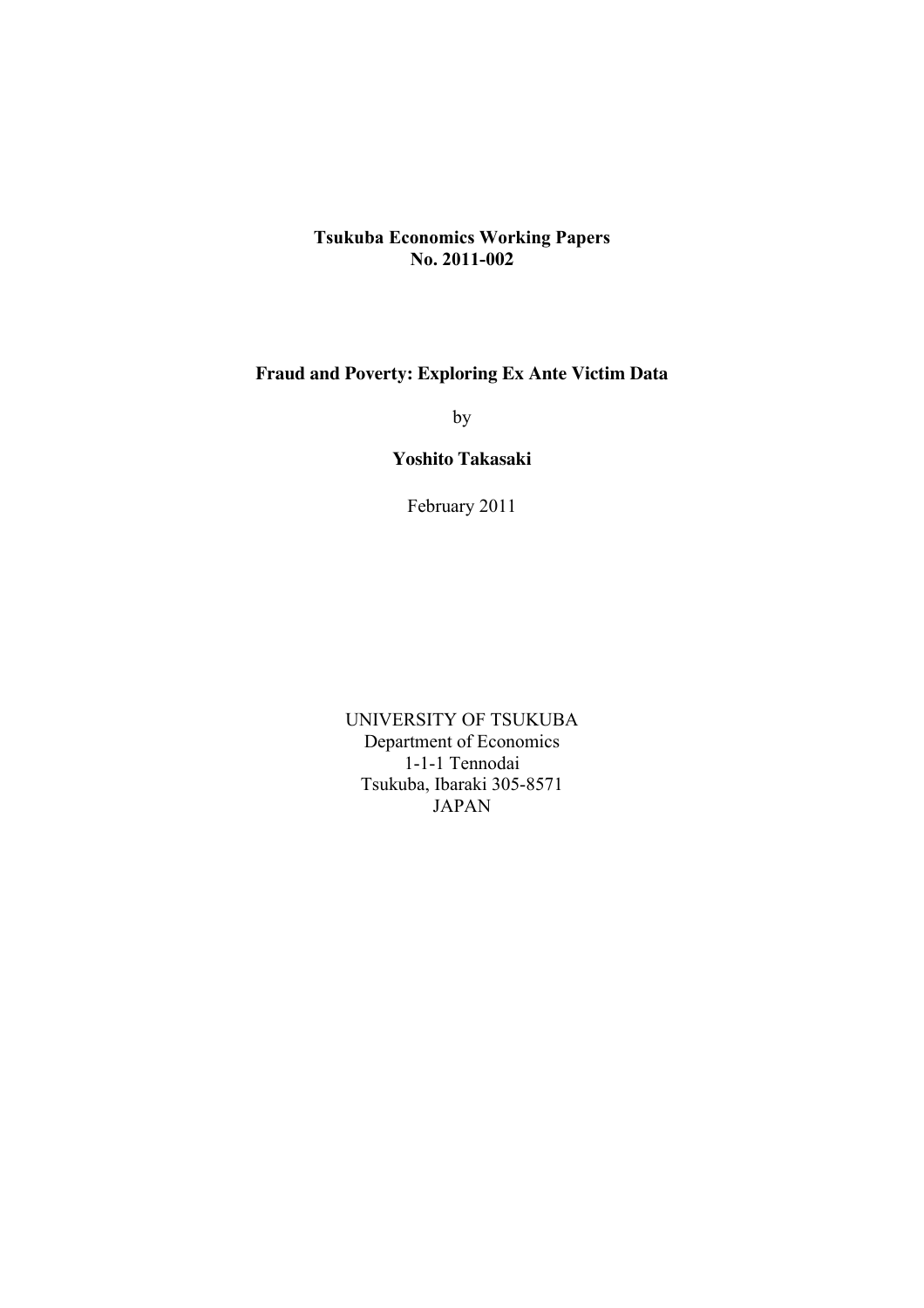# **Fraud and Poverty: Exploring Ex Ante Victim Data**

**Yoshito Takasaki** University of Tsukuba

Contact Information: Yoshito Takasaki Graduate School of Humanities and Social Sciences University of Tsukuba 1-1-1 Tennodai, Tsukuba Ibaraki 305-8571 Japan Tel./fax: +81 29 853 6280 E-mail address: takasaki@sk.tsukuba.ac.jp

February 1, 2011

#### **Acknowledgments**

I wish to thank my field team – Jonati Torocake, Viliame Manavure, Viliame Lomaloma, and 16 enumerators – for their advice, enthusiasm, and exceptional efforts on behalf of this project. Special thanks are owed to the Fijians of the region who so willingly participated in the survey. The Cakaudrove Provincial Office in Fiji offered valuable institutional support for this project. Ryoko Sato served as an excellent research assistant. This paper has benefited significantly from the comments and suggestions of Oliver Coomes, and conference and seminar participants at the Far East and South Asia Meeting of the Econometric Society and the University of Kobe. This research has been made possible through support provided by the Sumitomo Foundation, the Japan Society for the Promotion of Science, and the Ministry of Education, Culture, Sports, Science and Technology in Japan. Any errors of interpretation are solely the author's responsibility.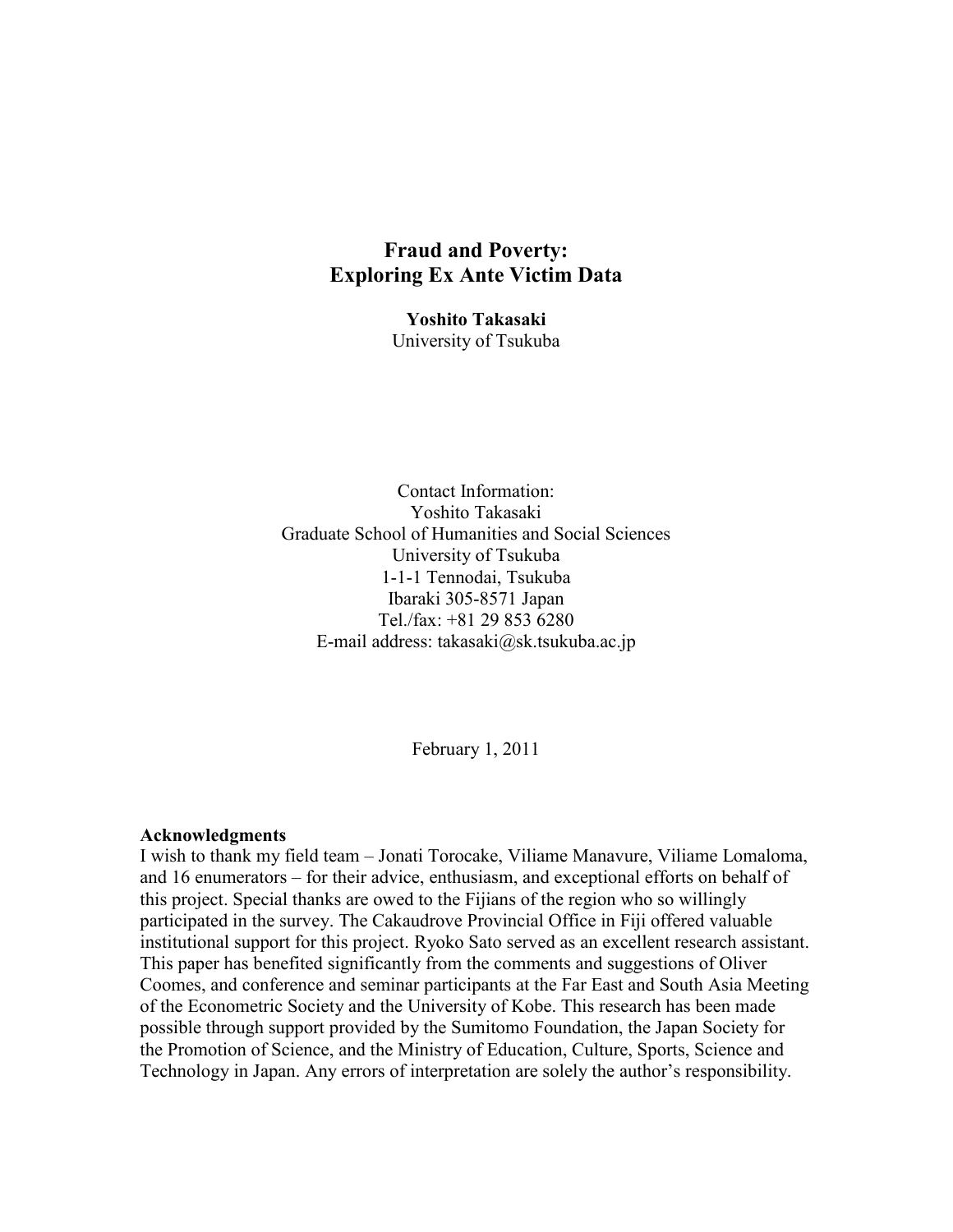# **Fraud and Poverty: Exploring Ex Ante Victim Data**

#### **Abstract**

Fraud studies rely on potentially underreported/misreported victim data in developed countries, virtually ignoring developing countries. This paper proposes using *ex ante victim data*, to be collected *before* attempted victims become aware of the fraudulence, and examines *recruitment fraud*, which is tightly linked with poverty. In rural Fiji, almost one quarter of households were defrauded of application fees for labor migration. The bigger problem is indirect costs: Controlling for victim endogeneity reveals that households' false expectations about international remittances led to a significant reduction in the domestic private transfers victims received. The analysis sharply identifies who was victimized and why/why not.

**Key Words:** Recruitment fraud; Poverty; Ex ante victim data; Labor migration; Private transfers; Fiji

**JEL Codes:** K42, O12.

#### **I. Introduction**

Fraud – "deceit or intentional misrepresentation of fact with the intent of unlawfully depriving a person of his or her property rights" (Rush 1986, p. 103) – is a major crime in human society. This paper addresses two fundamental lacunae in fraud studies. The first lacuna, which is empirical, is that the literature virtually ignores developing countries, especially poor populations. Fraud in developed countries is an enormous problem. Anderson (1999) estimates the total annual fraud losses (excluding costs for preventing and responding to fraud) in the United States to be about \$440 billion. In a U.S. national survey in 1991, Titus, Heinzelmann, and Boyle (1995) find that 31% of respondents had experienced victimization or attempted victimization of consumer fraud in the preceding year, and 15% of the total sample suffered successful victimizations, with an average loss of \$216, suggesting over \$40 billion annual losses among Americans (cf. the total cost of street crime in 1992 is estimated at about \$17.6 billion, Klaus 1994).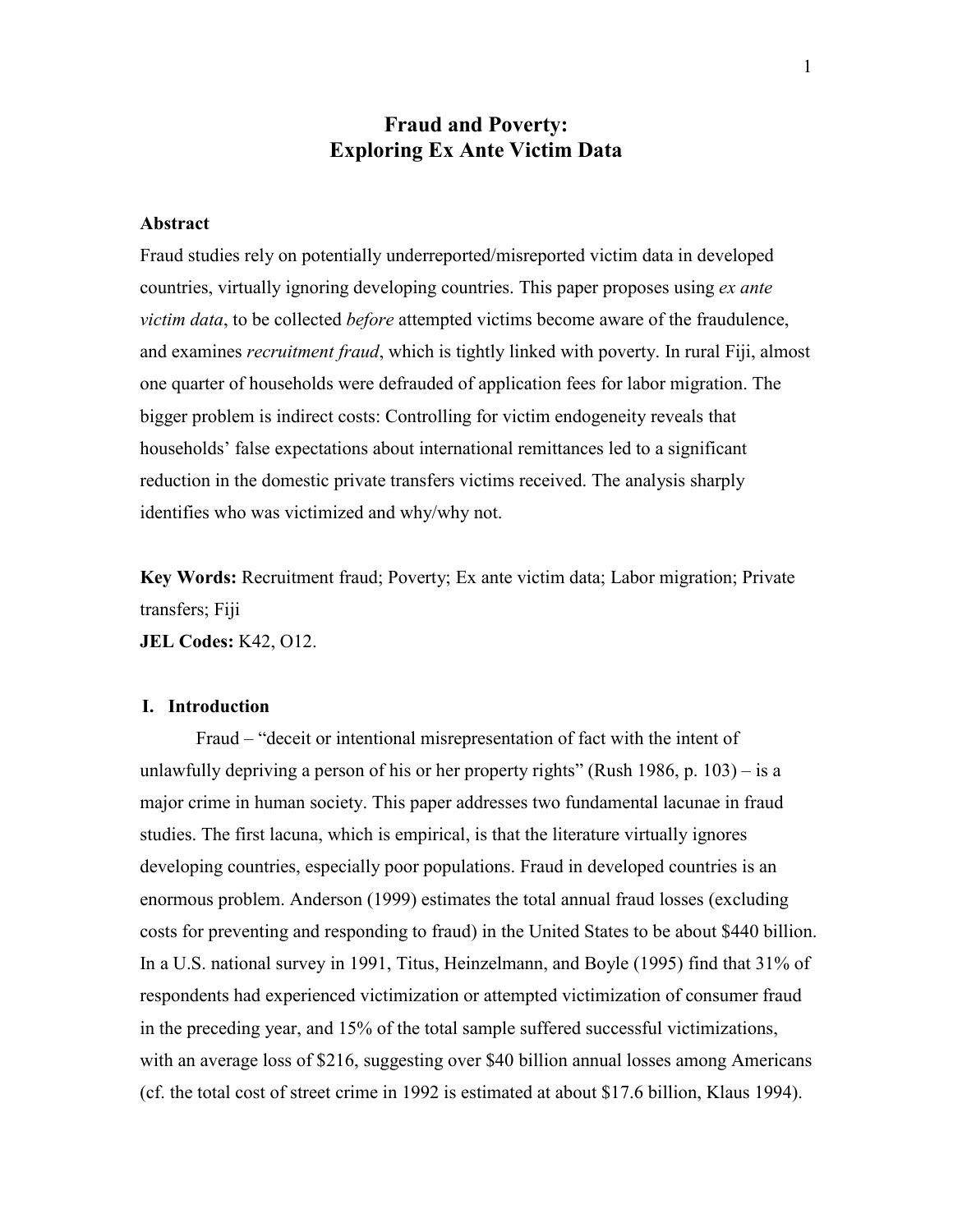In contrast, fraud in developing countries has received very limited attention and most extant crime and victim studies focus on violent and property crimes.<sup>1</sup> Some Living Standard Measurement Surveys (LSMS) of the World Bank, for example, cover crime victimization, but not fraud victimization. $2$ 

What underlies the virtual ignorance of fraud among the poor is a common perception that fraud is a problem of the wealthy: Those with limited incomes and assets are unattractive to fraudsters and even if they are defrauded, their loss cannot be significant.<sup>3</sup> I argue that crime and development studies miss a potentially huge problem of fraud, which is directly linked with poverty. First, the poor in developing countries are more vulnerable to fraud in productive activities than consumer fraud, because they are willing to pay for better earning opportunities. Second, victims can suffer from much more than defrauded money (*direct costs*), because with false expectations about earnings induced by the fraud, people alter their behaviors in adverse ways (*indirect costs*, or externalities). Fraud in productive activities may significantly undermine peoples' risk attitudes, investments, trust, and informal institutions; fraud may be a hidden cause of poverty traps, as theorized by Mehlum, Moene, and Torvik (2005) for crime in general (see also Lloyd-Ellis and Marceau 2003).

This paper examines *recruitment fraud* in developing countries. 4 Although international labor migration and remittances play important roles in many developing

<sup>&</sup>lt;sup>1</sup> Since Becker's (1968) pioneering work, there has been a surge of economic studies on crime, victimization, and punishment. Although most extant studies focus on urban crime in both developed and developing countries (e.g., Glaeser and Sacerdote 1999), some empirical works highlight crime in rural developing areas (e.g., Fafchamps and Minten 2006; Miguel 2005). This paper adds to the growing literature on poverty and crime in rural developing areas.

 $2 \text{ In contrast, significant attention has been given to corruption -- "acts in which the power.}$ of public office is used for personal gain in a manner that contravenes the rules of the game" (Jain 2001, p.73). Seligson (2006) examines household-level corruption victimization.

<sup>&</sup>lt;sup>3</sup> In developed countries, policing agencies, news media, and survey firms also give much less attention to frauds against poor consumers than those against businesses and public bodies (e.g., Levi and Burrows 2008).<br><sup>4</sup> Recruitment fraud is part of employment fraud, involving the scamming of people

seeking, not performing, employment. Although in-house recruitment can be a fraud, recruitment fraud targeting the poor is mostly recruitment agencies' fraud. In this paper, I use recruitment fraud and recruitment agencies' fraud interchangeably.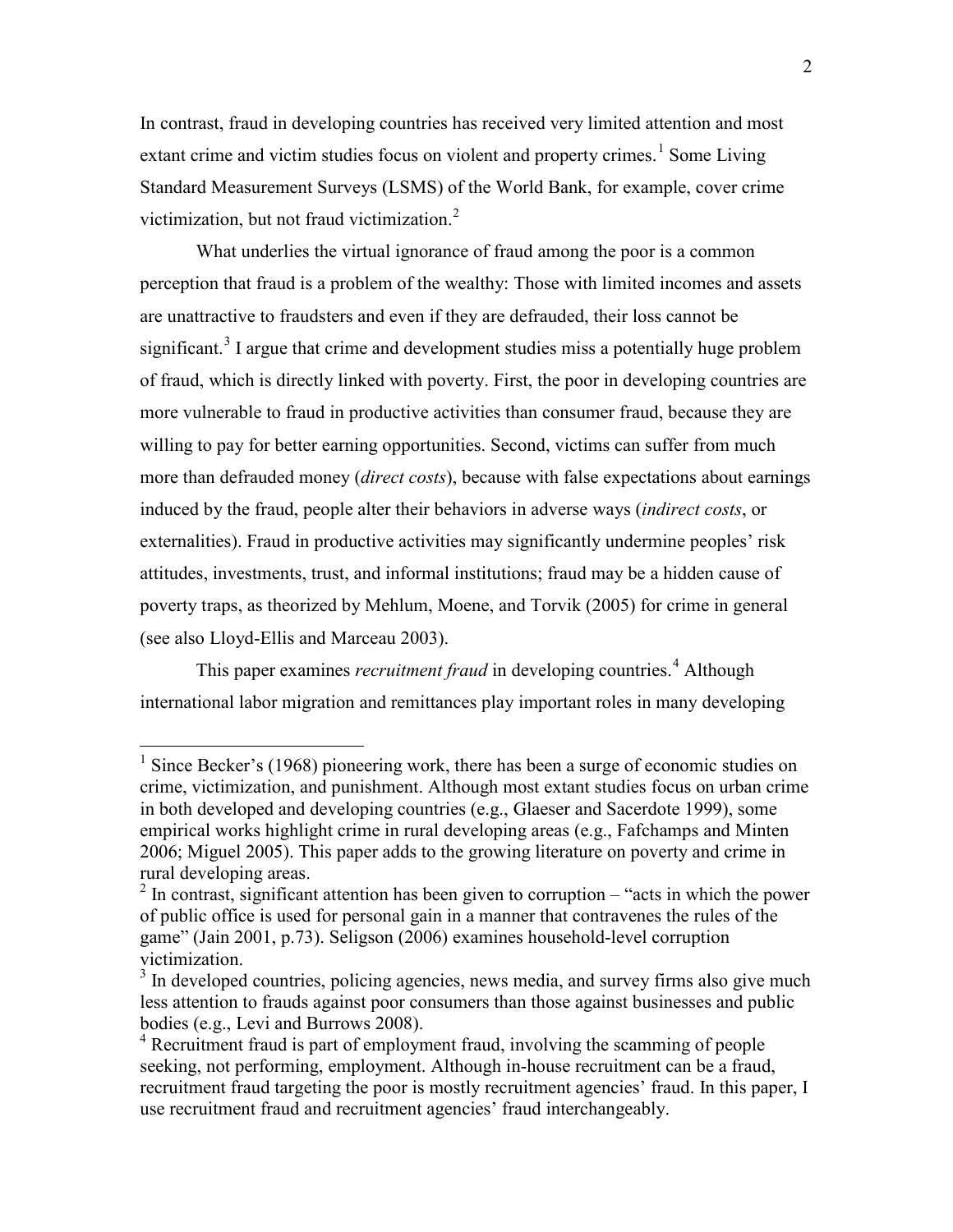areas, labor migrants often rely on recruitment agencies with information about and market power in foreign job markets and their potential fraud and abuse have been frequently noted (World Bank 2006b). All that is known about recruitment agencies' fraud, however, is based on anecdotal evidence and limited case studies.<sup>5</sup> As far as I know, there exists no victim survey on recruitment fraud. The International Crime Victim Survey (ICVS) of the United Nations Center for International Crime Prevention covers only consumer fraud. In developed countries, recruitment fraud in out-migration has received little attention. 6

The second lacuna in the literature, which is methodological, is that it relies on incomplete victim data. A fundamental difference exists between fraud and other crimes: When responding to fraud attempts, victims are unaware of the offense. The decisions that attempted victims had thought were good later turned out to be bad. This gap between *expectation* and *reality* not only brings fraud into existence, but also strongly shapes attempted victims' responses to survey questions. It is well known that victims of white-collar crimes are reluctant to report the incidents because they feel embarrassed (Ennis 1967): Many victims "often are viewed with a mixture of skepticism, suspicion, and disbelief, and viewed as unworthy of society's protection" (Walsh and Schram 1980, pp.46-47). Titus, Heinzelmann, and Boyle (1995) find that only one third of self-reported consumer-fraud victims report their experiences to the authorities; Mason and Benson (1996) show an even smaller rate of reporting (23%). Underreporting of victimization per se is also very likely in fraud victim surveys, though this critical problem has not yet been systematically addressed. Other information related to fraud victimization also can be misreported by respondents who hide the incidents, for coherence. Such

 $<sup>5</sup>$  In their study of Sri Lankan labor migrants to the Middle East in the mid-1980s, Eelens</sup> and Speckmann (1990, p319) mention the prevalence of fraudulent recruitment agencies: "Almost weekly, serious cases of fraud by bogus agents are reported in the local newspapers. Frequently, these types of agents promise the prospective migrants foreign employment, collect the fees and they disappear. Cases are known in which a single fraudulent agent cheated several hundreds would-be migrants. Although the Sri Lanka Fraud Bureau has taken action against such malpractices, many poor people are victims of these unscrupulous individuals." Spaan (1994) studies the role of recruitment agencies in Indonesian international migration.

 $6$  For example, recruitment fraud is not listed as a common type of fraud in Levi and Burrows's (2008) extensive study of available fraud data in the United Kingdom.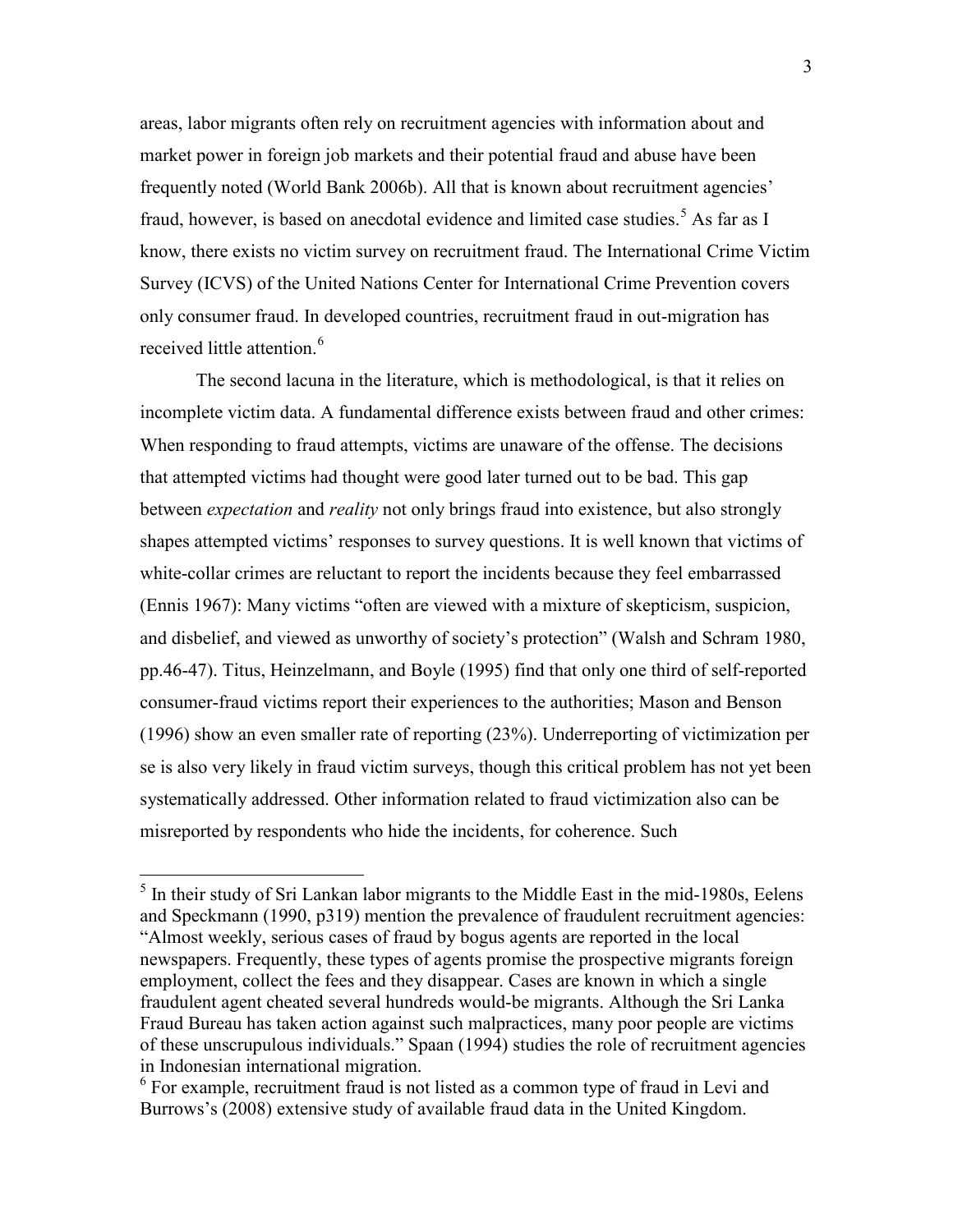underreporting/misreporting problems can be significant in any fraud victim surveys that collect information about the victimization (reality) *after* victims and/or the public become aware of the fraudulence. Now, imagine a survey for attempted victims conducted *before* they become aware of the fraudulence. As respondents never manipulate records to cover up (or exaggerate) the victimization experience before they know about it, the survey is free from fraud-induced measurement errors. The distinction of *ex ante victim data* on expectation from *ex post victim data* on reality is critical for fraud (but not for other crimes). This distinction has been ignored in the literature, however;<sup>7</sup> all available fraud victim data are ex post victim data.

The gap between expectation and reality in fraud victimization also strongly differentiates its consequences before the fraudulence is noticed (*ex ante impacts*) from those afterward (*ex post impacts*). Researchers have not yet explored ex ante impacts, although they are indispensable to measure indirect costs of fraud victimization. As fraud victimization is not an exogenous shock, but a bad decision made by victims, controlling for its endogeneity is crucial to identify its true impacts – either ex ante or ex post; victim endogeneity, however, has not yet been addressed in the fraud literature.<sup>8</sup> Ex ante victim surveys can collect not only reliable information about outcomes, but also instrumental variables (IV) needed for identification.

This paper conducts a first ex ante victim data analysis. Section II offers a conceptual framework of fraud victimization, victim data, and victim endogeneity. At first glance, collecting ex ante victim data seems infeasible, because researchers and professionals cannot tell the fraudulence until victims or the public notice it; moreover, such data collection can be morally wrong, because even if such early detection of fraud is made, it should be used to prevent the fraud per se. I propose feasible data-collection designs. Section III describes my own ex ante victim data on an organized recruitment fraud in Fiji. In 2005, a recruitment agency defrauded more than 20,000 individuals of

 $7$  Criminologists consider the time gap between the commission of the offence and awareness, reporting, and recording as a data problem in fraud statistics (e.g., Levi and Burrows 2008). <sup>8</sup> Some economic works examine broad consequences of crime – other than fraud – and

victimization by addressing their endogeneity. Crime can have a long-run effect, such as child abuse as a source of future crime (Currie and Tekin 2006), and can involve negative externalities, such as the effect on property value (Linden and Rockoff 2008).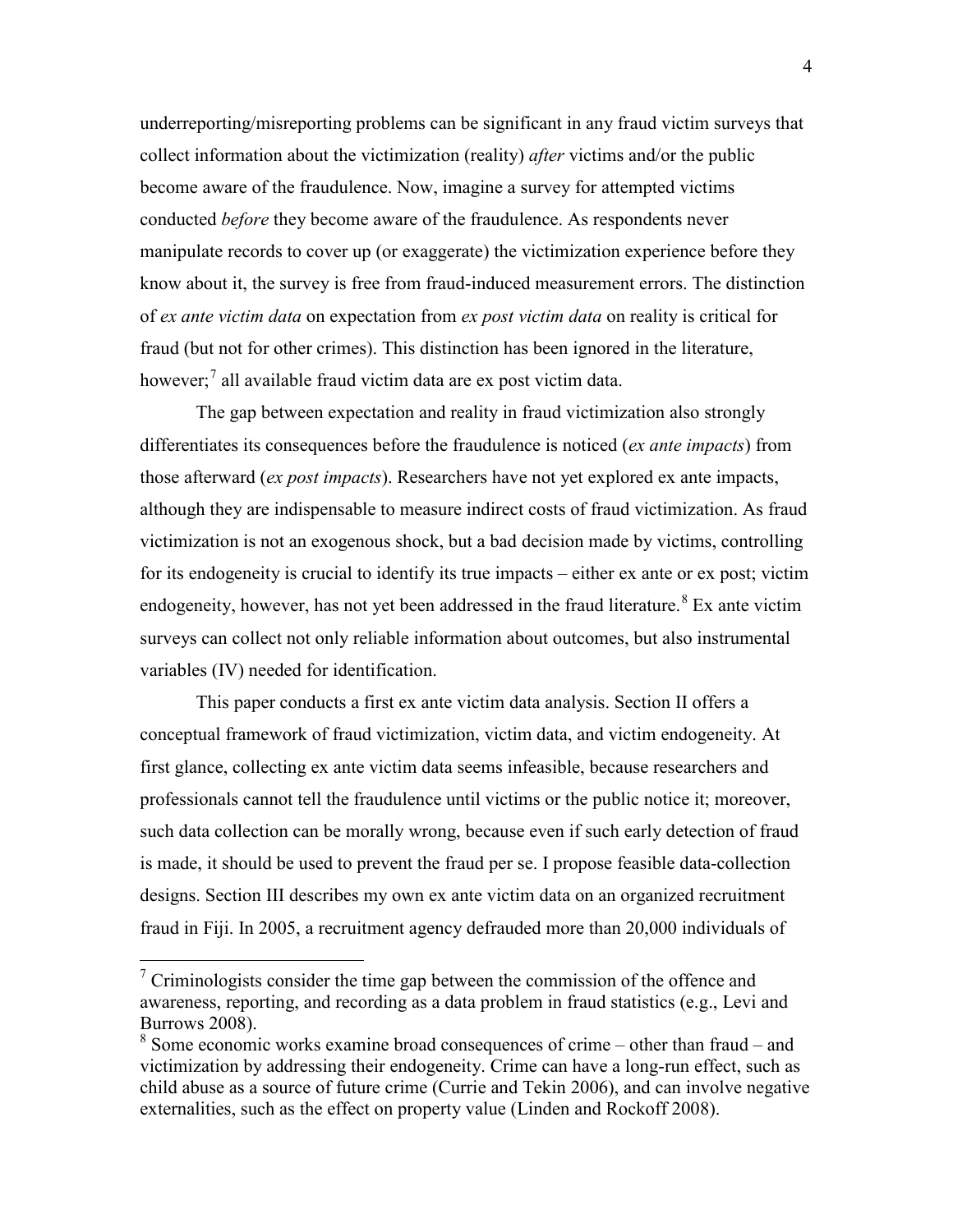application fees for labor migration to the Middle East.<sup>9</sup> I conducted a survey about people's job applications, before they had become aware of the offense. Sections IV and V, respectively, investigate who applied for the jobs and why/why not. In Section VI, as an example of ex ante impacts of fraud victimization, I examine household domestic private transfers, which play a central role in kin-based Fijian society (Hann 2006). With strong expectations and beliefs about labor migration among potential donors, the *substitution effect* – newly available international remittances reduce domestic private transfers – may already be at work.<sup>10</sup> Because the expected substitution is not realized, all reduced private transfers, if any, are indirect costs borne by victims.

The major findings can be summarized as follows. First, recruitment fraud victimization is highly prevalent in rural Fiji. Almost one quarter of households in the region were defrauded, with direct costs in a range of monthly per-capita earned income. Second, victims suffer much more. The prospective labor migration greatly lowered the domestic private transfers victims received. Third, preventing fraud victimization is very difficult. Only better domestic employment is shown to be a solution. The last section concludes by synthesizing the major findings and discussing promising data collection and questions for new fraud study.

#### **II. Conceptual framework and fraud-victim data**

#### *A. Fraud victimization*

Consider one fraudster and one individual. Fraud victimization consists of four stages, as depicted in Figure 1 (recruitment fraud is used as an example here, but the framework applies to other types of fraud, such as consumer fraud). Stage 1 occurs prior to the fraudster's fraud attempt. Stage 2 begins once the fraudster targets the individual; he/she becomes an attempted victim before he/she knows. The individual's decision

<sup>&</sup>lt;sup>9</sup> Recruitment fraud as a pitfall in international labor migrations is particularly relevant in Pacific island states, which are often dependent on them (Bertram 1986; World Bank 2006a). In contrast with extensive ethnographic studies by anthropologists, systematic economic works using micro survey data are very scant in the region.

 $10$  Following seminal works by Becker (1974), Barro (1974), and Cox (1987), economists have extensively studied household private transfers. Numerous studies examine motives for migrants' remittances and their consequences (e.g., Lucas and Stark 1985) (see Rapoport and Docquier 2006 for a review). My inquiry is closely related to the crowdingout of private transfers (see Cox and Fafchamps 2008 for a review).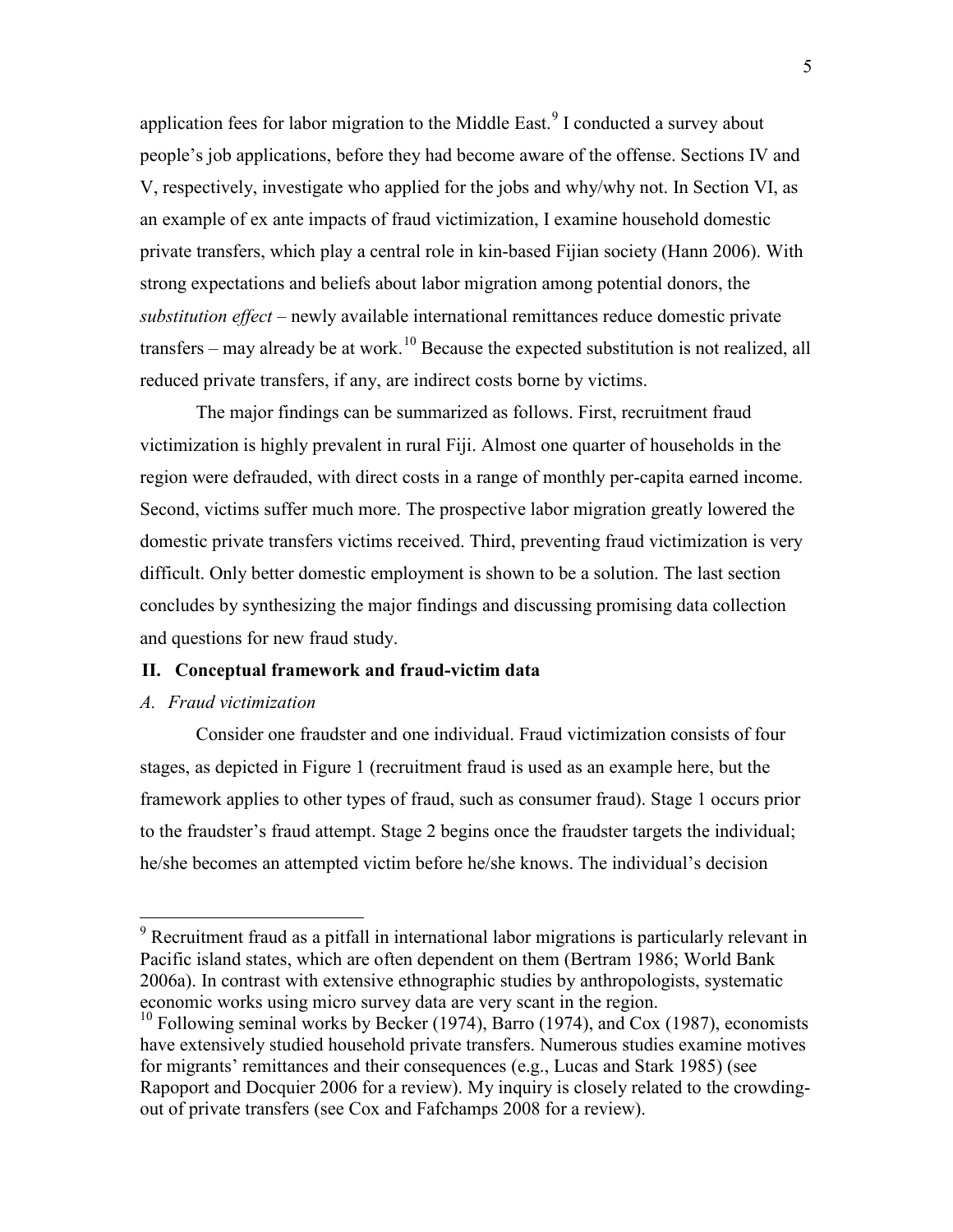involves a tradeoff – taking an attractive job offer requires an advance payment. Stage 2, during which the attempted victim can make a decision, is usually short, because the longer the wait, the higher the risk of the fraudulence being detected. Stage 3 begins once the individual's decision determines his/her *expected* status; only if he/she takes the fraudster's offer, the status changes to an attractive one (such as employment) and the fraudster's status changes correspondingly – successful or unsuccessful attempt. Stage 4 begins once the fraudulence is detected;  $<sup>11</sup>$  the individual becomes aware of his/her</sup> *realized* status – victim or non-victim. Fraud is sharply distinguished from other crimes by this gap between expected and realized status; in other crimes, stages 2 and 3 are nonexistent and ex ante impacts/victim data are irrelevant. This gap is also irrelevant for the fraudster (the shift to stage 4 alters risk of being captured though).

Ex ante and ex post impacts of fraud victimization are realized in stages 3 and 4, respectively. Whether ex ante impacts matter and ex ante victim data at least theoretically can be collected strongly depend on stage 3's duration, which can significantly vary. On the one hand, it can be virtually instant (e.g., online consumer fraud); then, ex ante impacts are nonexistent and there is virtually no chance to collect ex ante victim data. On the other hand, if the fraudulence remains unknown, stage 3's duration is infinite and thus only ex ante impacts matter; however, victimization per se is never noticed (stage 4 does not emerge). In practice many frauds are in between these two extremes.<sup>12</sup>

### *B. Ex post vs. ex ante victim data*

Surveys that collect crime-victim data are either victim surveys or household surveys with a victimization module. They have distinct potential advantages in collecting ex post fraud-victim data in stage 4; although a victim survey on one specific fraud (i.e., no fraud heterogeneity) enables a sharp identification of determinants of fraud victimization,  $^{13}$  a household survey can capture its broad impacts.

 $11$  In practice, the transition from stage 3 to stage 4 may be gradual as the attempted victim's information and/or suspicion grows. The timing of transition also can vary among attempted victims and between them and others (e.g., news media).

 $12$  Although ex ante impacts may be persistent in stage 4, it is very difficult to distinguish them from ex post impacts, because both are caused by the same decision.<br><sup>13</sup> Although a small number of victims of a specific crime often make statistical analysis

infeasible, a particular fraud may involve a large number of victims; however, criminologists' studies often cover only victims, lacking a non-victim sample (e.g.,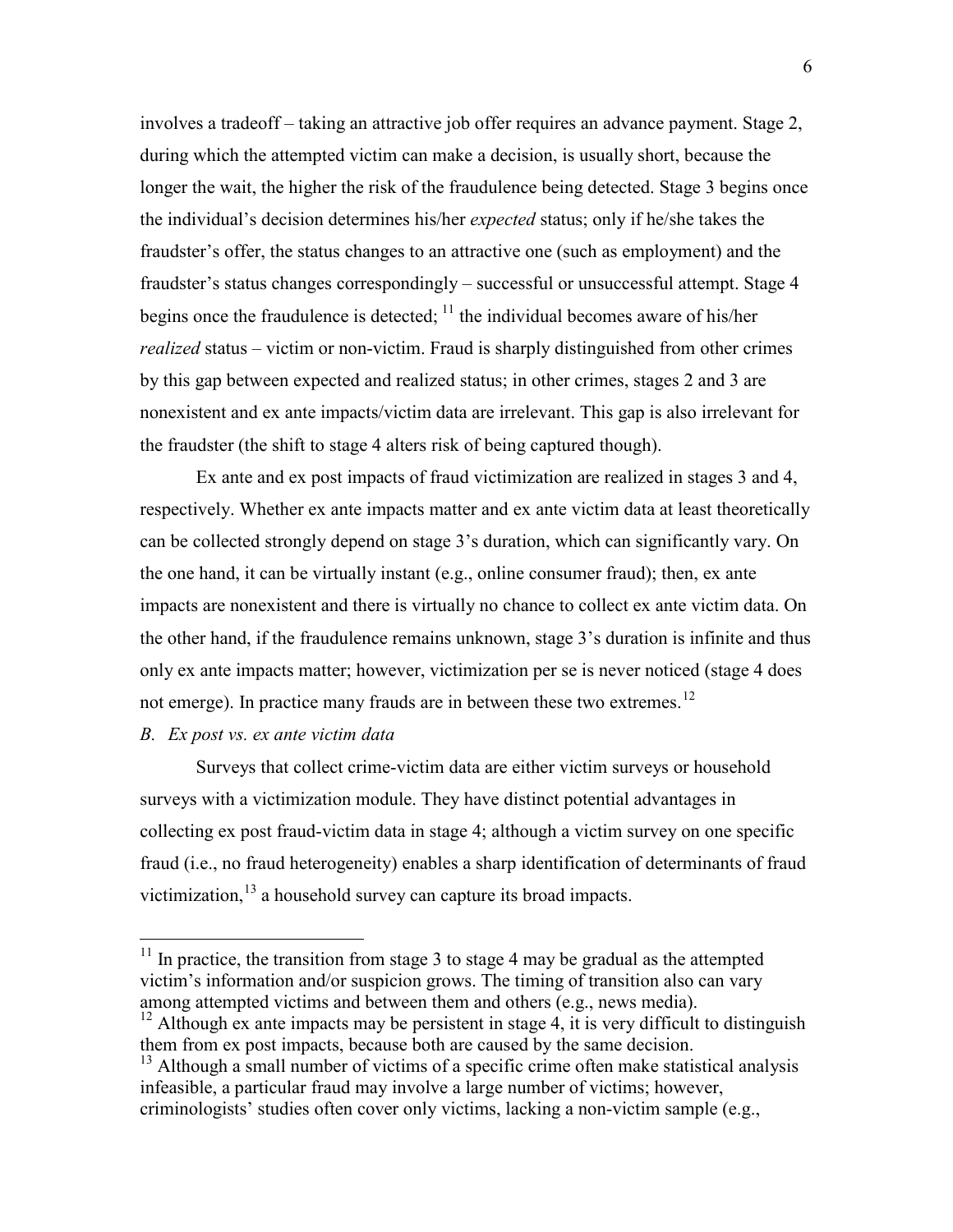The ex ante victim survey to be conducted in stage 3 is totally different from the ex post survey; standard questions about victimization do not work, simply because respondents have not yet become aware of their realized status. The key is whether any of the household survey's modules other than victimization capture respondents' expected status. The following three designs are possible:

- 1) *Passive design*: A household survey is accidentally conducted in stage 3, and this is noticed only after the survey was completed.
- 2) *Proactive design*: Researchers or professionals conduct a household survey on potential fraud, hoping that it covers stage 3.
- 3) *Reactive design*: Researchers or professionals who conduct a household survey get suspicious about fraudulence by chance, *before* attempted victims do so (stage 3), and they add questions about the potential but concrete fraud.

Although all these three designs rely heavily on chance (as any natural experiment does), they have distinct strengths and weaknesses as follows.

The passive design in principle can be applied to any standard household survey. It depends on pure luck not only to encounter the fraud at the "right" time, but also to accidentally capture fraud-related data, along with fraud information that can be matched with the survey data (e.g., identification of victims). Although the odds that a particular survey satisfies these conditions are negligible, there may exist such surveys somewhere in the world. All that is needed is to search accidental data collection among available household surveys by using specific widespread frauds as a marker and to pay attention to such a possibility in future surveys.

The proactive survey captures household behaviors corresponding to potential frauds, about which only incomplete information is available (e.g., the authorities'). For example, in the case where recruitment agencies' fraud is known to be prevalent, the survey can ask questions not only about realized migration (e.g., migrant's attributes, remittances), but also about household efforts to send a migrant laborer, including non-

Trahan, Marquart, and Mullings 2005). Large-scale general victim surveys (e.g., ICVS) potentially capture not only fraud victims and non-victims, but also individuals on whom fraud attempts were not made (not shown in Figure 1) (e.g., Titus, Heinzelmann, and Boyle 1995); this is also the case for large-scale household surveys (e.g., LSMS) if a fraud-victimization module is added.

 $\overline{a}$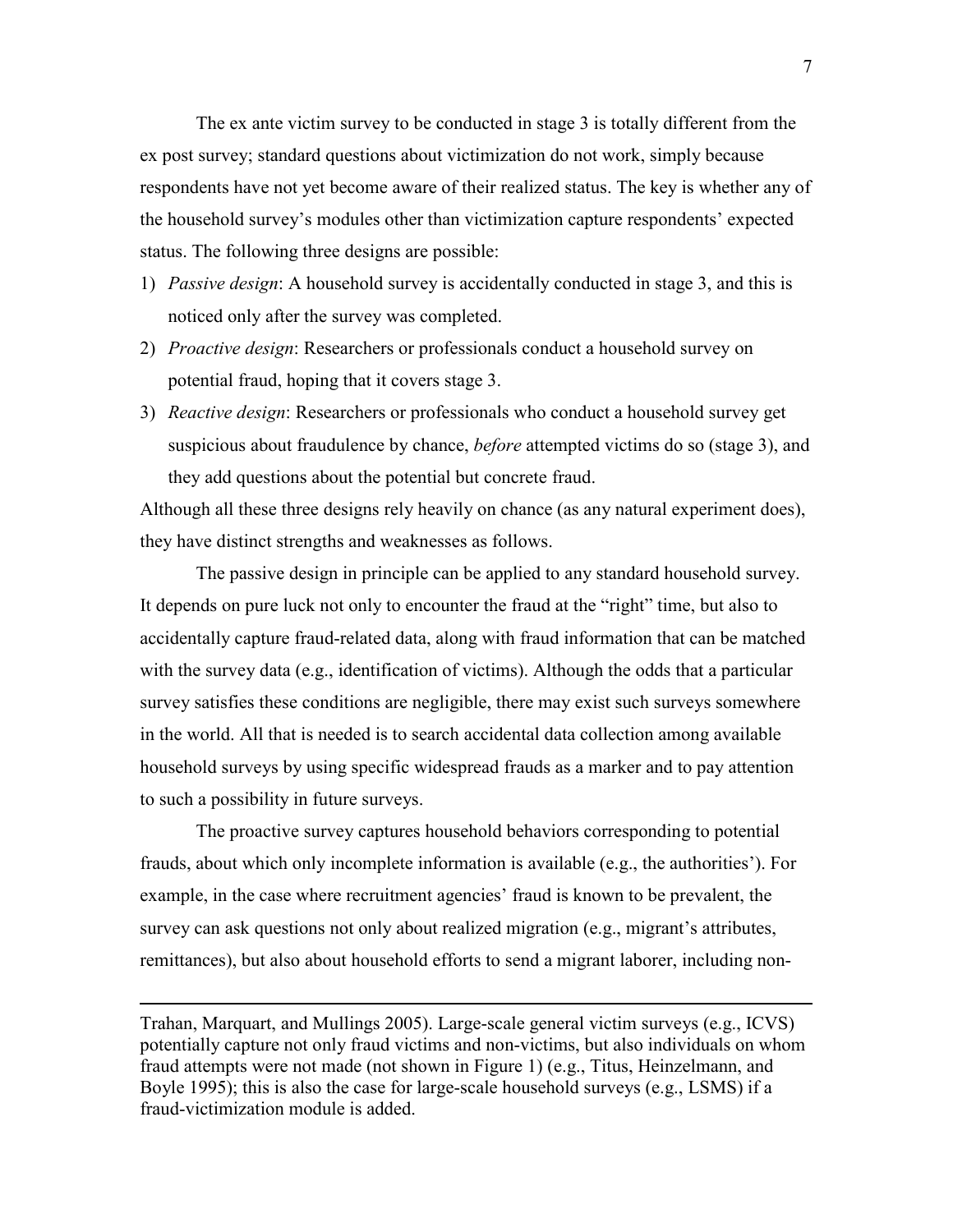materialized ones.<sup>14</sup> The proactive design is effective only in fraud-prone locales. With a risk of missing stage 3 and fraud-related data, a cross-cutting design for other purposes (e.g., realized migration) is recommended.

Compared to the proactive design, the reactive survey using richer prior information about potential fraud has significant advantages: The probability of covering stage 3 is much higher, survey questions can be more concrete and focused, and it can be applied in any locale (it is a cross-cutting design by definition). The possibility of using a reactive design is more restrictive, however, for the following reasons. First, it strongly relies on researchers' and practitioners' flexibility. It probably fits best in researchers' small-scale surveys with limited institutional constraints. Second, it depends on researchers' strong sensitivity and luck to notice a weak sign of the potential fraud earlier than attempted victims do. Third, researchers must be truly unsure of their suspicion; otherwise, they instead should report it to the authorities.

#### *C. Victim endogeneity*

To identify ex ante and ex post impacts of endogenous fraud victimization, researchers can use IVs that determine the attempted victim's decision in stage 2, but do not directly influence the outcome of interest in stages 3 and 4, respectively.<sup>15</sup> Good candidates for IVs include factors that alter the attempted victim's perception about the fraud attempt and/or the benefit-cost calculation in his/her decision making. This is especially so for an ex ante impact analysis, because the attempted victim has not yet considered such factors as those determining his/her realized status.

In practice, some information about frauds and/or fraudsters needs to be collected, and tradeoffs exist between ex post and ex ante surveys. On the one hand, in the ex post survey, researchers who can identify realized frauds (and maybe also fraudsters) can collect detailed, specific data; they need to rely on respondents' retrospection about stage 2, however, which might involve considerable misreporting, as discussed above. On the

 $14$  It is even possible to design a panel survey with many waves with short intervals – to be set depending on stage 3's duration – hopefully covering different victimization stages of the same household. Such detailed data are extremely useful to dissect the mechanism of fraud victimization.

<sup>&</sup>lt;sup>15</sup> Alternatively, a natural experiment such that attempted victims' decisions are considered to be almost random with respect to the outcome of interest can be looked for, especially in the passive design.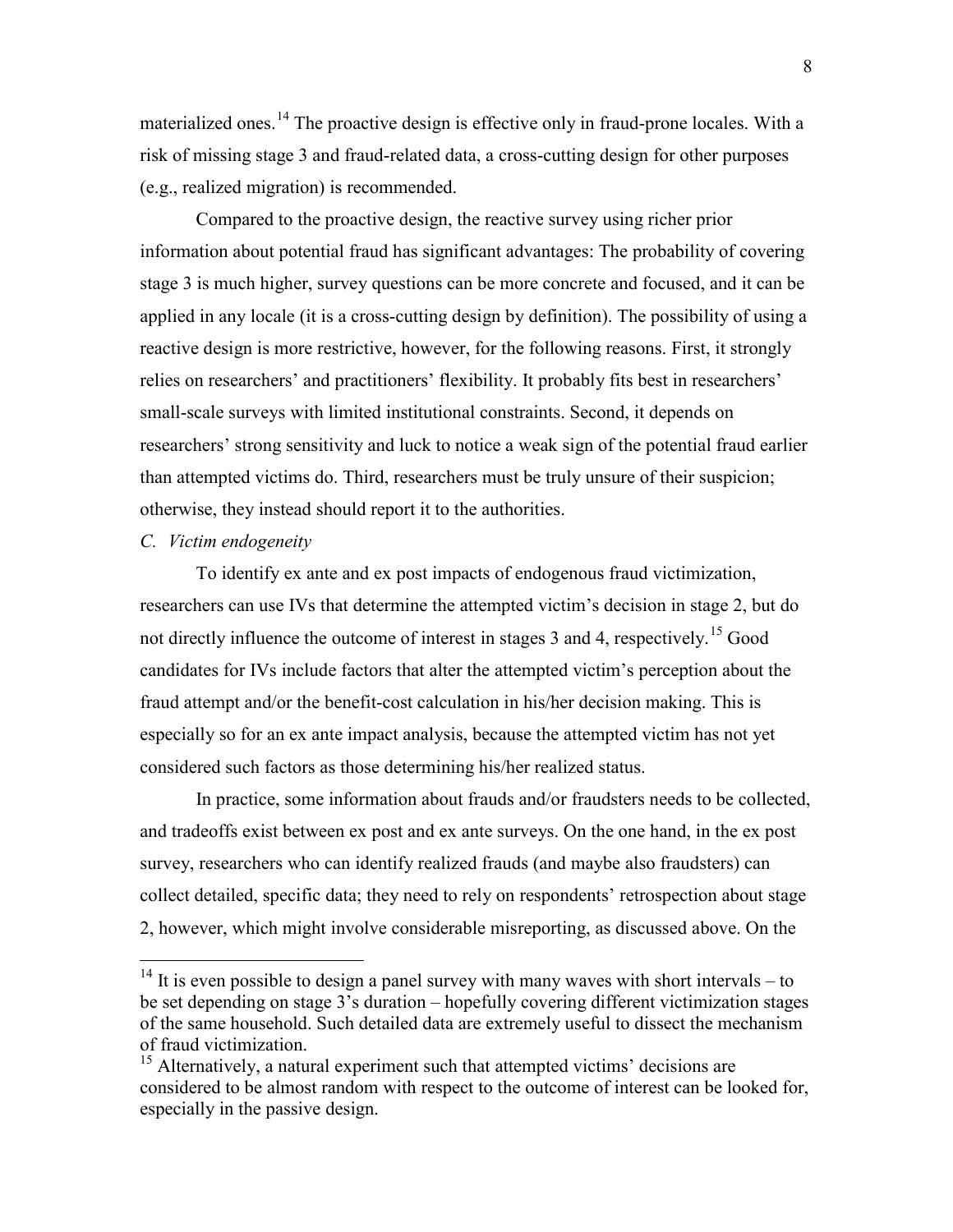other hand, although such misreporting is not a major concern in the ex ante survey, researchers employing the proactive design, with limited information about specific frauds, necessarily rely on less focused questions; this problem is smaller in the reactive design using richer prior information.

#### **III. Fijian recruitment fraud and ex ante victim data**

Since the invasion of Iraq in 2003, U.K.- and U.S.-based private security companies have been seeking personnel for their operations in the Middle East (e.g., delivering supplies to U.S. armed forces in Iraq) (MacLellan 2006). Pay is good, but the jobs are dangerous. With a large pool of former army personnel, Fiji has been a major labor supplier. Even though some casualties had been reported, the Fijian government welcomed this movement as a solution for its unemployment. In late 2004 and early 2005, a Fijian recruitment agency conducted the largest recruitment drive in the country. All healthy males between the ages of 18 and 60 were eligible to apply. According to news media, the agency collected US\$2 million fees from at least 20,000 applicants.

In June-September 2005, I conducted a survey among 906 randomly selected households in 43 native Fijian villages in Cakaudrove Province, which was extensively covered by the agency's recruitment drive.<sup>16</sup> The sampling design was not affected by job applications at all.<sup>17</sup> The survey was designed to collect information about demographics, assets, production, income, and transfers (but not consumption). While I was pretesting the questionnaires in May 2005, I became aware of the unusual recruitment drive and quickly added questions about job applications. I was not very suspicious about potential

<sup>&</sup>lt;sup>16</sup> Fiji is divided almost evenly between native Fijians and Indo-Fijians. My study focuses on native Fijians. The fraudulent recruitment agency is staffed by only native Fijians and its recruitment drive in rural areas covered native Fijian villages only on the three largest islands in the country – Viti Levu, Vanua Levu, and Taveuni. Cakaudrove Province, consisting of part of Vanua Levu, all of Taveuni, and other small islands, significantly lags behind the main island Viti Levu, where the state capital, two international airports, and most tourism businesses are situated.

<sup>&</sup>lt;sup>17</sup> There are 5,117 households in 134 native Fijian villages in the province (in the population). In each of 16 districts, villages were intentionally chosen to cover distinct environmental and economic conditions, before I became aware of the recruitment drive. In each village, households were stratified by a smallest kin-group unit (sub-linage or extended family, locally known as tokatoka, Ravuvu 1983) and the combination of leadership status (e.g., kin leaders) and major asset holdings (e.g., shops); in each stratum, households were randomly sampled.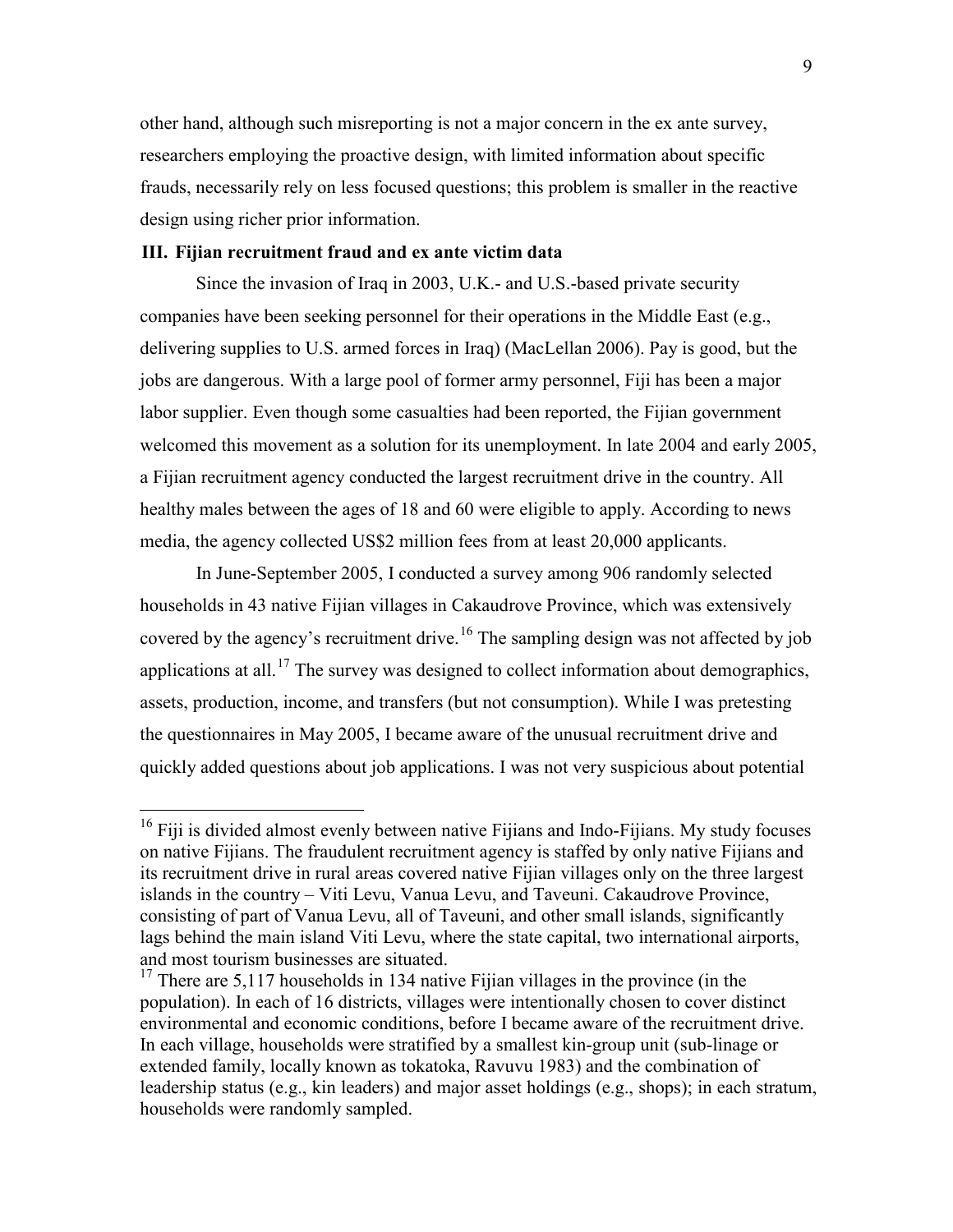fraudulence. During interviews several months after people's application decisions, respondents were still unaware of the fraudulence (stage 3). In this way, I accidentally implemented the reactive design. This household survey with a module on one specific potential fraud combines advantages of the different types of surveys discussed above. In particular, as victims were defrauded of similar amounts of money, heterogeneity in the severity of victimization is very small, further sharpening the identification of determinants and impacts of victimization.

As I became more aware of this recruitment agency (especially through an interview with its employees), my suspicion about potential fraudulence grew during the survey. Right after the survey was completed, news media started to report its fraudulence, as most applicants got neither a job nor a refund (stage 4 began). At that time, the agency's director, who originated from the study region, had already left the country.<sup>18</sup> Unfortunately, the Fijian coup in December 2006 precluded me from conducting the ex post victim survey I had planned. As such, quite distinct from extant fraud studies on ex post victim data, I collected only ex ante victim data.

#### **IV. Determinants of fraud victimization**

# *A. Descriptive statistics*

The empirical analysis covers 1,247 males aged between 18 and 60, who were eligible for the jobs offered by the recruitment agency; this sample includes 787 households (87% of the whole sample) in all 43 sample villages (see panel A of Table 1).<sup>19</sup> All these eligible individuals/households are attempted victims; the fraud attempt was at least indirectly made on all individuals in the region, because individuals in villages uncovered by the recruitment drive were privately informed of the job opportunity (which villages in the sample were directly covered is unknown). No respondents had difficulty answering questions about their job applications; 238 individuals (19% of the eligible) of 212 households (27% of households with eligible

 $18$  According to news media, the director returned to Fiji in late 2009, and a police investigation is still in process at the time of this writing. Thus, fraud victims examined in this paper are not legally "fraud victims."

<sup>&</sup>lt;sup>19</sup> The mean monthly household pre-transfer income – including a very small amount of public transfers (mostly pension) – is F\$1,703, or F\$290 per capita. Farming accounts for two thirds of total income, followed by fishing, handicrafts, and permanent wage labor.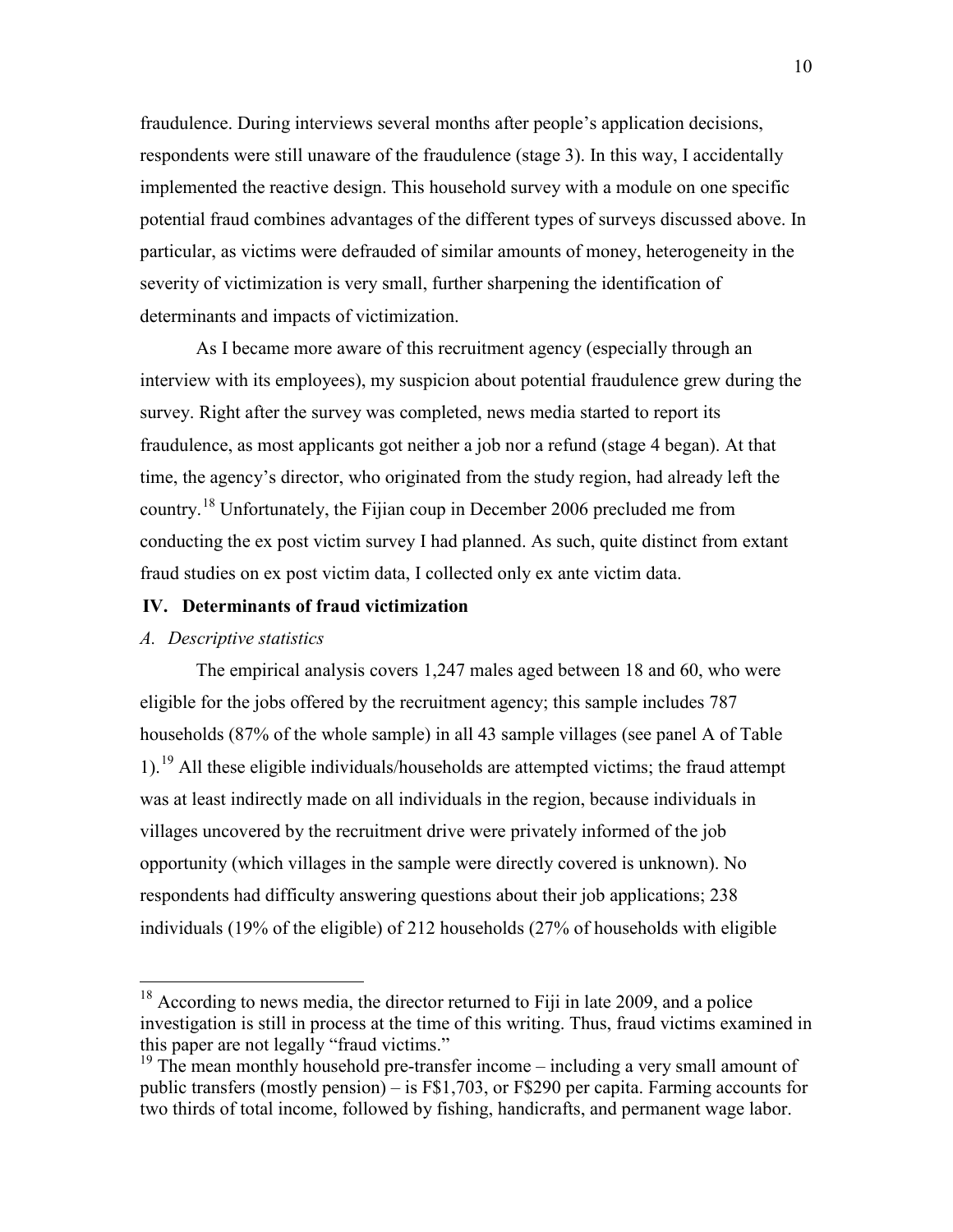members, or 23% of the whole sample) applied (panel B). Although 36% of households have more than one eligible individual, only one application was made by over 90% of households with an applicant(s); that is, in most cases each household selected one migrant laborer, indicating that migration is a collective family decision.

In order to apply, an average applicant spent F\$230 (F\$1 = US\$.60), and an average victimized household spent F\$242 (close to the mean monthly per-capita income).<sup>20</sup> This amount includes application fees and all other related expenses, especially for transportation; to file an application, applicants travelled to the recruitment agency's office in the biggest town (with a population of about 3,000) in the province, and many revisited to check their status (most sample villages lack phone access).  $21$ 

### *B. Econometric specification*

Who was vulnerable to this recruitment fraud? I estimate determinants of job application among eligible individuals and households, using the following models:

$$
d_{ihv} = \alpha_0^l + \boldsymbol{\alpha}_{II}^l \boldsymbol{x}_{ihv}^l + \boldsymbol{\alpha}_{I2}^l \boldsymbol{x}_{ihv}^2 + \boldsymbol{\alpha}_2^l \boldsymbol{x}_{hv} + \boldsymbol{\alpha}_{3I}^l \boldsymbol{x}_v^l + \boldsymbol{\alpha}_{32}^l \boldsymbol{x}_v^2 + \boldsymbol{\phi}_v + \boldsymbol{e}_{ihv},
$$
\n(1.1)

$$
d_{hv} = \alpha_0^2 + \alpha_{II}^2 x_{hv}^1 + \alpha_{I2}^2 x_{hv}^2 + \alpha_{2}^2 x_{hv} + \alpha_{3I}^2 x_{v}^1 + \alpha_{32}^2 x_{v}^2 + \phi_v + e_{hv},
$$
 (1.2)

where *i*, *h*, and *v* stand for individual, household, and village, respectively;  $d_{ihv}$  and  $d_{hv}$ , respectively, are a dummy variable for job application for eligible individual *i* and any eligible member of household *h*;  $x_{ihv}^1$  and  $x_{ihv}^2$ , respectively, are a vector of individual factors for individual *i* and household members other than individual *i*;  $x_{hv}^1$  and  $x_{hv}^2$ , respectively, are a vector of eligible and non-eligible members of household  $h$ ;  $x_{hv}$  is a vector of household factors;  $x_v^1$ , and  $x_v^2$ , respectively, are a vector of village factors unrelated and related to the fraudster;  $\phi_v$  is unobservable village factors that determine job application; and *eihv* and *ehv* are residuals. Following the migration literature, potential migrants and other members staying home are differentiated. Equations (1.1) and (1.2) are estimated by a linear probability model (LPM) and probit.

<sup>&</sup>lt;sup>20</sup> Simple extrapolation suggests that approximately 1,540 individuals and 1,300 households were victimized across the whole province, and the total loss reached over F\$350,000, which is comparable to media reports.

 $21$  At the time of interviews, 80% of applicants were still waiting for the result, 10% were accepted, 8% were rejected, and 2% withdrew their application. None of the accepted applicants got the job. I repeated all regression analyses for applicants whose status was still unknown, finding results very similar to those presented below.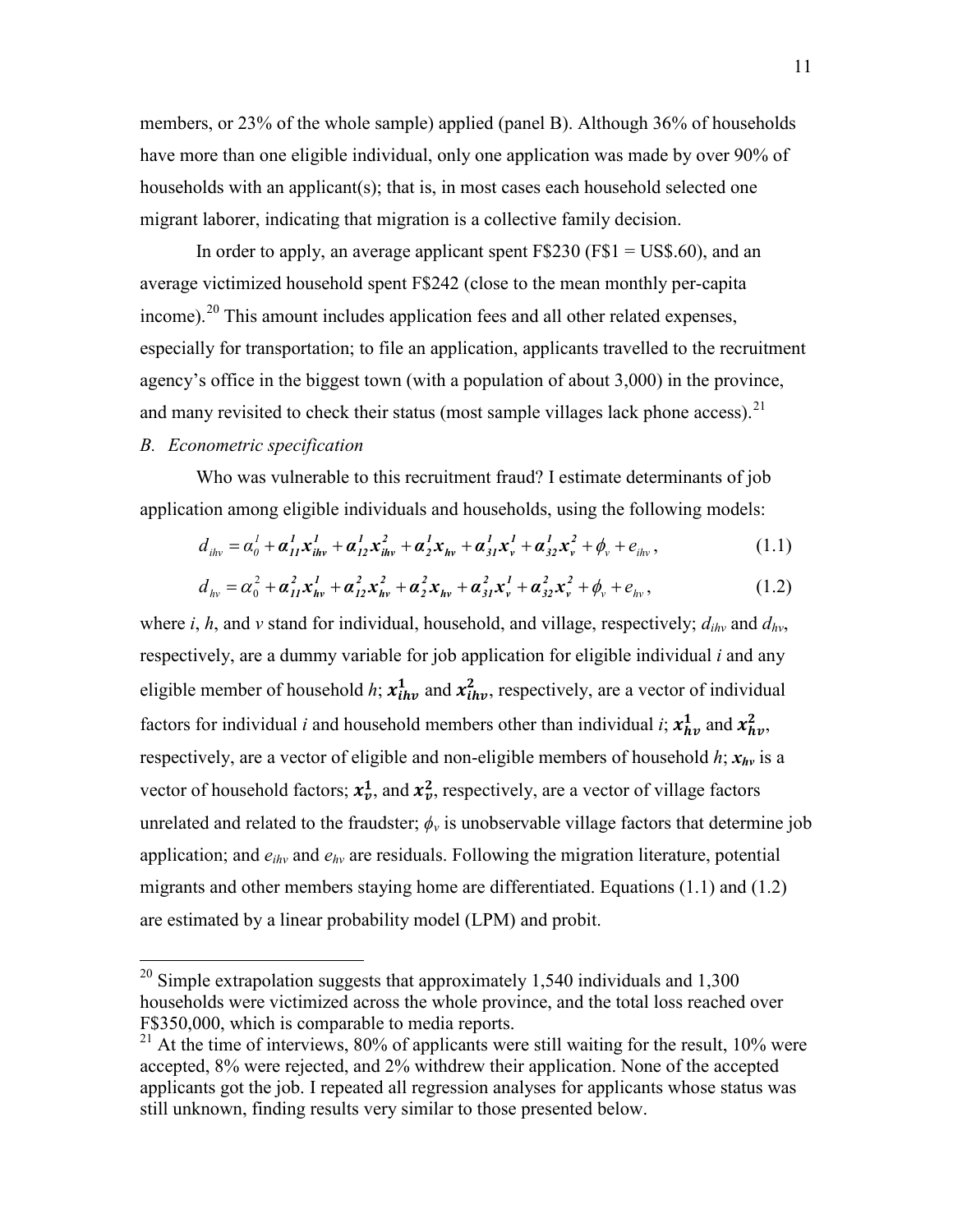The selection of potential determinants follows the literature on both migration and crime victimization.<sup>22</sup> All explanatory variables are listed in Table 2, along with their descriptive statistics. First, individual factors capture demographics (headship and age),  $^{23}$ health (disability), education (adults' secondary education), and employment (permanent wage labor).<sup>24</sup> Good health is an eligibility criterion for the job other than sex-age. Permanent employment, the opportunities for which are very limited and mostly in the public and tourism sectors, is considered exogenous, because individuals cannot flexibly adjust it (its status did not change at all after application decisions were made); dropping the employment variables significantly alters none of the remaining results (this is also true for the models discussed in Sections V and VI).

Second, household factors capture demographics (female headship, age of household head, and the size of four cohorts) and assets (agricultural land), but not

<sup>&</sup>lt;sup>22</sup> Sociologists categorize determinants of victimization into exposure, guardianship, attractiveness of potential targets, and proximity to potential offenders (Cohen, Kluegel, and Land 1981). The first three are often captured by demographic factors, police access, and asset/income, respectively; clear categorization is not always possible – for example, some measures, such as age, capture both exposure and attractiveness (e.g., Barslund et al. 2007). Guardianship matters relatively little for fraud victimization; as police stations in the study area are located with close proximity to local markets, police access is captured by market access anyway. Proximity to potential offenders is directly captured by the proximity measures defined below. Extant studies of consumer fraud victimization also highlight the role of cognitive deficiency and social interaction/status as determinants of victimization (Lee and Soberon-Ferrer 1997). The former is captured by education, age, and health. As kin-based hierarchy plays a central role in villagers' lives in Fiji (Turner 1992), I added kin-status variables as covariates, finding no significant results (household private transfers discussed later also are neutral to kin status, Takasaki forthcoming). Determinants of migration include demographic factors, assets, location, and migrant network (e.g., Munshi 2003). Although the Fijian data lack information about a migrant network in the Middle East, the next section gives evidence that it plays a limited role. 23 Some criminologists find that younger people are more likely than the elderly to be victimized by consumer frauds, challenging the common belief among practitioners and professionals that the elderly are the main victims (Titus, Heinzelmann, and Boyle 1995). Van Wyk and Mason (2001) attribute this to distinct socialization and risk-taking among different cohorts. The analysis below shows that job application is neutral to age.  $24$  Some variables defined for eligible individuals (eligible household members) are not used for other household members (non-eligible household members), because they are

redundant with similar household factors defined next. A potentially important individual factor that the present data cannot capture is military experience; however, anecdotal evidence suggests that such individuals are not so common in the sample. Indeed, households with a member currently working in the military are rare.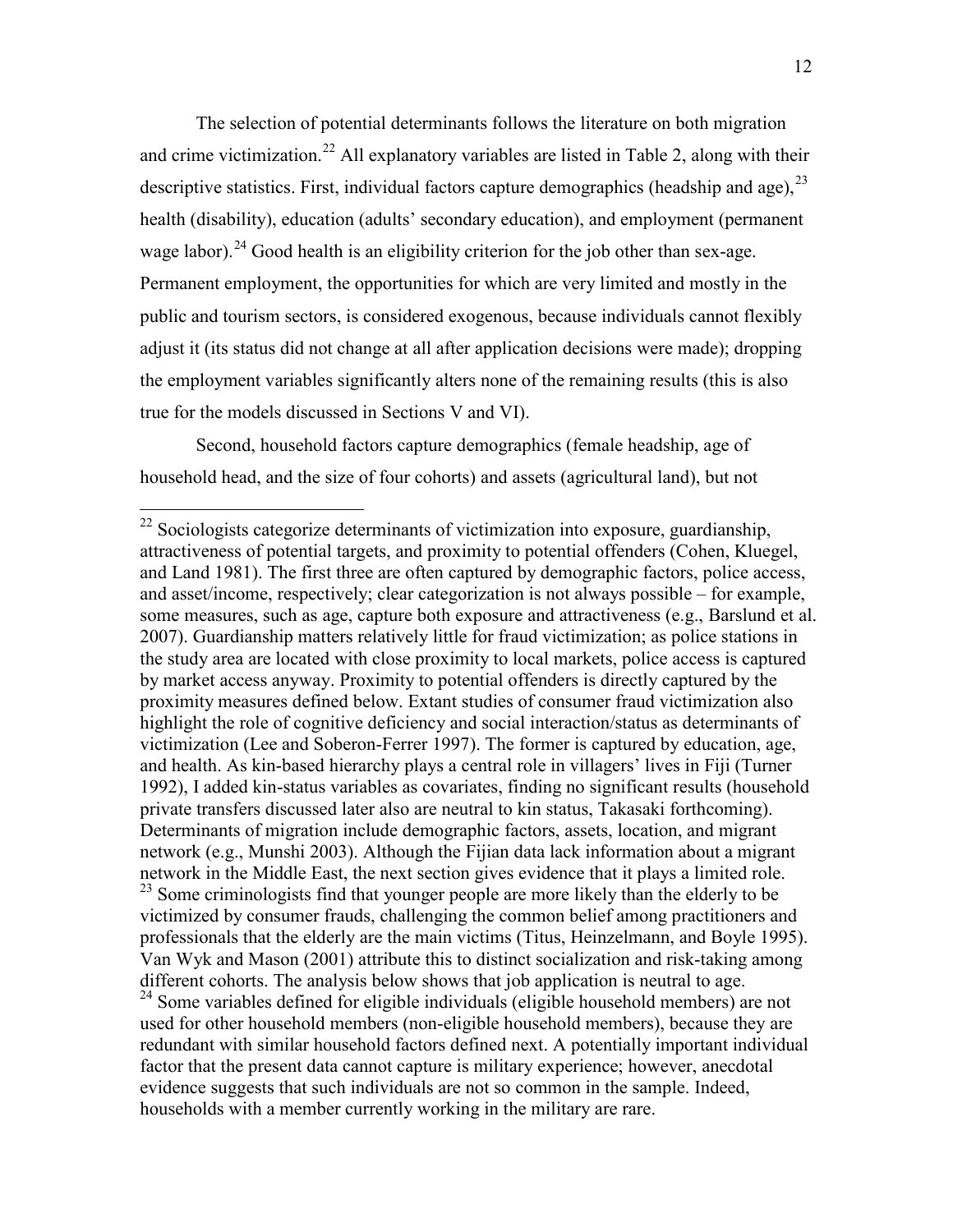income. Though income is often considered as an important determinant of crime victimization, it is endogenous as a determinant of job application for the following reasons: 1) in anticipation of labor migration and remittances, the household may adjust its earning efforts, and 2) any unobservable factors that determine income, such as skills, may also influence migration decisions (even income measured before the fraud attempt, which the present data lack, would be endogenous). Still, household permanent income is controlled for by permanent wage labor (of any household members) and land holdings, as well as household demographic factors.<sup>25</sup> Third, village factors unrelated to the fraudster capture market access (travel time to the closest local market), village size (total number of households in the village, in the population), welfare, and inequality (village mean and standard deviation of agricultural land in the whole sample).  $^{26}$ 

I conjecture that two eligibility factors – sex-age and health – are significant determinants. Specifically, households with more eligible male adults are more likely to apply (*endowment effect*); individuals in households with more eligible members are less likely to apply, because others can apply (multiple applications from the same household are rare, as discussed above). Disabled individuals are less likely to apply. I also conjecture that own and other family members' permanent employment discourages job application, because of the high opportunity cost of migration and its relatively low benefit with secure employment in the family, respectively. If victimization is associated with low welfare, not only permanent employment – both own and others' – but also land holdings should discourage job applications. Nonsignificant results suggest that welfare difference *within the sample* does not differentiate victimization; that is, most households are so poor that they were potentially attracted by this job opportunity.

 <sup>25</sup> Land is communally owned by a within-village clan (locally known as *mataqali*, which consists of several *tokatoka*), is privately used, and by law cannot be sold (about 83% of the country's total land is communal). Land holdings at the time of the fraud attempt should be almost the same as those at the time of interviews used here. Information about non-land asset holdings and shocks such as sickness (other than chronic illness captured by disability status) prior to the fraud attempt is lacking, however (only information about sickness in the past one year is available). Thus, the model cannot tell whether job

 $26$  Many extant studies highlight inequality as a cause of crime (e.g., Bourguignon 2000).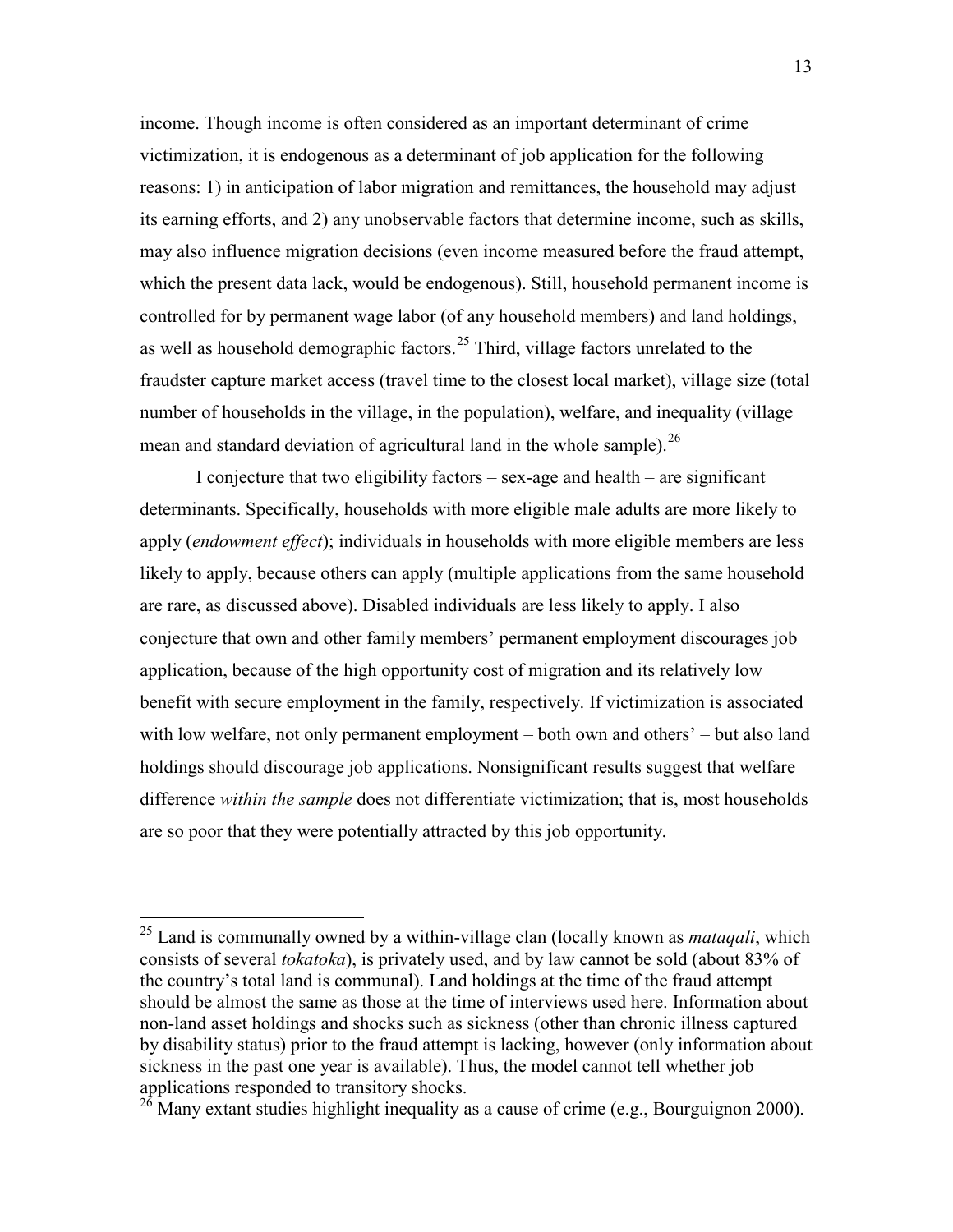Last, village factors related to the fraudster capture the physical and social distance between the fraudster and attempted victims. The physical distance – measured by villagers' travel time to the recruitment agency's office – determines the travel cost of lodging an application, as well as the agency's recruitment drive (indeed, there were no applicants in six remote villages in the sample). The social distance is captured by the dummy for two villages in the home district of the agency's director.<sup>27</sup> The director had built a good reputation there by offering casual labor employment and making school donations (he was viewed as a hero).<sup>28</sup> I conjecture that as attempted victims become physically and socially closer to the fraudster, they are more likely to apply, because applying is less costly and they are more positive about the job (as confirmed in Section V). These proximity measures serve as excluded IVs in Section VI.

In an alternative specification, all village factors, including  $\phi_v$ , are fully controlled for by village dummies. Similar results of the individual/household factors with village dummies and observable village factors, as reported next, give evidence that unobservable village factors are unlikely to cause bias in the latter specification.

#### *C. Estimation results*

LPM results are reported in Table 3, where robust standard errors are shown in the models with village dummies and standard errors are clustered by village (43 clusters) in the models with observable village factors (probit estimates are very similar). First, eligibility – sex-age and health – and proximity to the fraudster are strong determinants.

 $27$  It is assumed that these two proximity measures, as well as other covariates, are uncorrelated with unobservable village factors  $\phi_{v}$ . Although the recruitment drive can be related with such factors (the fraudster may have prior information about good targets), the physical distance and the director's birthplace are not. An exception for the latter may be found in large cities with strong, crime-driven segregation, where future offenders commonly originate from certain areas. Rural Fiji is far from such a case.

<sup>&</sup>lt;sup>28</sup> Two pieces of evidence strongly indicate that discounted fees were charged in the director's home district. First, the mean cost for application per victimized individual – including transportation – in the director's home-district villages was about half of that elsewhere (F\$125 vs. F\$263). Second, regressing the application cost on the two proximity variables among victimized individuals shows that it is lower in the fraudster's home district by F\$125 and becomes higher with greater distance (F\$31 per 100%) increase); both results are significant at least at a 1% significance level and the R squared is .24. The next section gives evidence that the home-district dummy captures the social distance more strongly than discounted fees.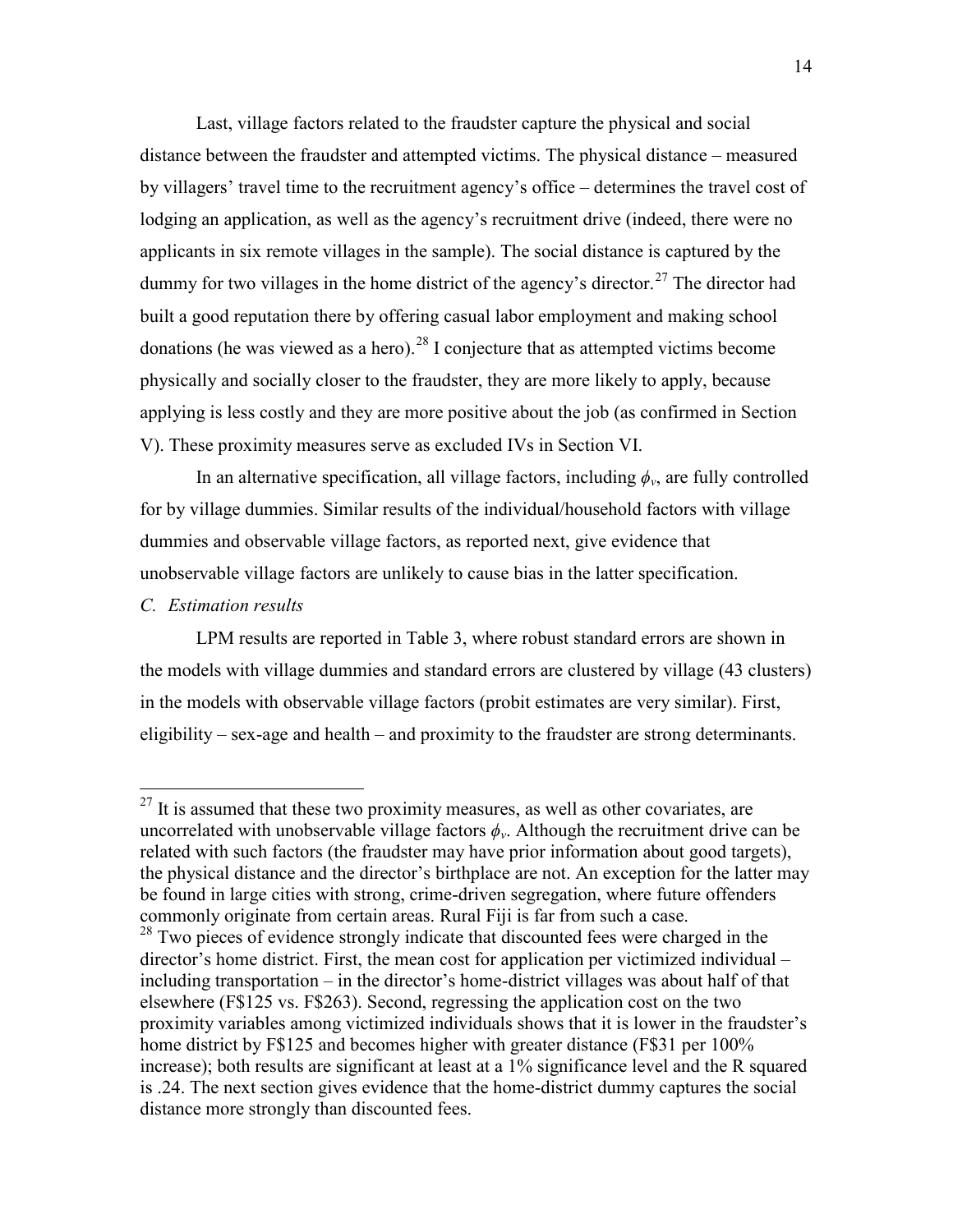In particular, the probability of applying for a job in the fraudster's home district is higher by about 34% and a 100% increase in the travel time to the fraudster's office lowers the probability by .08-.10 (no other village factors have significant effects). Second, although individuals in the household with a permanent wage laborer are less likely to apply (the results in the household-level analysis are statistically weak), neither eligible individual's own employment status nor household land holdings are significant (all other factors are also nonsignificant). Thus, what matters is not one's own opportunity cost of migration, but secure employment in the family, and households at any welfare level are vulnerable.

#### **V. Reasons for fraud victimization**

#### *A. Descriptive statistics*

The survey asked each applicant why he applied (up to three reasons) and each household with no applicants why none of its eligible members applied (up to three reasons) (panels B and C, respectively, of Table 1).<sup>29,30</sup> While almost 80% of applicants were attracted by high salary, many households did not apply because of a concern about qualifications and high fees. While security mattered for 14% of non-applicant households, almost 20% of them questioned the contract's authenticity; that is, about 12% of households in the whole eligible sample took precautions to avoid victimization. Job type and location (abroad) were also relatively common reasons for both application and non-application; that is, individual job preference mattered in the opposite way. In contrast, alternative activities and acquaintance with someone who already had gotten the same job were uncommon reasons for both application and non-application, reflecting the small opportunity cost of migration, as found above, and a limited migrant network in the Middle East (in another words, the recruitment agency was the only network available).

### *B. Econometric specification*

To examine which reasons mattered for whom, I estimate determinants of reasons for application among applicant individuals and reasons for non-application among nonapplicant households, using the following models:

 $29$  Directly asking reasons in this manner is effective only in the ex ante victim survey; misreporting is most likely in the ex post victim survey. It also much better works for a victim survey on a specific fraud than one covering various frauds.

<sup>&</sup>lt;sup>30</sup> Panel B also shows reasons for applying at the household level. Not surprisingly, the results are almost the same as the individual-level results.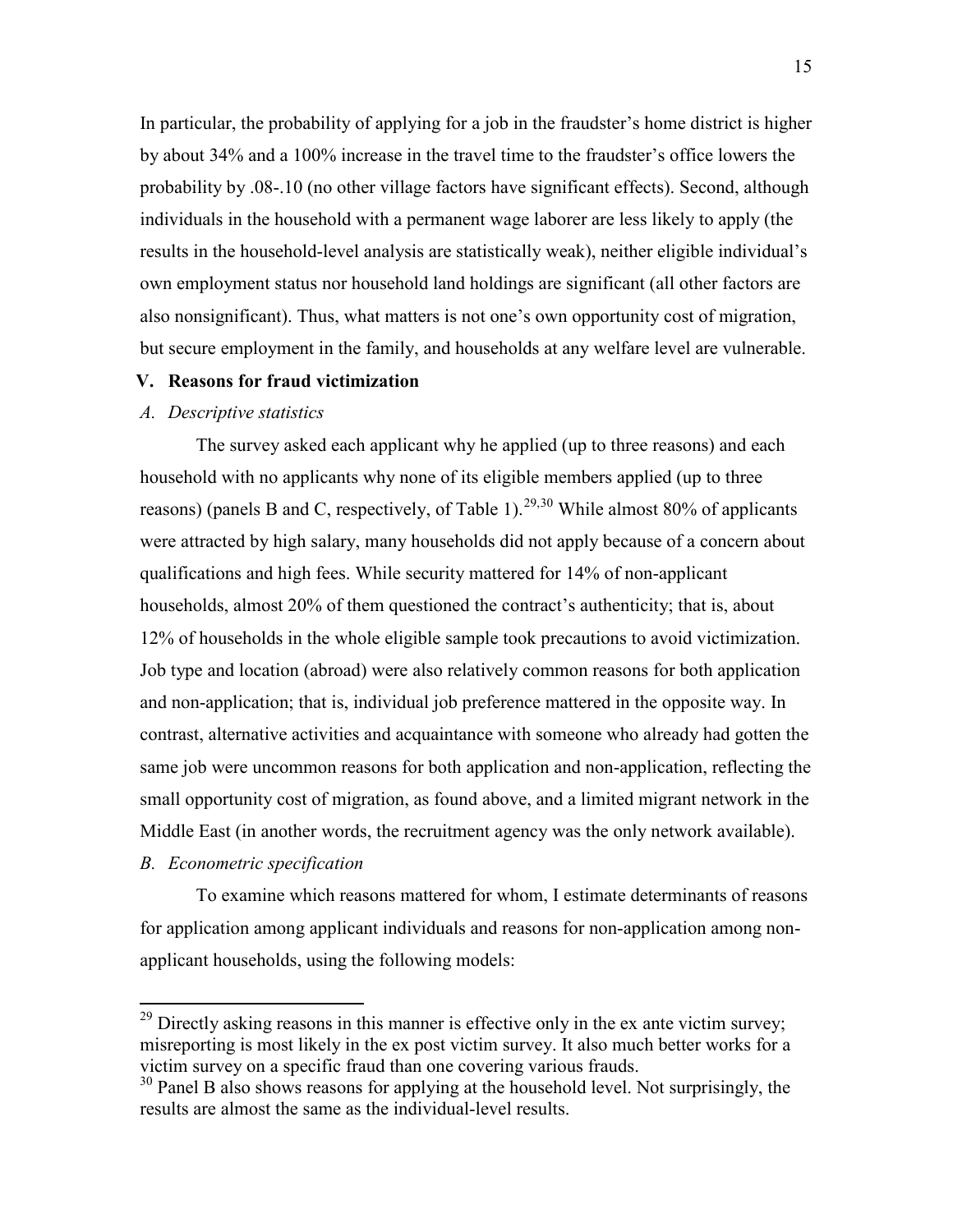$$
p_{ihv}^j = \alpha_0^{1j} + \alpha_{II}^{1j} x_{ihv}^1 + \alpha_{I2}^{1j} x_{ihv}^2 + \alpha_{2}^{1j} x_{hv} + \alpha_{3I}^{1j} x_{v}^1 + \alpha_{32}^{1j} x_{v}^2 + \phi_{v}^j + e_{ihv}^j \text{ if } d_{ihv} = 1, (2.1)
$$

$$
p_{hv}^j = \alpha_0^{2j} + \alpha_{II}^{2j} x_{hv}^l + \alpha_{I2}^{2j} x_{hv}^2 + \alpha_{2}^{2j} x_{hv} + \alpha_{3I}^{2j} x_v^l + \alpha_{32}^{2j} x_v^2 + \phi_v^j + e_{hv}^j \text{ if } d_{hv} = 0, \quad (2.2)
$$

where  $p_{ihv}^j$  and  $p_{hv}^j$ , respectively, are a dummy for the reason *j* for individual *i*'s application and household *h*'s non-application (three and six most common reasons discussed above are considered).<sup>31</sup> Equations (2.1) and (2.2) are estimated by LPM and probit. All explanatory variables in equations (2.1) and (2.2), respectively, are the same as those in (1.1) and (1.2), with an exception that the fraudster's physical distance is not included in  $x_v^2$  (which is a scalar). The analyses including the fraudster's physical distance as a control show that it has no significant effects; that is, although it strongly determines individuals'/households' application decisions, as found above, it does not affect the reasons for their decisions.<sup>32</sup> Excluding this variable does not significantly alter results of the remaining variables, either. These subsample analyses involve potential selection bias, because application decisions are endogenous. I estimate a selection probit model (Greene 2000, p.857), where the sample-selection equations for equations (2.1) and  $(2.2)$ , respectively, are  $(1.1)$  and  $(1.2)$  with the fraudster's physical distance as an excluded variable for identification. Results are very similar to the probit estimates.<sup>33</sup> *C. Estimation results*

LPM estimates with observed village factors are reported in Table 4, where standard errors are clustered by village (probit estimates are very similar).<sup>34</sup> The following results buttress earlier findings on determinants of job application. First, as making a job application is neutral to welfare level, high salary is attractive at every

 $31$  The regression analysis of reasons for applying at the household level – equation (2.2) for  $d_{hv} = 1$  – yields very similar results to the individual-level results.

 $32$  The nonsignificant result for high fees as a reason for non-application may seem counterintuitive. However, what the survey asked about is application fees unrelated to the physical distance, not application costs including transportation (application fees are separately controlled for by the fraudster's home district dummy, as discussed above).<br><sup>33</sup> Estimated covariance of error terms in the selection probit is not significantly different

from zero in most cases; in the few cases where it is significant, the estimated coefficients are very similar to the probit results. Thus, selection bias is unlikely to be a major concern.

 $34$  In equation (2.1), the dummy for eligible individual's disability and the dummy for female head are dropped, because their variations in the subsample are limited and they perfectly predict some reasons.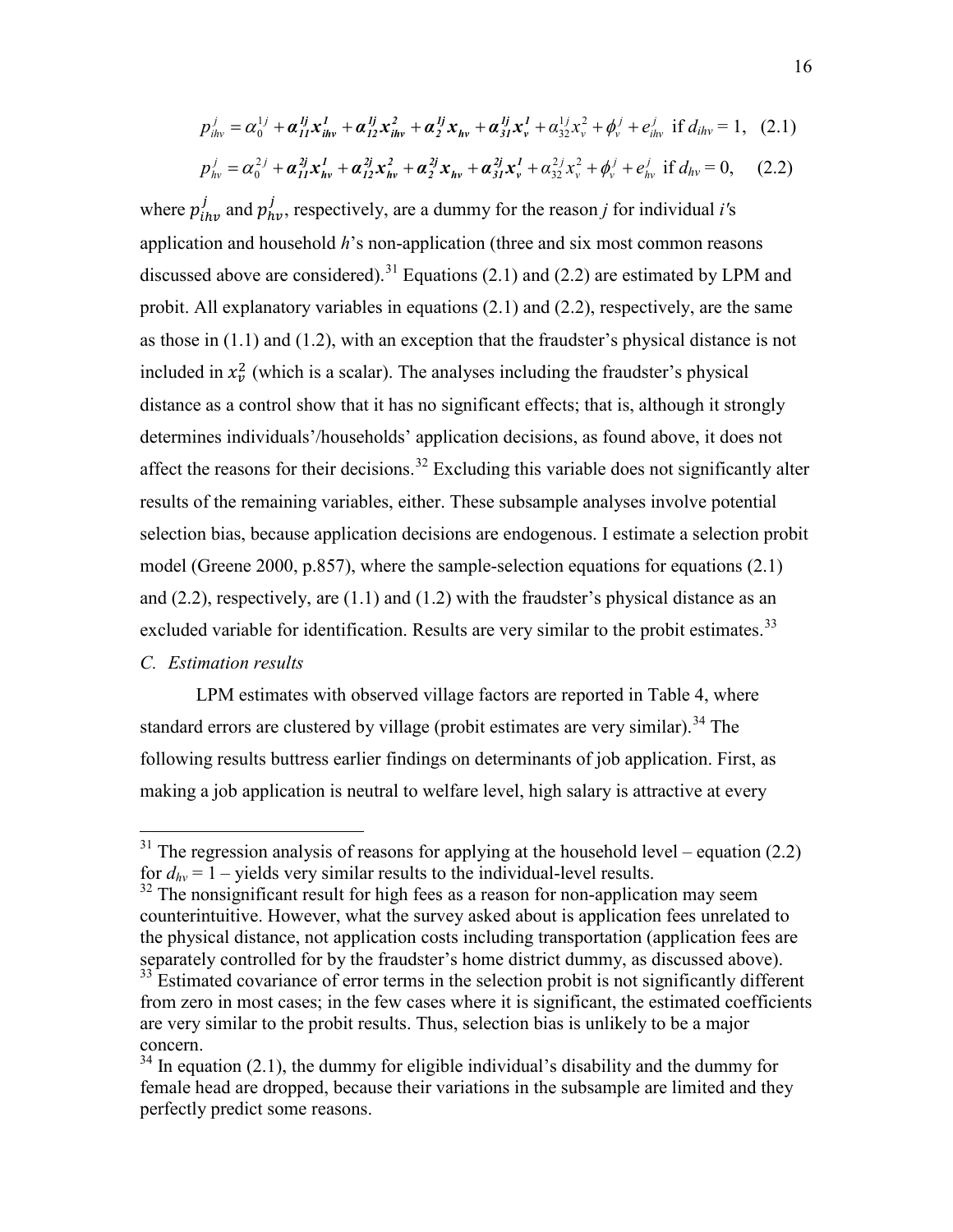welfare level (measured by permanent wage labor and land holdings); at the same time, the poor do not apply because of high fees. Second, applicants in the fraudster's home district are more likely to have been attracted by the job type and location than others were; non-applicants there are less likely to have been concerned about qualification, job type, and security. Thus, the fraudster's reputation altered peoples' perceptions about the prospective job, as hypothesized above.<sup>35</sup> Third, households with more eligible males are less likely to be cautious (precaution is neutral to other factors). That is, the endowment effect shapes victimization, partly because it alters people's taking precautions.<sup>36</sup>

### **VI. Ex ante impacts of fraud victimization on household private transfers**

### *A. Descriptive statistics*

Most households in the eligible sample had participated in private transfers in the past one month (i.e., several months after their job application decision) (see Table 5).<sup>37</sup> Household private transfers consist of cash, inkind, and labor time; in the calculation of total transfers, labor time is monetized using the mean daily wage of casual labor in each village (it ranges from F\$10 to F\$20, with a median of F\$15). The sample means of

<sup>&</sup>lt;sup>35</sup> The dummy for the fraudster's home district is significant for neither high salary nor high fees, suggesting that it is likely to capture the social distance more strongly than discounted fees.

<sup>&</sup>lt;sup>36</sup> The following findings about people's preferences are obtained. First, security concerns are stronger in a village with smaller land endowment and larger inequality. This indicates that land distribution shapes risk preference (when village dummies are used as controls, disability status, permanent employment, and the number of eligible males, which show significant results in Table 4, lose their statistical significance). Second, the job type is attractive to applicants (with small land holdings) in a small village, it is not attractive to non-applicants in a large village with large land holdings, and the job location is attractive for applicants in a small village with small land holdings. This suggests that village economic opportunities shape preferences for job type and location. Other significant results are as follows: non-applicant households with an old head are more likely to be concerned about qualifications; households with a disabled non-eligible member are more concerned about security; and high salary strongly attracts households with a disabled member.<br><sup>37</sup> Respondents were asked about each major transfer received from and given to other

households in the past month and then in the past year. Although the latter annual transfer data contain transfers made in part of stage 1, all of stage 2, and part of stage 3, these three cannot be distinguished from each other (the month when transfers were made is unknown). The ex ante impact analysis in this section focuses on transfers in the past month (stage 3). Informal loans were much less common and much smaller than gift transfers examined here.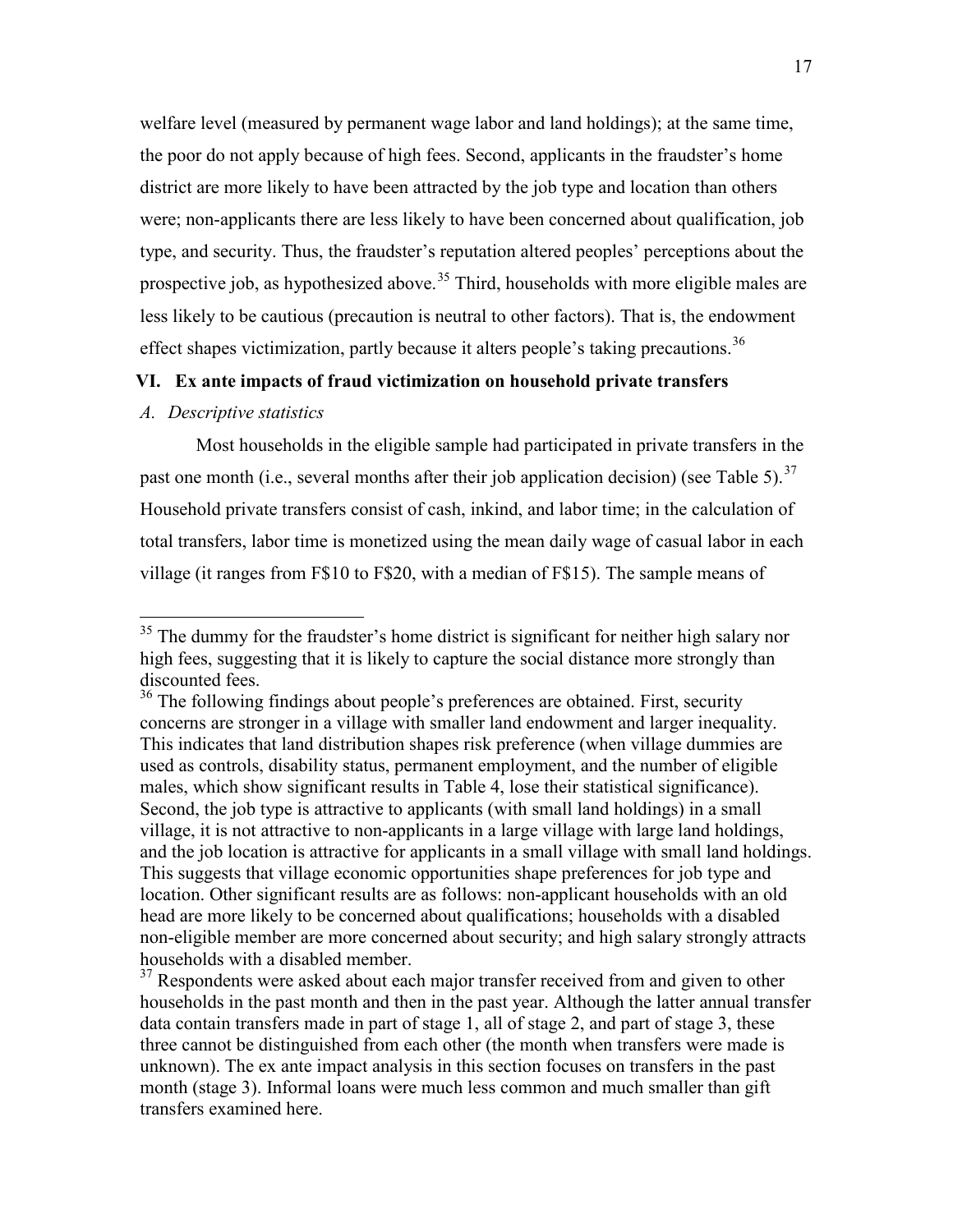monthly gross private transfers received and given are F\$141 and F\$104, respectively, the difference of which mainly comes from across-village cash and inkind transfers. Specifically, although most households participated in within-village transfers and the amounts received and given were almost balanced, across-village transfers received were more common and larger than those given; most across-village transfers were cash and inkind (exchanged through kin network Takasaki forthcoming), while labor-time transfers consisted of one quarter of within-village transfers. Almost all across-village transfers were domestic ones; distinct from smaller island states, such as Tonga, where overseas migrations and remittances are common (Bertram 1986), international transfers were negligible among Fijians in the sample.<sup>38</sup>

# *B. Econometric specification*

To identify how job application  $d_{hv}$  affects household private transfers (ex ante impacts), I employ the following endogenous dummy variable model:

$$
y_{hv} = \beta_0 + \beta_1 d_{hv} + \beta_1 x_{hv}^{12} + \beta_2 x_{hv} + \beta_{31} x_v^1 + \rho_v + \varepsilon_{hv},
$$
 (3)

$$
d_{hv} = \alpha_0 + \boldsymbol{\alpha}_1 \boldsymbol{x}_{hv}^{12} + \boldsymbol{\alpha}_2 \boldsymbol{x}_{hv} + \boldsymbol{\alpha}_{31} \boldsymbol{x}_v^1 + \boldsymbol{\alpha}_{32} \boldsymbol{x}_v^2 + \boldsymbol{\sigma}_v + \boldsymbol{\omega}_{hv},
$$
\n(4)

where  $y_{hv}$  is the amount of net transfers received (gross transfers received minus gross transfers given) by household *h* in the past month;  $x_{hv}^{12}$  is a vector of individual factors for any household members summarized in Table 2;  $\rho<sub>v</sub>$  and  $\sigma<sub>v</sub>$  are unobservable village factors that determine private transfers and job application, respectively; and  $\varepsilon_{hv}$  and  $\omega_{hv}$ are residuals.<sup>39</sup> For the same reasons given above, observed earned income is not

<sup>&</sup>lt;sup>38</sup> In contrast, according to the household survey conducted in five major towns and nine villages in the main island Viti Levu in 2005 by the World Bank (2006a), 26% of 211 native Fijian households had overseas migrants and 34% received overseas remittances. This indicates a potentially significant difference in Fijians' transfer patterns between the main island and other islands and between urban and rural areas. The World Bank (2006a) also attributes the survey result to growing international labor migration, especially to the Middle East, emphasizing its importance. This paper's finding on recruitment fraud highlights a significant pitfall in this development path and corresponding policy making.

 $39$  This model can also estimate ex post impacts of endogenous fraud victimization. With a lack of ex post victim data, I cannot examine how households – both victims and nonvictims – made readjustments in their private transfers after becoming aware of the fraudulence (in stage 4).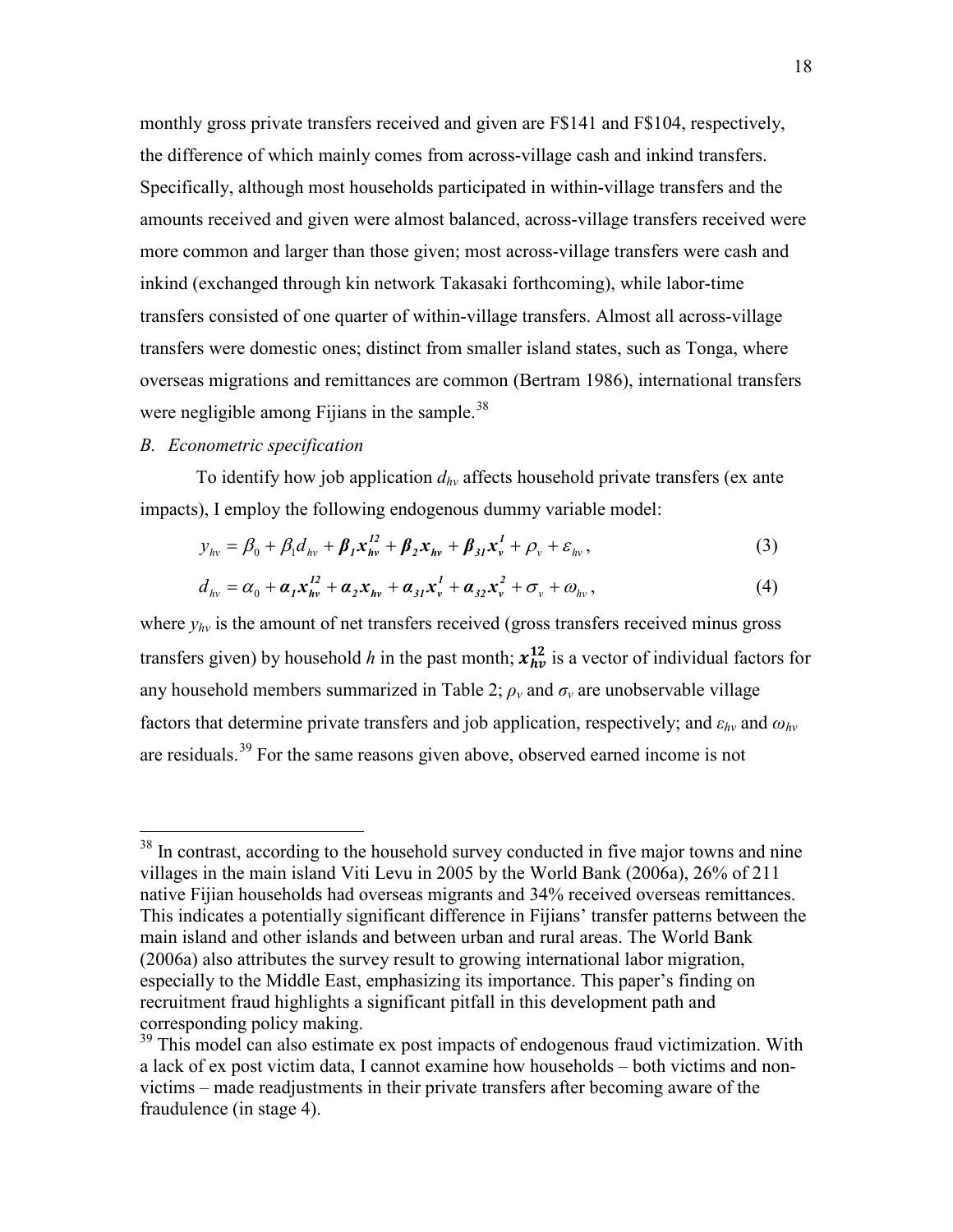included as a household factor.<sup>40</sup> Note that  $x_{hv}^{12}$  is the only difference in equation (4) from  $(1.2)$ .

The substitution effect indicates that domestic private transfers are reduced by prospective remittances, i.e., negative  $\beta_l$  (constant effect is assumed). The endogeneity of household application decision *dhv* is apparent: It is influenced by unobservable factors such as preference and skills in  $\varepsilon_{hv}$  that determine private transfers. Since households that tend to send a migrant laborer are likely to be those that rely more on private transfers, the OLS estimates for  $\beta_l$  are expected to be biased *upward*. The identifying assumption for the IV estimation is that proximities to the fraudster  $x_v^2$  affect private transfers only through job application; that is, it is uncorrelated with any unobservable village factors  $\rho_v$ , as well as unobservable household factors  $\varepsilon_{hv}$ . Moffitt (1996) clarifies the assumptions necessary for the two-stage least squares (2SLS) estimator to represent a causal effect of an endogenous dummy variable at the individual level with an aggregate-level IV (the same is illustrated by Wooldridge 2002, pp. 133-134).

First, preferential treatment in the fraudster's home district was made, not because of village characteristics that could be related with unobservable village factors affecting private transfers, but because of the place of his birth. Still, if  $\rho<sub>v</sub>$  is different between the fraudster's home district and other districts in the absence of the fraud attempt, the exclusion restriction does not hold. With a lack of transfer data prior to the fraud attempt (stage 1), showing direct counterevidence against this possibility is infeasible. A piece of indirect counterevidence is that self-reported measures of village social problems, which serve as proxies for unobservable social ties determining private transfers, are not significantly different across the districts.<sup>41</sup>

<sup>&</sup>lt;sup>40</sup> With a lack of valid IVs, controlling for the income endogeneity is infeasible (cf. Jensen 2004; Juarez 2009; Kazianga 2006). In equation (3), permanent income is captured by a set of controls, but transitory income is not, as discussed above.

<sup>&</sup>lt;sup>41</sup> Villagers' social ties not only directly determine within-village transfers, but also indirectly influence across-village transfers; for example, weak social ties in the village may be associated with weak or strong household transfer networks out of the village. The social-problem measures are according to village leaders' subjective assessments about low attendance at communal activities/ceremonies, decreasing sharing practices, and conflicts among households/villages (incidence was reported by 53%, 37%, and 26%, respectively, of the sample villages).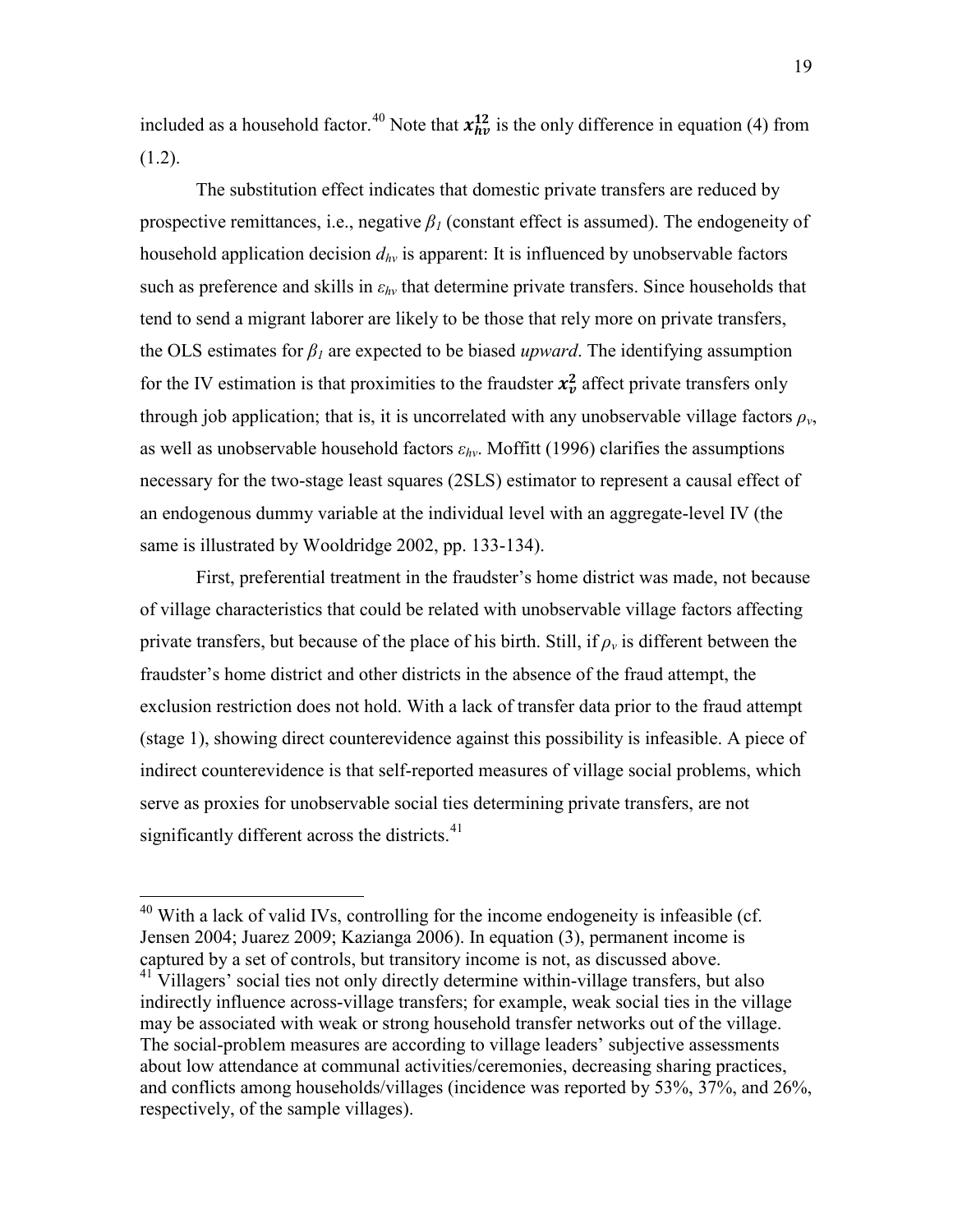Next, the identifying assumption for the fraudster's physical distance does not hold if the agency's location coincides with other facilities that influence private transfers or other households with whom distinct across-village transfers are made. The former include postal offices where villagers can receive/send cash and inkind from/to cities. Most postal offices are located closely to local markets, the access to which is separately controlled for. The latter transfers exchanged with households in the town are not significantly different from those in other locations. The social-problem measures discussed above are also uncorrelated with the fraudster's physical distance. An assumption that  $x_v^2$  is uncorrelated with  $\varepsilon_{hv}$  is supported analogously.

I employ three specifications of 2SLS: an overidentified model with the fraudster's social and physical distance as excluded IVs and just-identified models 1 and 2 with the former and the latter, respectively, as a unique excluded IV. Although the over-identified model is not unbiased in small samples, the just-identified models are approximately median-unbiased. I also estimate the limited information maximum likelihood (LIML) estimator for the over-identified model, which is less precise than 2SLS, but less biased (under constant effects) (e.g., Davidson and MacKinnon 1993; Mariano 2001). Standard errors are clustered by village (Shore-Sheppard 1996 highlights the importance of this cluster adjustment with an aggregate-level IV).

Two extensions are made to further test the substitution effect. First, I compare gross transfers received and given. If potential donors respond to prospective remittances, households with an applicant should receive less gross transfers than others do.<sup>42</sup> Second, I compare within- and across-village transfers received. Since international remittances are the more "direct" substitute for the latter cash and inkind transfers, job application should reduce them more than the former.<sup>43</sup>

<sup>&</sup>lt;sup>42</sup> If households received more transfers to finance their applications several months ago, they are likely to have received smaller transfers in the past month, even in the absence of the substitution effect, and may offer larger transfers for reciprocation. Almost no respondents, however, reported job application as a reason for the transfers they received in the past year, which include those received in stage 2. Consumption and ritual (funeral, wedding, and other ritual events) were the most common reasons for transfers made in both the past month and the past year (Takasaki forthcoming). 43 While an average household in the sample is a net recipient of across-village transfers,

within-village transfers are balanced between receiving and giving. Then, reducing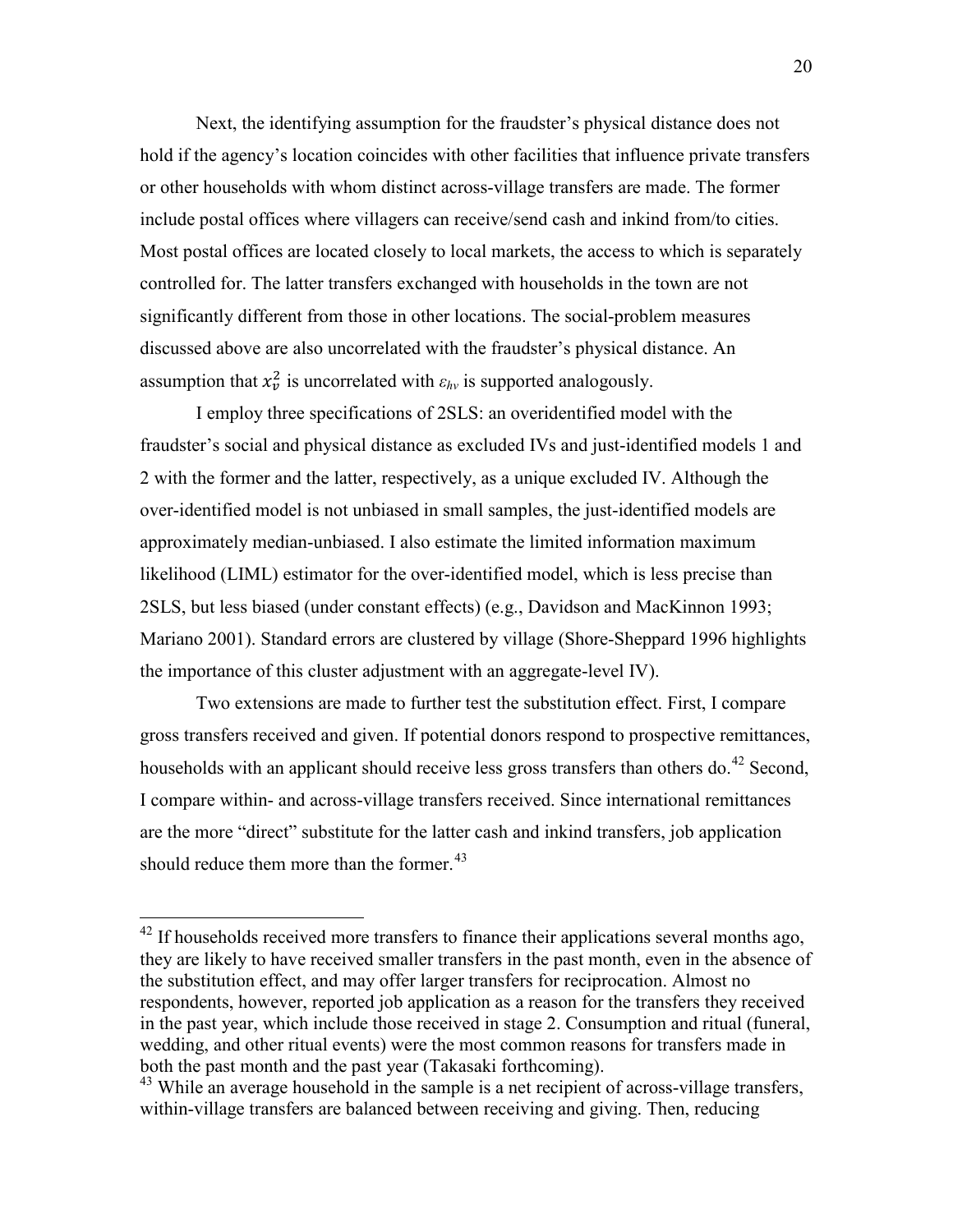Distinct from gross within-village transfers received, many households are not recipients of across-village transfers (Table 5). I first employ 2SLS for amounts with many zeros. This model captures the combination of impacts on receipt and amount received conditional on receipt, without making any distributional assumptions (Angrist 2001).<sup>44</sup> Next, to identify the impact on receipt, I employ 2SLS with a dummy for receipt of transfers as a dependent variable in equation (3).

#### *C. Estimation results*

 $\overline{a}$ 

The estimated coefficients (marginal effects) of job application  $(\beta_i)$  are reported in Table 6. Column (1) shows results for net transfers received, with no exogenous covariates –  $x_{hv}^{12}$ ,  $x_{hv}$ , and  $x_v^1$ . In all cases, the excluded IVs strongly determine job application in the first-stage equation (4) (as in equation 1.2 above). The fraudster's social distance is a much stronger determinant than the physical distance (53.1 vs. 13.9 of F value); when these two are jointly used, the F value is 26.6 and the overidentification test (Hansen J statistic) does not reject a null hypothesis that they are uncorrelated with the error term in equation (3). Although the OLS estimates of  $\beta_l$  are negative and small in magnitude with no statistical significance, the 2SLS estimates are much larger in magnitude with strong statistical significance in all specifications, and their point estimates across specifications are in a similar range; in particular, the LIML estimates are almost the same as the 2SLS estimates.<sup>45</sup> When the exogenous covariates are added (column 2), the estimation results for  $\beta$ <sup>*l*</sup> do not significantly change (those of the exogenous covariates – for the OLS and the over-identified 2SLS – are reported in the

transfers to households in the village is probably less costly for potential donors outside the village, who rely less on transfers received from them, than those in the same village. <sup>44</sup> Although a two-part model is commonly used in empirical works on private transfers, the identifying assumption does not hold in 2SLS conditional on positive (receipt), because excluded IVs affect participation (Angrist 2001). A tobit model relies on the assumption of the normally distributed error term in equation (3), against which counterevidence is found below. For the robustness check, I analyze not only the level of gross transfers received, the results of which are shown below, but also their natural log, finding qualitatively the same results.

 $45$  Table 6 also reports results of a reduced-form analysis of equation (3), where the endogenous variable  $d_{hv}$  is replaced with the excluded IVs  $x_v^2$ . Their estimated coefficients take the expected signs and are statistically significant (the fraudster's physical distance in the overidentified model is significant at almost a 10% significance level).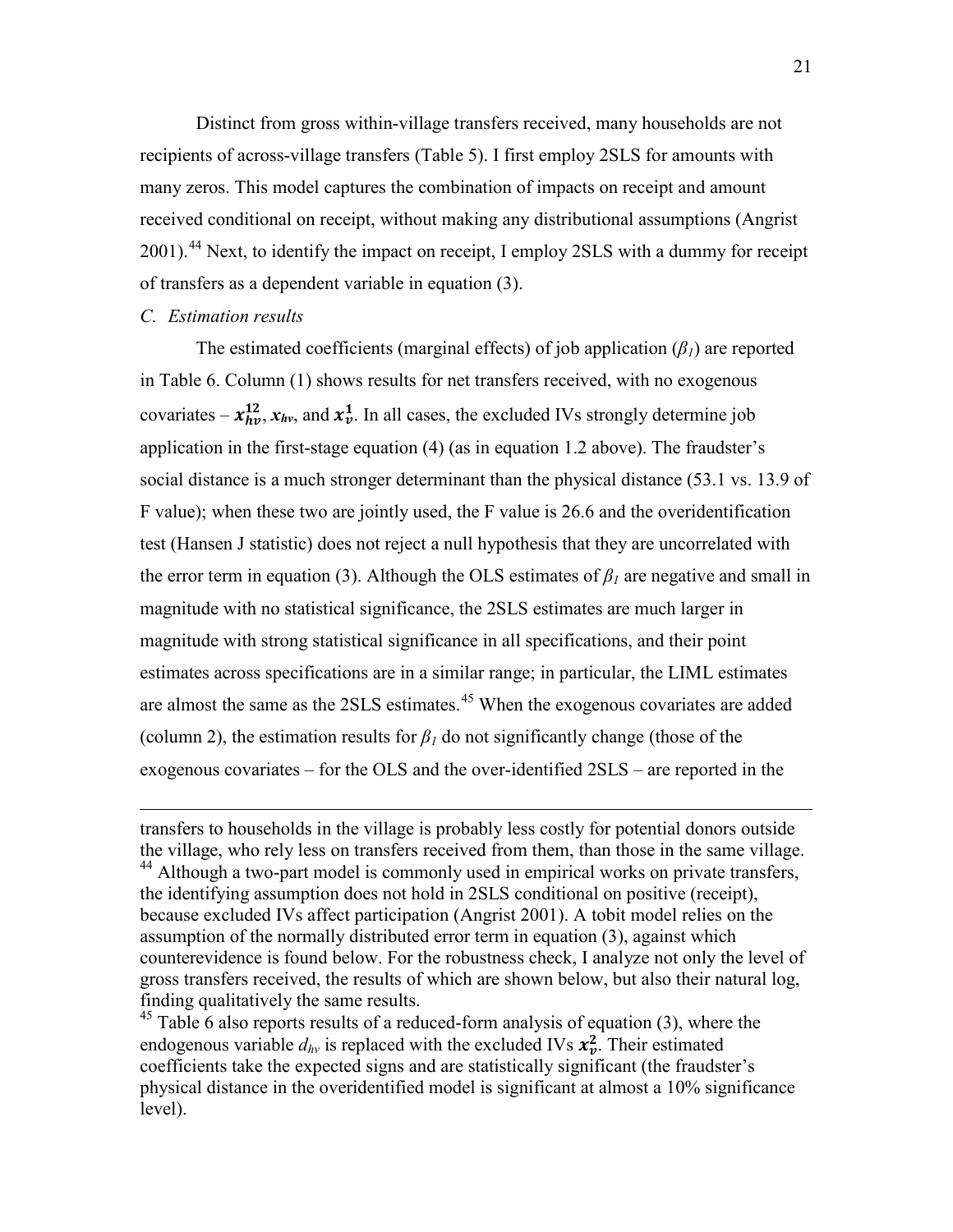Appendix).<sup>46</sup> These results buttress the robustness of the estimated marginal effects of the IV regressions. Households with a job applicant receive smaller net transfers by F\$139- 171 – a range comparable to the mean gross transfers received – than others do; in contrast, the OLS estimates ignoring victim endogeneity are strongly biased upward.

The estimation results of gross transfers received and given strongly confirm my conjecture (columns 3-6). According to the 2SLS and LIML estimates, the estimated marginal effects of job application on gross transfers received are very close to those on net transfers received, and those on gross transfers given are very small and statistically nonsignificant;<sup>47</sup> in contrast, only the latter results are significant in the OLS estimates.

The estimated marginal effects of job application on gross within- and acrossvillage transfers received are reported in columns  $(2)-(4)$  of Table 7.<sup>48</sup> As I conjectured, prospective remittances more strongly reduce across-village transfers than within-village transfers. In particular, while results of within-village transfers lose their statistical significance with the exogenous covariates added (panel B), those of across-village transfers do not significantly change; the latter results are very similar to each other across specifications. The probability of receiving across-village transfers for households with a job applicant is almost .5 lower than others', <sup>49</sup> and they receive smaller amounts by about F\$100. These results suggest that the significant reduction in total gross transfers received (column 1, which replicates the results in columns 3 and 4 of Table 6)

<sup>&</sup>lt;sup>46</sup> The estimated coefficients of the exogenous covariates are very similar to each other between the OLS and 2SLS estimates, buttressing their exogeneity (Appendix). Although households with a disabled member are big recipients, those with permanent employment and large land holdings (i.e., high permanent income) are big donors.

 $47$  The corresponding reduced-form results are statistically significant only for gross transfers received. Results of the just-identified model 2 are weak: The estimated  $\beta_l$ becomes much smaller with the exogenous covariates added, losing its statistical significance at a conventional level, and the corresponding reduced-form results are also statistically nonsignificant; in contrast, results of the other IV regressions are very similar to each other. Since these results suggest that the fraudster's physical distance is a relatively weak IV, the remaining analyses exclude the just-identified model 2.  $48$  In all specifications, the (joint) significance tests for excluded IV(s) show strong results and overidentification tests are satisfactory.

 $49$  The bivariate probit estimate is considerably smaller (about .3 marginal effect), questioning the assumption of the bivariate normal distribution of the error terms.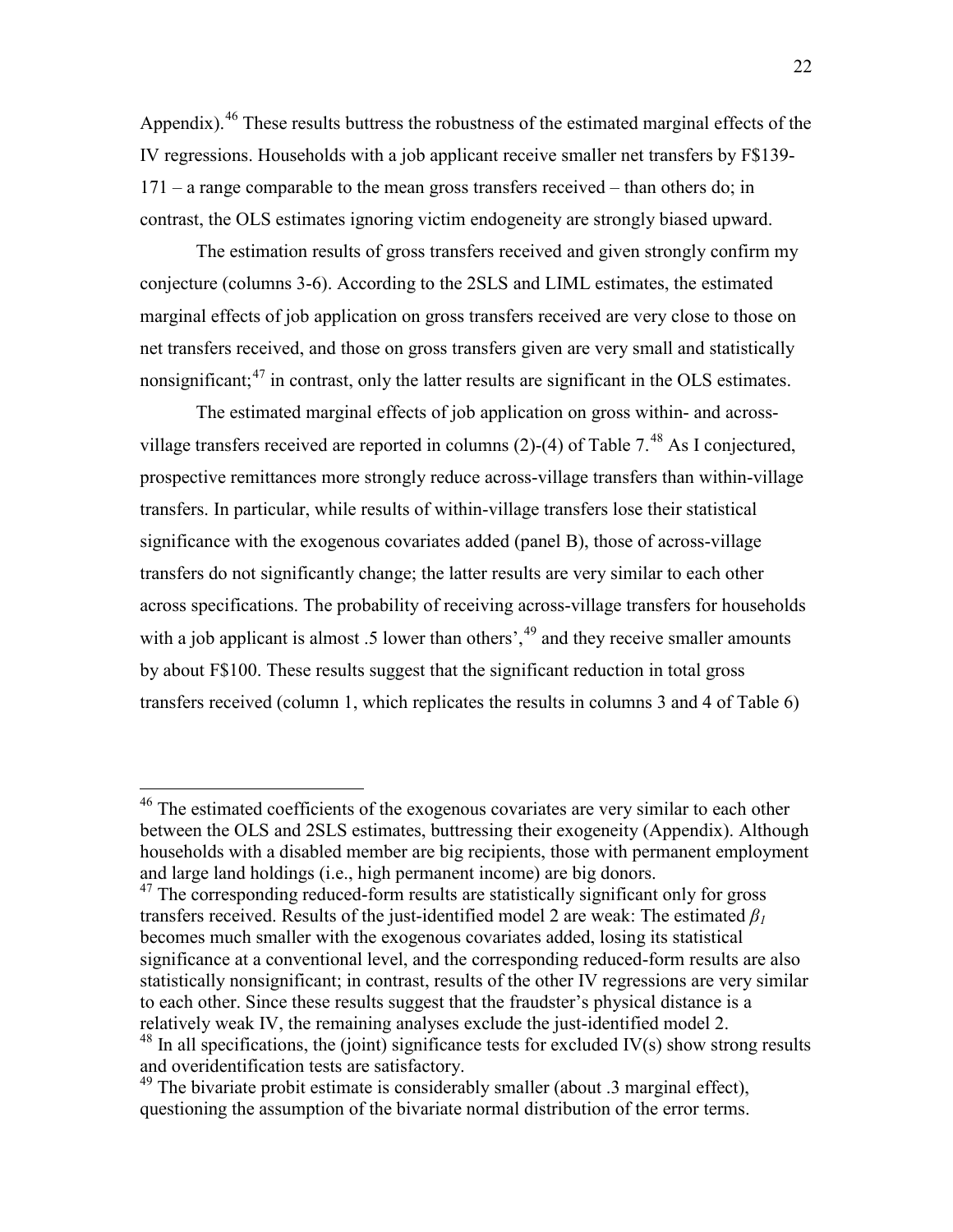comes mainly from the termination of receipt of across-village transfers.<sup>50</sup> Overall, these results suggest that a reduction in the private transfers that victims received during all of stage 3 (several months) was greater than the money they lost to apply for the job.

#### **VII. Conclusion**

Fraud studies rely on potentially underreported/misreported victim data in developed countries, virtually ignoring developing countries. This paper proposed collecting victim data before attempted victims become aware of the fraudulence (ex ante victim data), and examined recruitment fraud in rural Fiji. Almost one quarter of households were defrauded of application fees for labor migration. Although all households at any welfare level are vulnerable to victimization (all are poor), households without secure domestic employment, with more eligible members (male healthy adults), and with "close" proximity to the fraudster (which shapes their perceptions and benefitcost calculation regarding the job opportunity) are more vulnerable.

Although defrauded money among the poor is not a large amount, the much bigger problem is that people's behaviors are adversely altered by their false expectations induced by the fraud (ex ante impacts). In particular, recruitment-fraud victims lost domestic private transfers they could have received from other households outside the village, as a result of the substitution for prospective international remittances. This is one example of the potentially broad adverse effects of fraud victimization. Fraud in productive activities may further persistent poverty and underdevelopment (i.e., fraudinduced poverty traps). Then, poverty alleviation as a long-run solution for victimization – especially through better domestic employment – is stuck. Controlling for victim endogeneity by using instruments – such as proximity to potential fraudsters – is crucial to identify fraud impacts; failing to do so gives rise to strong bias.

Is fraud prevalent in other developing areas? As a very basic understanding is lacking, conventional fraud-victim data first need to be collected in developing countries.

 $50$  Consider a counterfactual with no job application (victimization). The mean amount of gross transfers received in the whole sample would be F\$48 (actual means)  $+27\%$ (proportion of victimized households)  $*$  F\$100 = F\$75. The mean amount in the case where only the proportion of recipients changes, with no change in the mean amount received among recipients, would be (F\$48 / 30% (actual proportion of recipients)) \*  $(30\% + 27\% * 50\%) =$  F\$70.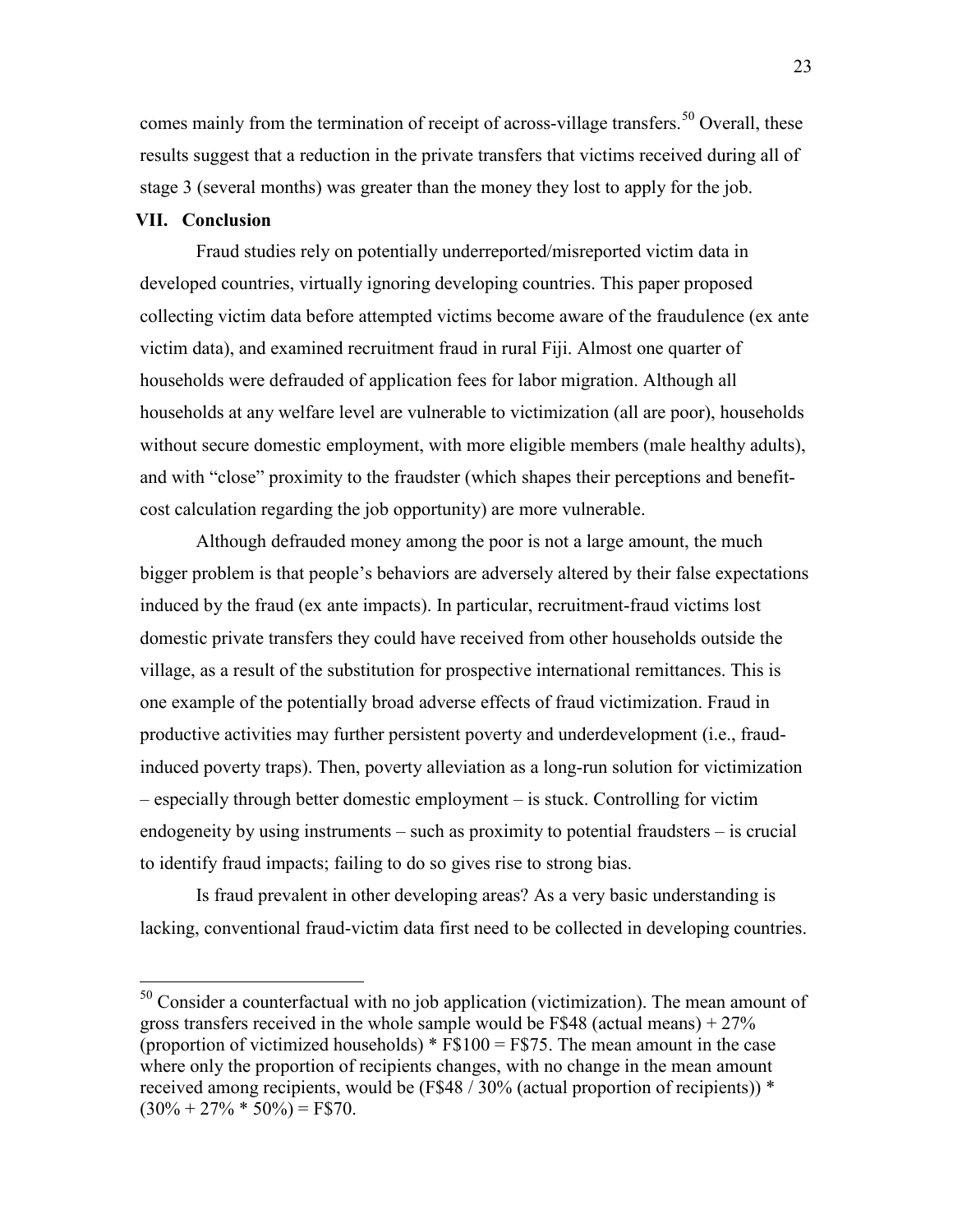The recent expansion of data collection about consumer fraud (e.g., ICVS) is important, but misses bigger problems. Fortunately, it is straightforward to expand available victim surveys and household surveys with a victimization module (e.g., LSMS) to cover a broader range of frauds, especially in productive activities. Such ex post victim data, however, are most likely to incompletely or even mistakenly capture the prevalence and seriousness of frauds and cannot be used to identify determinants and ex ante impacts of fraud victimization. Ex ante victim data can be a breakthrough in fraud study and policy. Data collection requires a totally different approach; the passive, proactive, and reactive designs are all demanding and rely heavily on chance, but none of them are infeasible.

The paper's ex ante victim data analysis opens up new, promising avenues for research. The following three sets of questions about methodology, the victimization mechanism, and its impacts are of great importance:

- 1) What difference can ex ante victim data really make? How different would the paper's empirical findings have been if ex post victim data had been analyzed?
- 2) How can the mechanism of fraud victimization, in particular, attempted victims' decisions, be dissected? What policies can effectively prevent victimization? Structural modeling combined with ex ante victim data seems very promising.
- 3) How broadly, seriously, and persistently do fraud and fraud victimization affect peoples' behaviors and welfare, before and after they become aware of the fraudulence? For example, does informal risk sharing work against fraud victimization (victims' bad decision)? How does victimization influence subsequent production and investments? Does fraud cause poverty traps?

### **References**

- Anderson, David A. 1999. "The aggregate burden of crime." *Journal of Law and Economics* 42(2), 611-642.
- Angrist, Joshua D. 2001. "Estimations of Limited Dependent Variable Models with Dummy Endogenous Regressors: Simple Strategies for Empirical Practice." *Journal of Business and Economic Statistics* 19(1), 2-16.
- Barro, Robert J. 1974. "Are Government Bonds Net Wealth?" *Journal of Political Economy* 82(6), 1095-1117.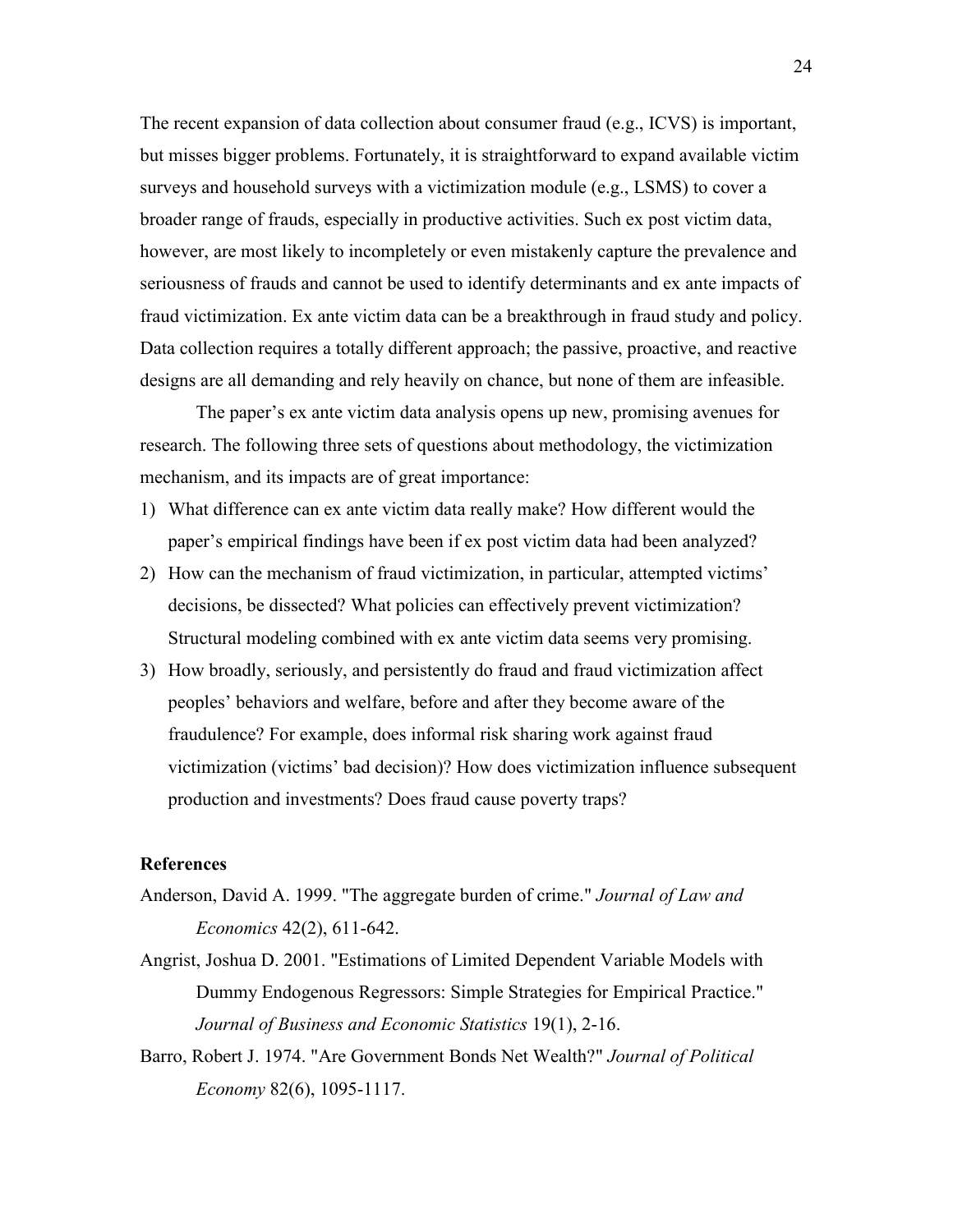- Barslund, Mikkel, John Rand, Finn Tarp, and Jacinto Chiconela. 2007. "Understanding Victimization: The Case of Mozambique." *World Development* 35(7), 1237-58.
- Becker, Gary S. 1974. "A Theory of Social Interactions." *Journal of Political Economy* 82(6), 1063-93.
- Becker, Gary S. 1968. "Crime and punishment: an economic approach." *Journal of Political Economy* 76(2), 169-217.
- Bertram, Geoffrey. 1986. "Sustainable development in Pacific microeconomies." *World Development* 14(7), 809-822.
- Bourguignon, Francois. 2000. "Crime, Violence, and Inequitable Development." In *Annual World Bank Conference on Development Economics, 1999*, edited by B. Pleskovic, and J. E. Stiglitz. Washington, D.C.: World Bank.
- Cohen, Lawrence E., James R. Kluegel, and Kenneth C. Land. 1981. "Social inequality and predatory criminal victimization: an exposition and test of a formal theory." *American Sociological Review* 46(5), 505-524.
- Cox, Donald. 1987. "Motives for Private Income Transfers." *Journal of Political Economy* 95(3), 508-46.
- Cox, Donald, and Marcel Fafchamps. 2008. "Extended family and kinship networks: economic insights and evolutionary directions." In *Handbook of Development Economics*, edited by T. P. Schultz, and J. A. Strauss. Amsterdam: Elsevier.
- Currie, Janet, and Erdad Tekin. 2006. Does child abuse cause crime? NBER Working Paper 12171, Cambridge: National Bureau of Economic Research.
- Davidson, Russel, and James MacKinnon. 1993. *Estimation and Inference in Econometrics*. New York: Oxford University Press.
- Eelens, Frank, and Johan D. Speckmann. 1990. "Recruitment of labor migrants for the Middle East: the Sri Lankan Case." *International Migration Review* 24(2), 297- 322.
- Ennis, Philip H. 1967. *Criminal victimization in the United States: A report of a national survey*. Washington, DC: Government Printing Office.
- Fafchamps, Marcel, and Bart Minten. 2006. "Crime, Transitory Poverty, and Isolation: Evidence from Madagascar." *Economic Development and Cultural Change* 54(3), 579-603.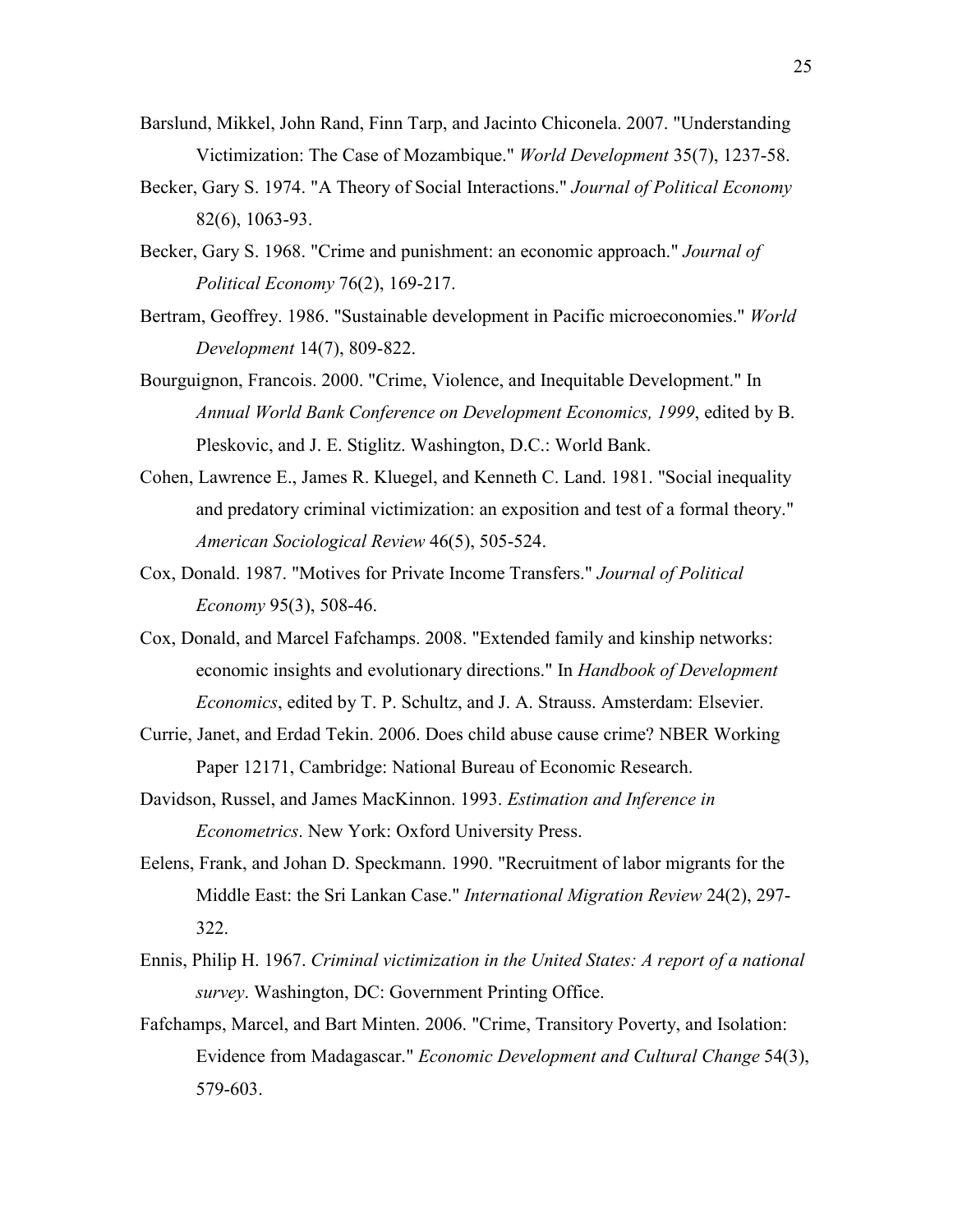Glaeser, Edward L., and Bruce Sacerdote. 1999. "Why Is There More Crime in Cities?" *Journal of Political Economy* 107(6), S225-58.

Greene, William H. 2000. *Econometric Analysis*. Upper Saddle River: Prentice-Hall.

- Hann, Chris. 2006. "The gift and reciprocity: perspectives from economic anthropology." In *Handbook of The Economics of Giving, Altruism and Reciprocity*, edited by S.- C. Kolm, and J. M. Ythier. Amsterdam: Elsevier.
- Jain, Arvind K. 2001. "Corruption: A Review." *Journal of Economic Surveys* 15(1), 71- 121.
- Jensen, Robert T. 2004. "Do Private Transfers 'Displace' the Benefits of Public Transfers? Evidence from South Africa." *Journal of Public Economics* 88(1-2), 89-112.
- Juarez, Laura. 2009. "Crowding out of private support to the elderly: evidence from a demogrant in Mexico." *Journal of Public Economics* 93(3-4), 454-463.
- Kazianga, Harounan. 2006. "Motives for Household Private Transfers in Burkina Faso." *Journal of Development Economics* 79(1), 73-117.
- Klaus, Patsy A. 1994. *The Costs of Crime to Victims*. Washington, D.C.: Bureau of Justice Statistics.
- Lee, Jinkook, and Horacio Soberon-Ferrer. 1997. "Consumer Vulnerability to Fraud: Influencing Factors." *Journal of Consumer Affairs* 31(1), 70-89.
- Levi, Michael, and John Burrows. 2008. "Measuring the impact of fraud in the UK: a conceptual and empirical journey." *British Journal of Criminology* 48(3), 293-318.
- Linden, Leigh, and Jonah E. Rockoff. 2008. "Estimates of the Impact of Crime Risk on Property Values from Megan's Laws." *American Economic Review* 98(3), 1103- 27.
- Lloyd-Ellis, Huw, and Nicolas Marceau. 2003. "Endogenous insecurity and economic development." *Journal of Development Economics* 72(1), 1-29.
- Lucas, Robert E. B., and Oded Stark. 1985. "Motivations to remit: evidence from Botswana." *Journal of Political Economy* 97(5), 905-926.
- MacLellan, Nic. 2006. "From Fiji to Fallujah: The war in Iraq and the privatization of Pacific security." *Pacific Journalism Review* 12(2), 47-65.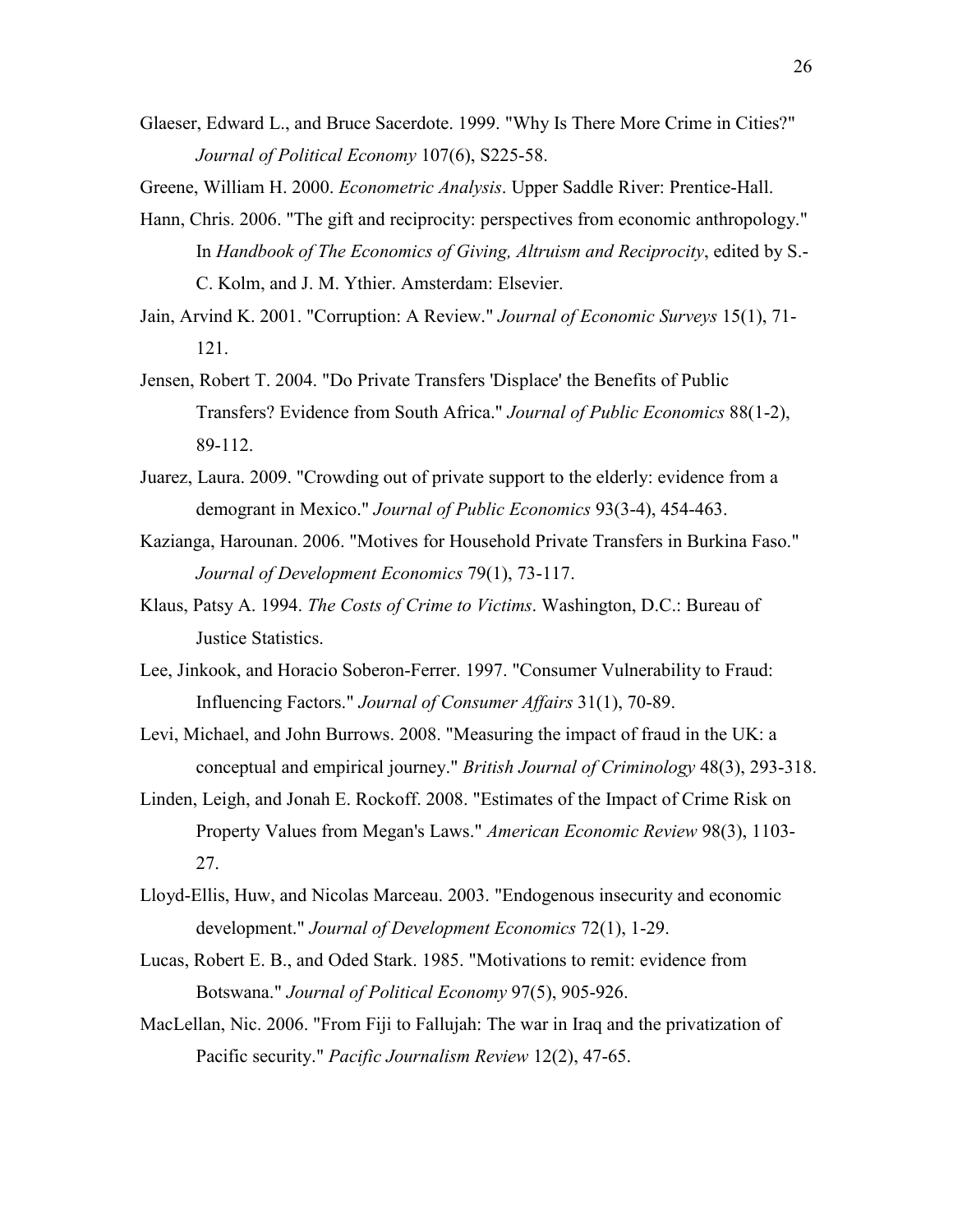- Mariano, Roberto S. 2001. "Simultaneous equation model estimators: statistical properties and practical implications." In *A companion to theoretical econometrics*, edited by B. H. Baltagi. Oxford: Blackwell Publishing.
- Mason, Karen A., and Michael L. Benson. 1996. "The effect of social support on fraud victims' reporting behaviour: A research note." *Justice Quarterly* 13(3), 511-523.
- Mehlum, Halvor, Karl Moene, and Ragnar Torvik. 2005. "Crime Induced Poverty Traps." *Journal of Development Economics* 77(2), 325-40.
- Miguel, Edward. 2005. "Poverty and Witch Killing." *Review of Economic Studies* 72(4), 1153-72.
- Moffitt, Robert A. 1996. "Identification of Causal Effects Using Instrumental Variables: Comment." *Journal of the American Statistical Association* 91(434), 462-65.
- Munshi, Kaivan. 2003. "Networks in the Modern Economy: Mexican Migrants in the U. S. Labor Market." *Quarterly Journal of Economics* 118(2), 549-99.
- Rapoport, Hillel, and Frédéric Docquier. 2006. "The economics of migrants' remittances." In *Handbook of the Economics of Reciprocity, Giving and Altruism*, edited by S.-C. Kolm, and J. M. Ythier. Amesterdam: North-Holland.
- Ravuvu, Asesela. 1983. *Vaka I Taukei: The Fijian Way of Life*. Suva: Institute of Pacific Studies.
- Rush, George E. 1986. *Dictionary of criminal justice*. Guilford: Dushkin.
- Seligson, Mitchell A. 2006. "The Measurement and Impact of Corruption Victimization: Survey Evidence from Latin America." *World Development* 34(2), 381-404.
- Shore-Sheppard, Lara. 1996. The precision of instrumental variables estimates with grouped data. Princeton University, Industrial Relations Section, Working Paper 374, Princeton: Princeton University, Industrial Relations Section.
- Spaan, Ernst. 1994. "Taikongs and calos: the role of middlemen and brokers in Javanese international migration." *International Migration Review* 28(1), 93-113.
- Takasaki, Yoshito. forthcoming. "Groups, networks, and hierarchy in household private transfers: Evidence from Fiji." *Oxford Development Studies*.
- Titus, Richard M., Fred Heinzelmann, and John M. Boyle. 1995. "Victimization of persons by fraud." *Crime and Delinquency* 41(1), 54-72.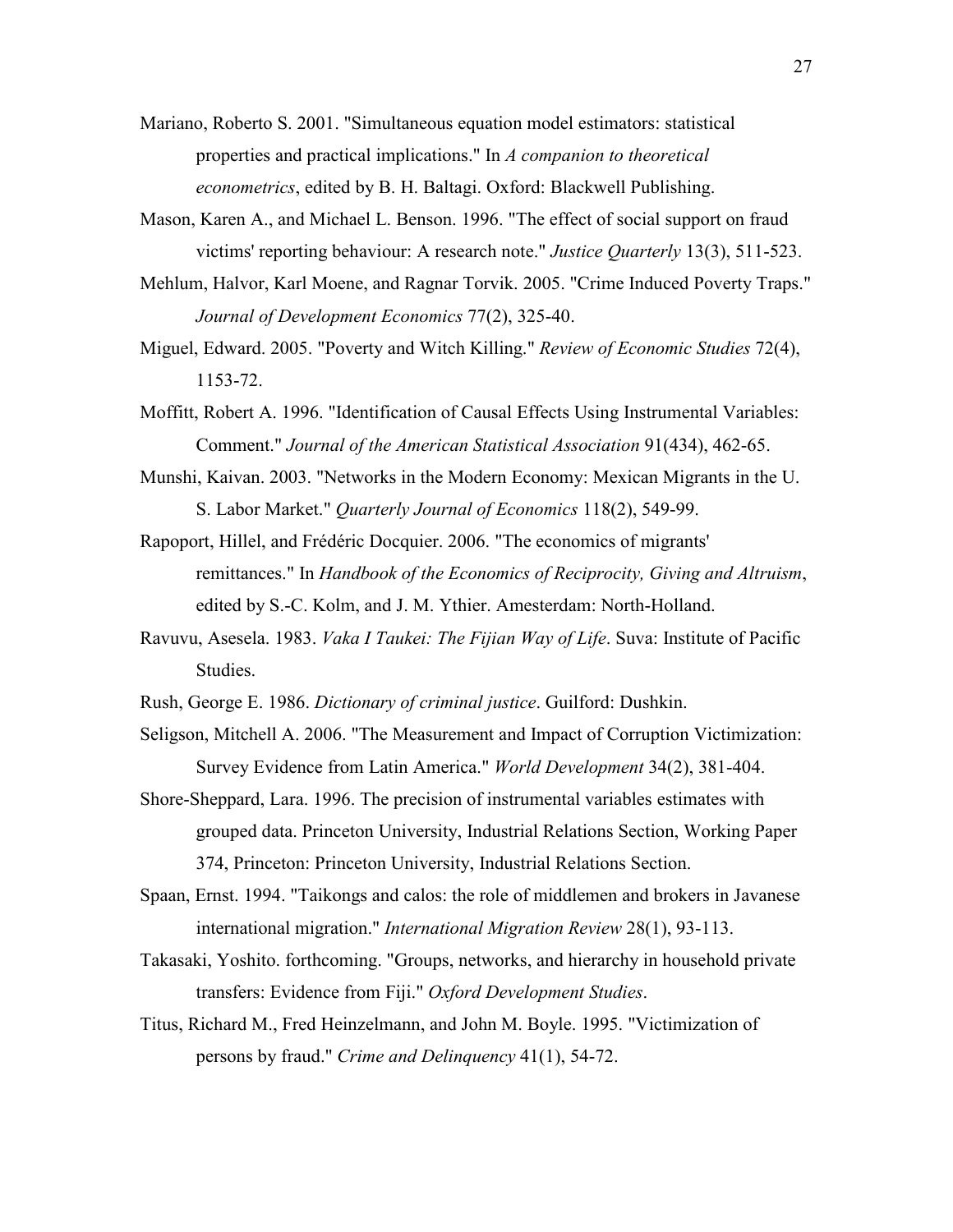- Trahan, Adam, James W. Marquart, and Janet Mullings. 2005. "Fraud and the American dream: toward an understanding of fraud victimization." *Deviant Behavior* 26(6), 601-620.
- Turner, James W. 1992. "Ritual, habitus, and hierarchy in Fiji." *Ethnology* 31(4), 291- 302.
- Van Wyk, Judy, and Karen A. Mason. 2001. "Investigating vulnerability and reporting behavior for consumer fraud victimization." *Journal of Contemporary Criminal Justice* 17(4), 328-345.
- Walsh, Marilyn E., and Donna D. Schram. 1980. "The victim of white-collar crime: accuser or accused?" In *White-Collar Crime: Theory and Research*, edited by G. Geis, and E. Stotland. Beverly Hills: Sage.
- Wooldridge, Jeffrey M. 2002. *Econometric Analysis of Cross Section and Panel Data*. Cambridge: The MIT Press.
- World Bank. 2006a. *at Home & Away: Expanding Job Opportunities for Pacific Islanders through Labour Mobility*. Washington, D.C.: World Bank.
- World Bank. 2006b. *Global Economic Prospects: Economic Implications of Remittances and Migration: 2006*: Washington, D.C.: World Bank.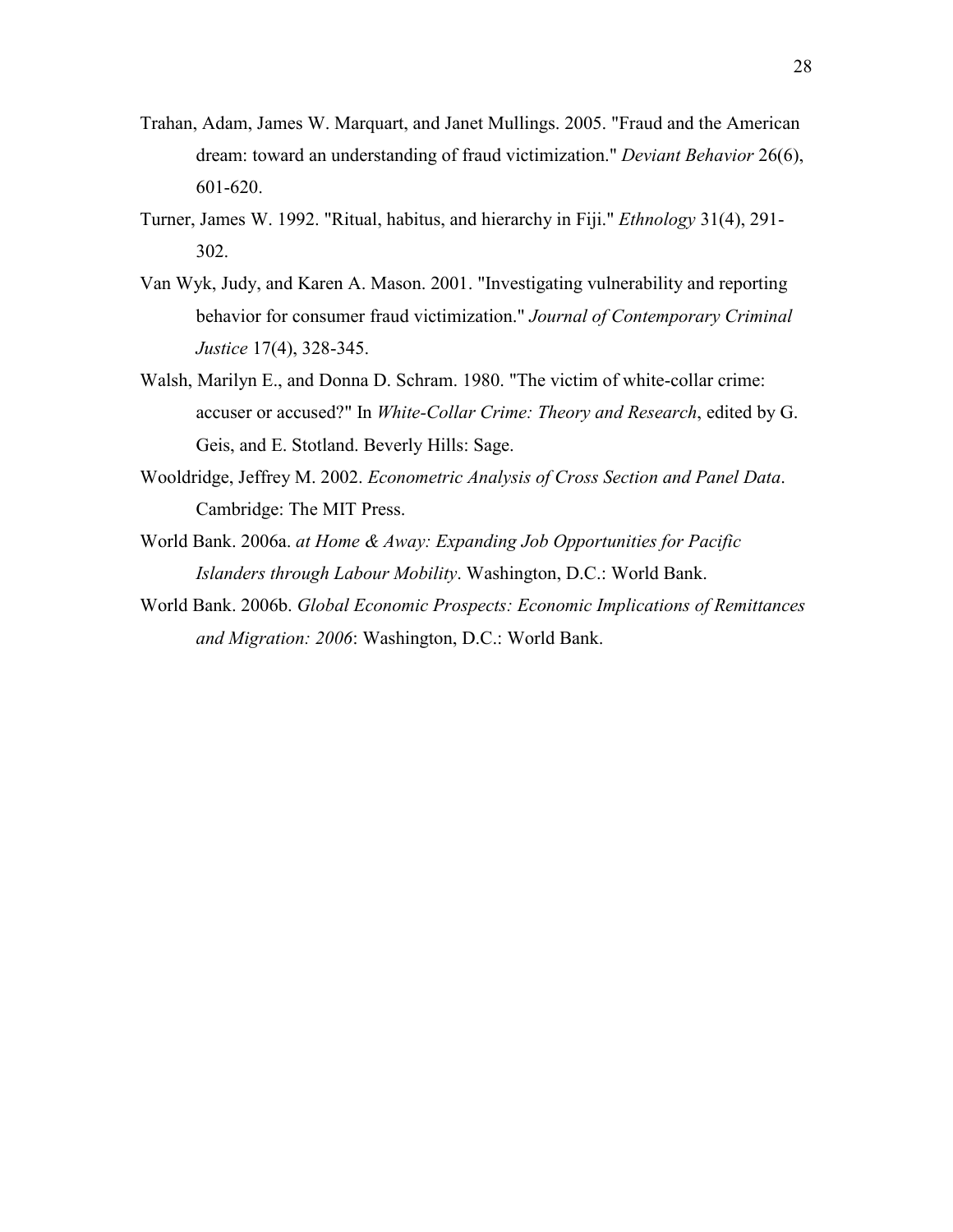

**Figure 1. Conceptual framework of fraud victimization.**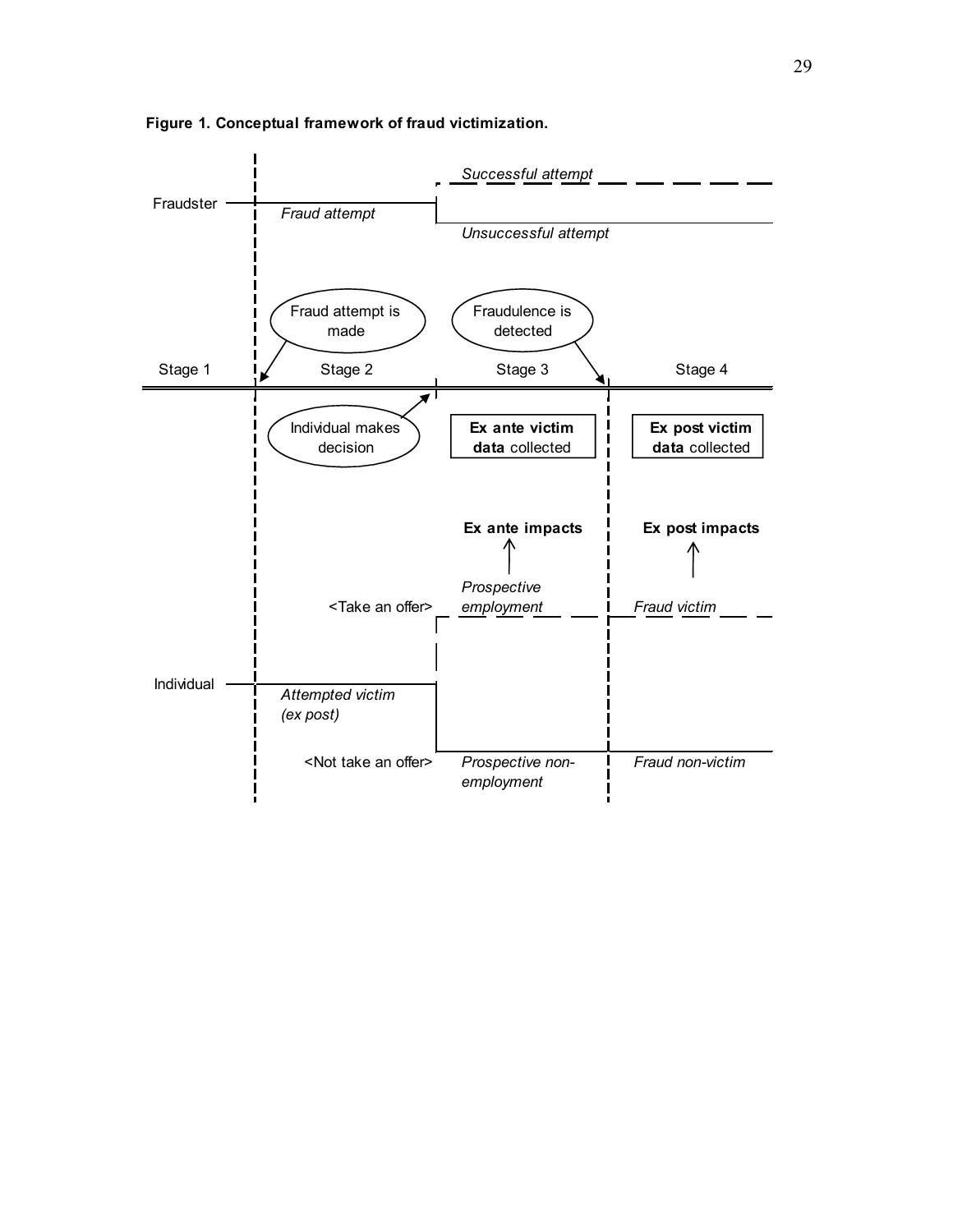|                                             | Individual | Household |
|---------------------------------------------|------------|-----------|
| A. Whole sample                             |            |           |
| No. eligible male adults in the household:  |            |           |
| One                                         |            | 64%       |
| Two                                         |            | 22%       |
| Three                                       |            | 10%       |
| Four                                        |            | 3%        |
| Five                                        |            | 1.0%      |
| Six                                         |            | 0.6%      |
| Victimization (job application)             | 19%        | 27%       |
| Mean monthly household pre-transfer         |            | 1703      |
| income (F\$)                                |            | (2092)    |
| No. observations                            | 1247       | 787       |
| <b>B.</b> Victim sample                     |            |           |
| No. victims                                 |            |           |
| One                                         |            | 91%       |
| Two                                         |            | 7%        |
| Three                                       |            | 2%        |
| Four                                        |            | 0.5%      |
| Mean application costs (F\$)                | 230        | 242       |
|                                             | (127)      | (125)     |
| Reasons for application:                    |            |           |
| Salary                                      | 79%        | 79%       |
| Job type                                    | 24%        | 24%       |
| Abroad                                      | 16%        | 16%       |
| No alternative                              | 6%         | 7%        |
| Know someone who already works              | 9%         | 8%        |
|                                             | 238        | 212       |
| No. observations<br>C. Non-victim sample    |            |           |
|                                             |            |           |
| Reasons for non-application:<br>Unqualified |            | 38%       |
|                                             |            | 26%       |
| Fees                                        |            |           |
| Job type                                    |            | 31%       |
| Abroad                                      |            | 33%       |
| Security                                    |            | 14%       |
| Precaution                                  |            | 19%       |
| Alternative                                 |            | 10%       |
| Do not know anyone who already works        |            | 9%        |
| No. observations                            | 1009       | 575       |

**Table 1. Recruitment fraud victimization in rural Fiji.**

*Notes* : Individual and household sample means are shown; all percentages are sample proportions. Standard deviations are in parentheses.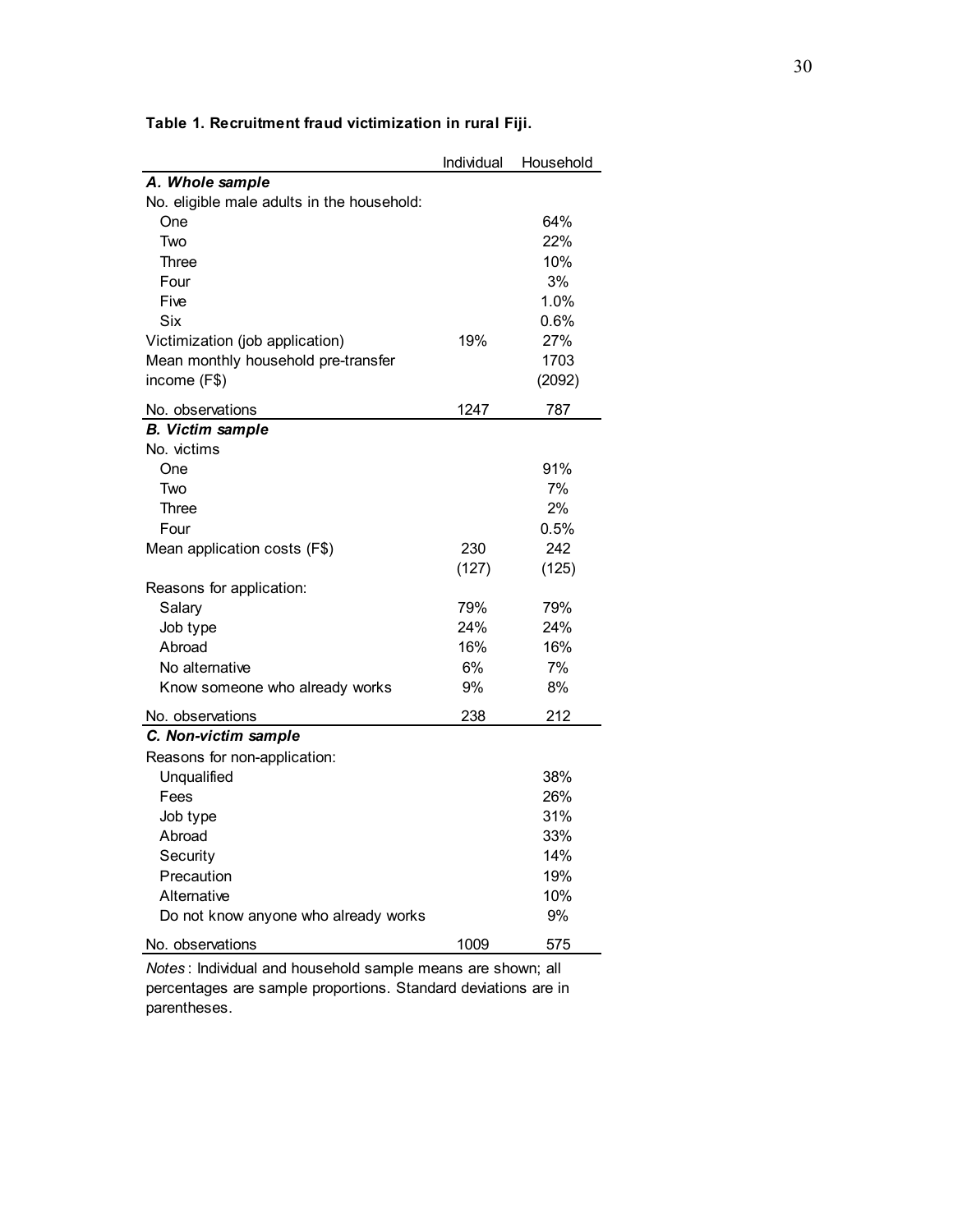|                                                      | Individual               | Household                |
|------------------------------------------------------|--------------------------|--------------------------|
| Individual factors:                                  |                          |                          |
|                                                      | Eligible individual      | Eligible household       |
|                                                      | $(x^1_{ihv})$            | members $(x^1_{hv})$     |
| Household head dummy                                 | 0.50(0.50)               |                          |
| Age                                                  | 36.0 (12.1)              |                          |
| Mean age                                             |                          | 37.6(8.8)                |
| Disability dummy                                     | 0.07(0.26)               | 0.11(0.31)               |
| Adults' secondary education dummy                    | 0.57(0.50)               | 0.65(0.48)               |
| Permanent wage labor dummy                           | 0.09(0.29)               | 0.14(0.35)               |
|                                                      | Other household          | Non-eligible             |
|                                                      | members $(x^2_{ihv})$    | household                |
|                                                      |                          | members $(x^2_{hv})$     |
| Disability dummy                                     | 0.30(0.46)               | 0.22(0.42)               |
| Adults' secondary education dummy                    | 0.78(0.42)               | 0.65(0.48)               |
| Permanent wage labor dummy                           | 0.10(0.31)               | 0.04(0.20)               |
|                                                      |                          | Any household            |
|                                                      |                          | members $(x^{12}_{hv})$  |
| Disability dummy                                     |                          | 0.29(0.45)               |
| Adults' secondary education dummy                    |                          | 0.83(0.38)               |
| Permanent wage labor dummy                           |                          | 0.17(0.38)               |
| Household factors $(x_{hv})$ :                       |                          |                          |
|                                                      |                          |                          |
| Female head dummy                                    | 0.04(0.21)               | 0.05(0.21)               |
| Age of household head <sup>a</sup>                   | 50.8 (12.9)              | 49.2 (13.6)              |
| No. < 18 years old<br>No. males 18-60 years old      | 2.47(2.07)<br>2.14(1.25) | 2.50(1.97)<br>1.58(0.94) |
| No. females 18-60 years old                          | 1.53(0.97)               | 1.35(0.85)               |
| No. >60 years old                                    | 0.42(0.68)               | 0.40(0.68)               |
| Agricultural land (acres)                            | 3.21(4.95)               | 2.95(4.85)               |
|                                                      |                          |                          |
| Village factors unrelated to the fraudster $(x^1)$ . |                          |                          |
| Market access (min)                                  | 79.5 (66.2)              | 81.0 (67.3)              |
| No. households in village                            | 53.3 (21.6)              | 53.5 (21.5)              |
| Village mean agricultural land (acres) <sup>b</sup>  | 3.09(1.81)               | 3.06(1.80)               |
| Village standard deviation of                        |                          |                          |
| agricultural land (acres) <sup>b</sup>               | 3.57(3.98)               | 3.51(3.94)               |
| Village factors related to the fraudster $(x^2)$ :   |                          |                          |
| Fraudster's home district dummy                      | 0.08(0.28)               | 0.09(0.28)               |
| Access to fraudster (min)                            | 194.9 (125.8)            | 195.9 (127.3)            |
| No. observations                                     | 1247                     | 787                      |

# **Table 2. Means of explanatory variables.**

*Notes* : Standard deviations are in parentheses.

<sup>a</sup> No. of observations are 1244 individuals and 785 households.

<sup>b</sup> Means/standard deviations including households with no eligible members.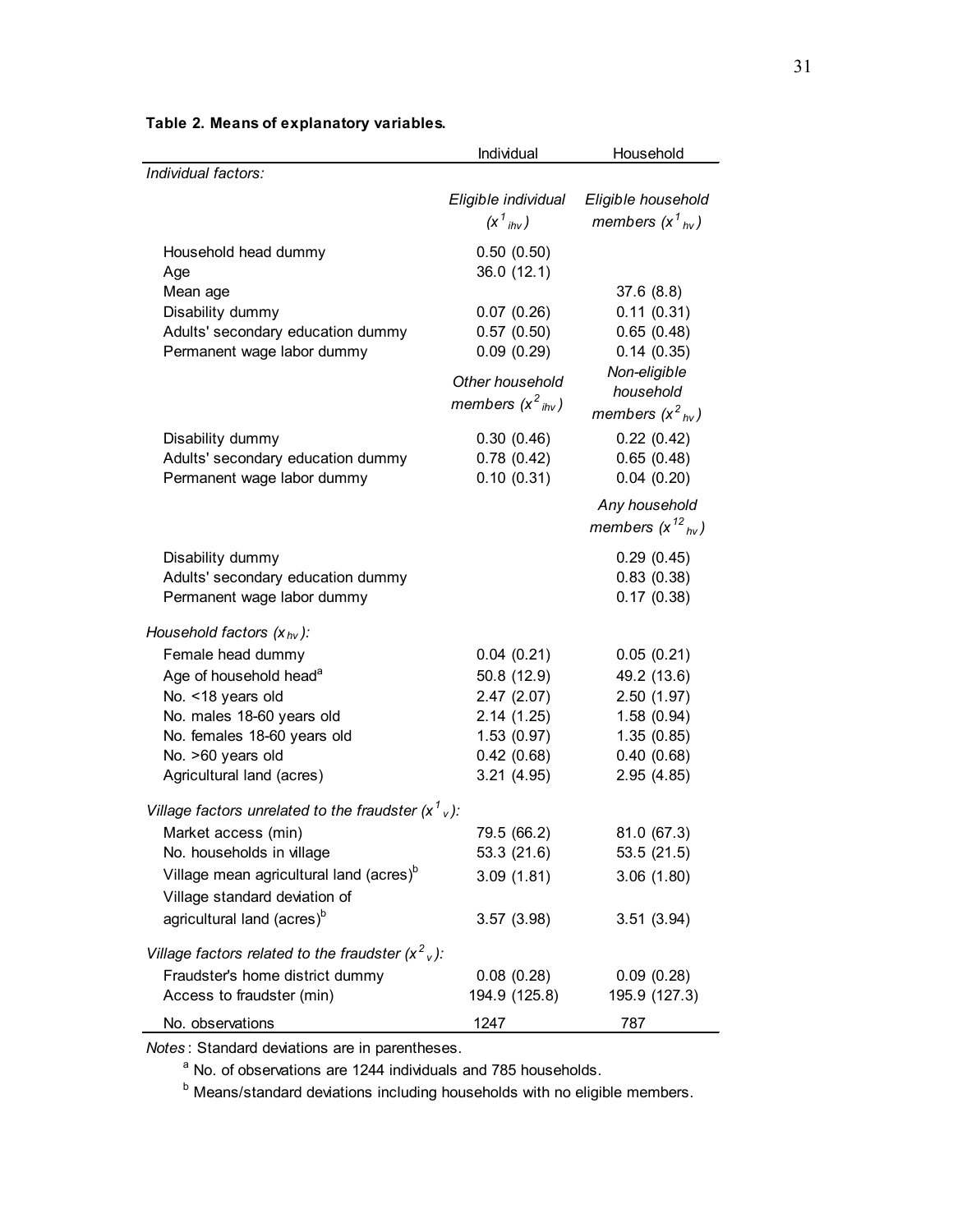|                                             | Individual              |                        | Household                      |                     |  |
|---------------------------------------------|-------------------------|------------------------|--------------------------------|---------------------|--|
|                                             | (1)                     | (2)                    | (3)                            | (4)                 |  |
| Individual factors:                         | Eligible individual     |                        | Eligible household members     |                     |  |
| Household head dummy                        | 0.051                   | 0.053                  |                                |                     |  |
|                                             | (0.039)                 | (0.033)                |                                |                     |  |
| Log of age                                  | $-0.084$                | $-0.084$               |                                |                     |  |
|                                             | (0.047)                 | (0.057)                |                                |                     |  |
| Log of mean age                             |                         |                        | $-0.025$                       | $-0.025$            |  |
|                                             |                         |                        | (0.089)                        | (0.077)             |  |
| Disability dummy                            | $-0.076$ *              | $-0.083$ *             | $-0.134$ **                    | $-0.135**$          |  |
|                                             | (0.035)                 | (0.031)                | (0.049)                        | (0.047)             |  |
| Adults' secondary education                 | 0.030                   | 0.029                  | 0.054                          | 0.054               |  |
| dummy                                       | (0.023)                 | (0.025)                | (0.033)                        | (0.027)             |  |
| Permanent wage labor dummy                  | $-0.023$                | $-0.048$               | $-0.068$                       | $-0.100$            |  |
|                                             | (0.046)                 | (0.042)                | (0.053)                        | (0.054)             |  |
|                                             | Other household members |                        | Non-eligible household members |                     |  |
| Disability dummy                            | $-0.016$                | $-0.023$               | 0.005                          | $-0.004$            |  |
|                                             | (0.026)                 | (0.025)                | (0.042)                        | (0.041)             |  |
| Adults' secondary education                 | 0.032                   | 0.030                  | 0.028                          | 0.019               |  |
| dummy                                       | (0.029)<br>$-0.071$ *   | (0.033)<br>$-0.104$ ** | (0.036)<br>$-0.060$            | (0.044)<br>$-0.146$ |  |
| Permanent wage labor dummy                  |                         |                        |                                |                     |  |
| Household factors:                          | (0.035)                 | (0.034)                | (0.074)                        | (0.083)             |  |
|                                             | $-0.009$                | 0.003                  | $-0.035$                       | $-0.022$            |  |
| Female head dummy                           |                         | (0.055)                | (0.066)                        | (0.082)             |  |
| Log of age of household head                | (0.054)<br>$-0.057$     | $-0.024$               | $-0.110$                       | $-0.066$            |  |
|                                             | (0.057)                 | (0.051)                | (0.077)                        | (0.079)             |  |
| No. <18 years old                           | 0.001                   | 0.002                  | $-0.003$                       | $-0.001$            |  |
|                                             | (0.006)                 | (0.006)                | (0.013)                        | (0.012)             |  |
| No. males 18-60 years old                   | $-0.020$                | $-0.023$               | $0.057$ **                     | $0.056*$            |  |
|                                             | (0.011)                 | (0.012)                | (0.020)                        | (0.024)             |  |
| No. females 18-60 years old                 | 0.003                   | 0.004                  | 0.020                          | 0.018               |  |
|                                             | (0.014)                 | (0.017)                | (0.023)                        | (0.027)             |  |
| No. >60 years old                           | 0.023                   | 0.026                  | 0.030                          | 0.030               |  |
|                                             | (0.019)                 | (0.022)                | (0.028)                        | (0.030)             |  |
| Log of agricultural land (acres)            | $-0.005$                | $-0.004$               | $-0.015$                       | $-0.023$            |  |
|                                             | (0.017)                 | (0.018)                | (0.025)                        | (0.023)             |  |
| Village factors unrelated to the fraudster: |                         |                        |                                |                     |  |
| Log of market access (min)                  |                         | $-0.007$               |                                | $-0.009$            |  |
|                                             |                         | (0.012)                |                                | (0.017)             |  |
| Log of no. households in the                |                         | 0.028                  |                                | 0.035               |  |
| village                                     |                         | (0.034)                |                                | (0.048)             |  |
| Log of village mean agricultural            |                         | $-0.011$               |                                | $-0.029$            |  |
| land (acres)                                |                         | (0.123)                |                                | (0.167)             |  |
| Log of village standard deviation           |                         | 0.015                  |                                | 0.015               |  |
| of agricultural land (acres)                |                         | (0.060)                |                                | (0.087)             |  |
| Village factors related to the fraudster:   |                         |                        |                                |                     |  |
| Fraudster's home district                   |                         | $0.340$ ***            |                                | $0.348$ ***         |  |
| dummy                                       |                         | (0.054)                |                                | (0.081)             |  |
| Log of access to fraudster (min)            |                         | $-0.081**$             |                                | $-0.102$ *          |  |
|                                             |                         | (0.029)                |                                | (0.039)             |  |
| Village dummies                             | Yes                     | No                     | Yes                            | No                  |  |
| F                                           | $6.4***$                | $12.8$ ***             | 7.1<br>$***$                   | $8.1***$            |  |
| R squared                                   | 0.207                   | 0.131                  | 0.252                          | 0.141               |  |
|                                             | 1244                    | 1244                   | 785                            | 785                 |  |
| No. observations                            |                         |                        |                                |                     |  |

#### **Table 3. Determinants of recruitment fraud victimization - linear probability model.**

*Notes* : Robust standard errors are shown in columns (1) and (3); standard errors are clustered by village in columns (2) and (4). Other control not shown here is constant.

\*\*\* Significant at 0.1 percent level.

\*\* Significant at 1 percent level.

\* Significant at 5 percent level.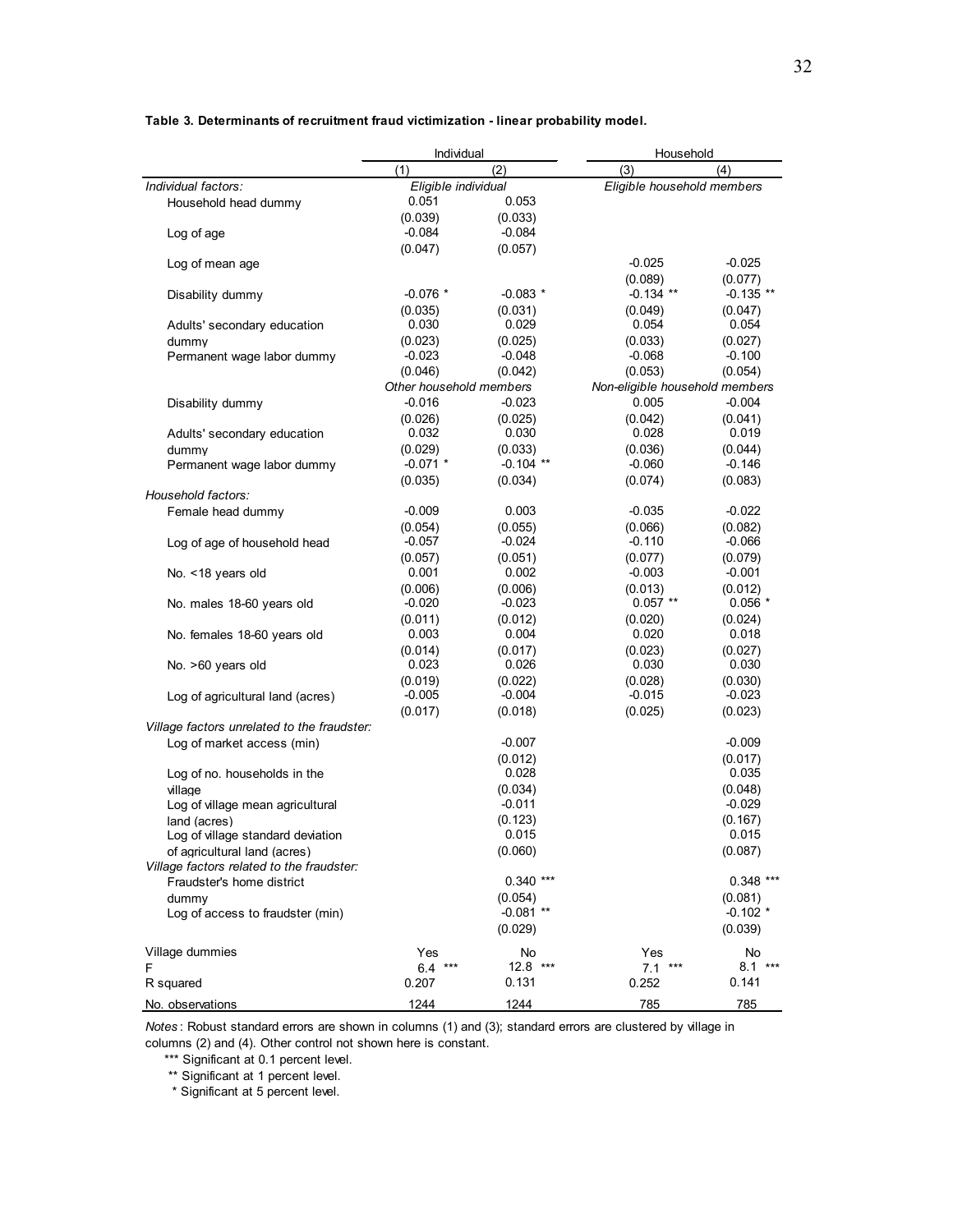|                              | Reasons for application among<br>victimized individuals |                     |          | Reasons for non-application<br>among non-victimized households |             |                                |          |            |                 |
|------------------------------|---------------------------------------------------------|---------------------|----------|----------------------------------------------------------------|-------------|--------------------------------|----------|------------|-----------------|
|                              | Salary                                                  | Job type            | Abroad   | $Un-$<br>qualified                                             | Fees        | Job type                       | Abroad   | Security   | Pre-<br>caution |
|                              | (1)                                                     | (2)                 | (3)      | (4)                                                            | (5)         | (6)                            | (7)      | (8)        | (9)             |
| Individual factors:          |                                                         | Eligible individual |          |                                                                |             | Eligible household members     |          |            |                 |
| Household head dummy         | 0.037                                                   | $-0.193$            | $-0.029$ |                                                                |             |                                |          |            |                 |
|                              | (0.105)                                                 | (0.127)             | (0.112)  |                                                                |             |                                |          |            |                 |
| Log of age                   | $-0.129$                                                | 0.046               | 0.107    |                                                                |             |                                |          |            |                 |
|                              | (0.103)                                                 | (0.139)             | (0.124)  |                                                                |             |                                |          |            |                 |
| Log of mean age              |                                                         |                     |          | 0.046                                                          | $-0.149$    | 0.173                          | 0.012    | $-0.146$   | 0.123           |
|                              |                                                         |                     |          | (0.103)                                                        | (0.105)     | (0.106)                        | (0.117)  | (0.096)    | (0.090)         |
| Disability dummy             |                                                         |                     |          | 0.077                                                          | 0.035       | $-0.041$                       | $-0.031$ | $0.149*$   | $-0.058$        |
|                              |                                                         |                     |          | (0.068)                                                        | (0.078)     | (0.049)                        | (0.052)  | (0.059)    | (0.041)         |
| Adults' secondary education  | $-0.047$                                                | $-0.020$            | $-0.008$ | $-0.084$                                                       | $-0.039$    | $-0.022$                       | $-0.042$ | 0.046      | 0.001           |
| dummy                        | (0.056)                                                 | (0.044)             | (0.088)  | (0.048)                                                        | (0.034)     | (0.035)                        | (0.043)  | (0.026)    | (0.037)         |
| Permanent wage labor dummy   | 0.014                                                   | $-0.019$            | $-0.101$ | $-0.047$                                                       | $-0.123$ ** | 0.020                          | 0.120    | $-0.078$ * | 0.052           |
|                              | (0.098)                                                 | (0.083)             | (0.063)  | (0.064)                                                        | (0.044)     | (0.056)                        | (0.072)  | (0.034)    | (0.048)         |
|                              | Other household members                                 |                     |          |                                                                |             | Non-eligible household members |          |            |                 |
| Disability dummy             | $0.250$ **                                              | 0.006               | 0.170    | $-0.070$                                                       | 0.000       | $-0.064$                       | $-0.018$ | $0.109*$   | 0.015           |
|                              | (0.080)                                                 | (0.102)             | (0.089)  | (0.054)                                                        | (0.053)     | (0.051)                        | (0.056)  | (0.047)    | (0.042)         |
| Adults' secondary education  | $-0.006$                                                | 0.005               | 0.027    | $-0.062$                                                       | 0.015       | 0.029                          | 0.073    | $-0.028$   | $-0.008$        |
| dummy                        | (0.049)                                                 | (0.080)             | (0.038)  | (0.045)                                                        | (0.048)     | (0.035)                        | (0.048)  | (0.034)    | (0.036)         |
| Permanent wage labor dummy   | 0.053                                                   | 0.032               | $-0.020$ | $-0.017$                                                       | $-0.014$    | 0.052                          | 0.054    | 0.005      | $-0.058$        |
|                              | (0.097)                                                 | (0.194)             | (0.091)  | (0.072)                                                        | (0.073)     | (0.091)                        | (0.104)  | (0.055)    | (0.068)         |
| Household factors:           |                                                         |                     |          |                                                                |             |                                |          |            |                 |
| Female head dummy            |                                                         |                     |          | 0.037                                                          | $-0.067$    | 0.034                          | $-0.029$ | $-0.019$   | $-0.071$        |
|                              |                                                         |                     |          | (0.116)                                                        | (0.079)     | (0.108)                        | (0.086)  | (0.056)    | (0.047)         |
| Log of age of household head | $-0.113$                                                | $-0.029$            | $-0.076$ | $0.287***$                                                     | 0.082       | $-0.169$                       | 0.079    | $-0.034$   | $-0.098$        |
|                              | (0.149)                                                 | (0.227)             | (0.182)  | (0.080)                                                        | (0.108)     | (0.109)                        | (0.075)  | (0.082)    | (0.076)         |
|                              |                                                         |                     |          |                                                                |             |                                |          |            | (continued)     |

#### **Table 4. Reasons for recruitment fraud victimization and non-victimization - linear probability model.**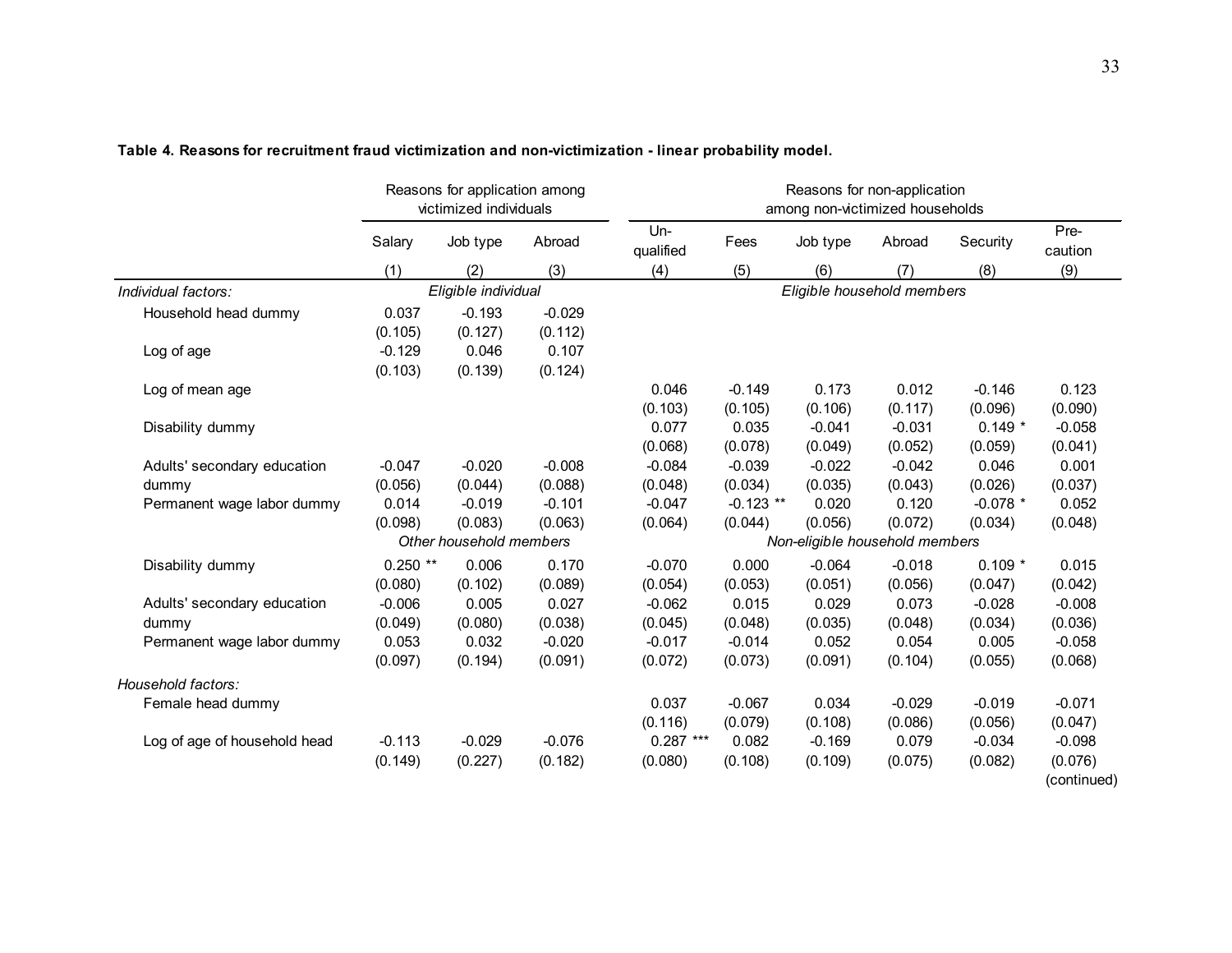| No. < 18 years old                          | 0.001      | $-0.007$   | $-0.018$     | 0.004      | $-0.014$    | $0.026$ *  | 0.006    | $-0.017$   | 0.007      |
|---------------------------------------------|------------|------------|--------------|------------|-------------|------------|----------|------------|------------|
|                                             | (0.011)    | (0.014)    | (0.013)      | (0.016)    | (0.016)     | (0.011)    | (0.016)  | (0.012)    | (0.012)    |
| No. males 18-60 years old                   | $-0.015$   | 0.011      | $-0.015$     | $-0.027$   | $-0.020$    | 0.002      | $-0.005$ | $-0.026$ * | $-0.051$ * |
|                                             | (0.024)    | (0.035)    | (0.031)      | (0.024)    | (0.021)     | (0.021)    | (0.026)  | (0.011)    | (0.019)    |
| No. females 18-60 years old                 | 0.019      | 0.014      | 0.002        | $-0.031$   | 0.026       | 0.014      | $-0.023$ | 0.012      | 0.019      |
|                                             | (0.017)    | (0.035)    | (0.024)      | (0.029)    | (0.025)     | (0.024)    | (0.030)  | (0.025)    | (0.030)    |
| No. >60 years old                           | 0.010      | $-0.048$   | $-0.045$     | 0.043      | 0.028       | $-0.004$   | $-0.008$ | $-0.008$   | $-0.011$   |
|                                             | (0.063)    | (0.065)    | (0.052)      | (0.034)    | (0.034)     | (0.040)    | (0.034)  | (0.030)    | (0.028)    |
| Log of agricultural land (acres)            | $-0.023$   | $-0.111$ * | 0.018        | $-0.049$   | $-0.099$ ** | 0.007      | 0.028    | $-0.019$   | 0.033      |
|                                             | (0.049)    | (0.054)    | (0.033)      | (0.030)    | (0.031)     | (0.027)    | (0.041)  | (0.024)    | (0.033)    |
| Village factors unrelated to the fraudster: |            |            |              |            |             |            |          |            |            |
| Log of market access (min)                  | $-0.031$   | $-0.040$   | 0.014        | $-0.004$   | $-0.019$    | $-0.001$   | 0.002    | 0.012      | 0.000      |
|                                             | (0.030)    | (0.032)    | (0.010)      | (0.014)    | (0.023)     | (0.014)    | (0.021)  | (0.013)    | (0.013)    |
| Log of no. households in the                | 0.014      | $-0.191**$ | $-0.133$ *   | 0.006      | $-0.018$    | $0.140*$   | $-0.017$ | $-0.056$   | $-0.025$   |
| village                                     | (0.089)    | (0.069)    | (0.061)      | (0.048)    | (0.057)     | (0.065)    | (0.047)  | (0.047)    | (0.040)    |
| Log of village mean agricultural            | 0.011      | $-0.223$   | $-0.519$ *** | 0.167      | 0.168       | $0.472 *$  | 0.022    | $-0.288$   | $-0.140$   |
| land (acres)                                | (0.415)    | (0.282)    | (0.139)      | (0.150)    | (0.147)     | (0.214)    | (0.128)  | (0.158)    | (0.119)    |
| Log of village standard                     | 0.191      | 0.072      | $0.193*$     | $-0.079$   | $-0.073$    | $-0.247$   | 0.000    | $0.221$ *  | $-0.009$   |
| deviation of agricultural land              | (0.278)    | (0.188)    | (0.091)      | (0.093)    | (0.100)     | (0.143)    | (0.079)  | (0.101)    | (0.072)    |
| Village factors related to the fraudster:   |            |            |              |            |             |            |          |            |            |
| Fraudster's home district                   | $-0.181$   | $0.168**$  | $0.093$ **   | $-0.200**$ | $-0.056$    | $-0.122$ * | $-0.050$ | $-0.120$ * | $-0.023$   |
| dummy                                       | (0.137)    | (0.055)    | (0.026)      | (0.057)    | (0.049)     | (0.057)    | (0.035)  | (0.045)    | (0.069)    |
| F                                           | 7.9<br>*** | 6.6<br>*** | $10.1***$    | $6.9***$   | $2.4$ **    | $2.7$ **   | 1.3      | $4.6***$   | $2.3$ *    |
| R squared                                   | 0.187      | 0.117      | 0.121        | 0.084      | 0.045       | 0.059      | 0.018    | 0.087      | 0.051      |
| No. observations                            | 238        | 238        | 238          | 621        | 621         | 621        | 621      | 621        | 621        |

*Notes* : Standard errors are clustered by village. Other control not shown here is constant.

\*\*\* Significant at 0.1 percent level.

\*\* Significant at 1 percent level.

\* Significant at 5 percent level.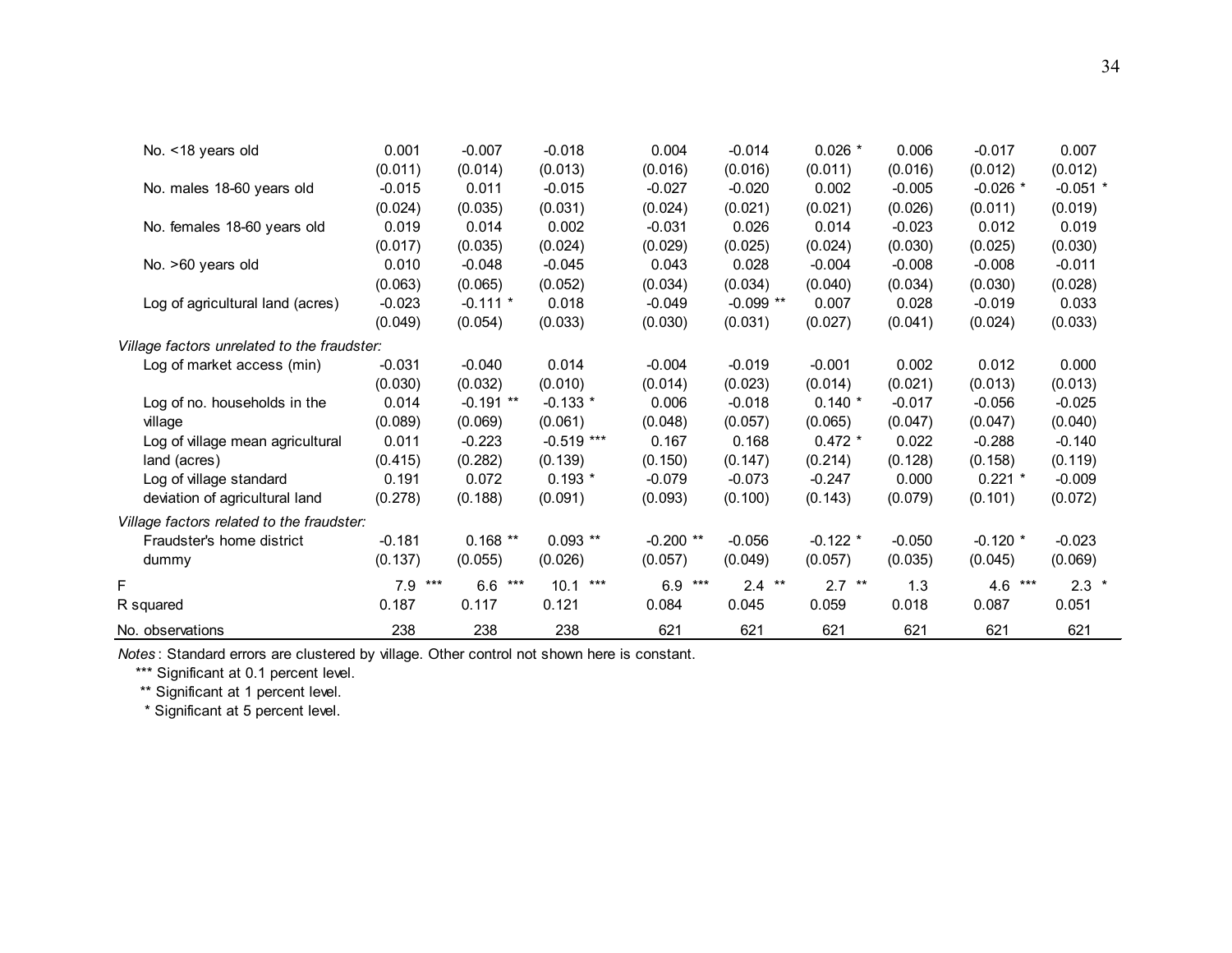# **Table 5. Household private transfers.**

|                       |          | Gross transfers received |          | Gross transfers given |
|-----------------------|----------|--------------------------|----------|-----------------------|
|                       | Partici- | Mean amounts             | Partici- | Mean amounts          |
|                       | pation   | (F\$)                    | pation   | (F\$)                 |
| All (F\$)             | 92%      | 141 (183)                | 88%      | 104 (141)             |
| Same village          | 89%      | 93 (126)                 | 87%      | 89 (117)              |
| Other village or city | 30%      | 48 (121)                 | 15%      | 15 (58)               |
| Cash and inkind (F\$) | 92%      | 114 (160)                | 88%      | 78 (118)              |
| Same village          | 89%      | 70 (105)                 | 87%      | 66 (94)               |
| Other village or city | $30\%$   | 44 (112)                 | 15%      | 12 (52)               |
| Labor (man-day)       | 25%      | 1.9(4.8)                 | 26%      | 1.7(4.3)              |
| Same village          | 24%      | 1.6(4.2)                 | 25%      | 1.5(4.0)              |
| Other village or city | 4%       | 0.3(2.1)                 | 4%       | 0.2(1.2)              |

*Notes* : These are transfers in the past one month. Standard deviations are in parentheses. No. of observations vary across variables (771-785).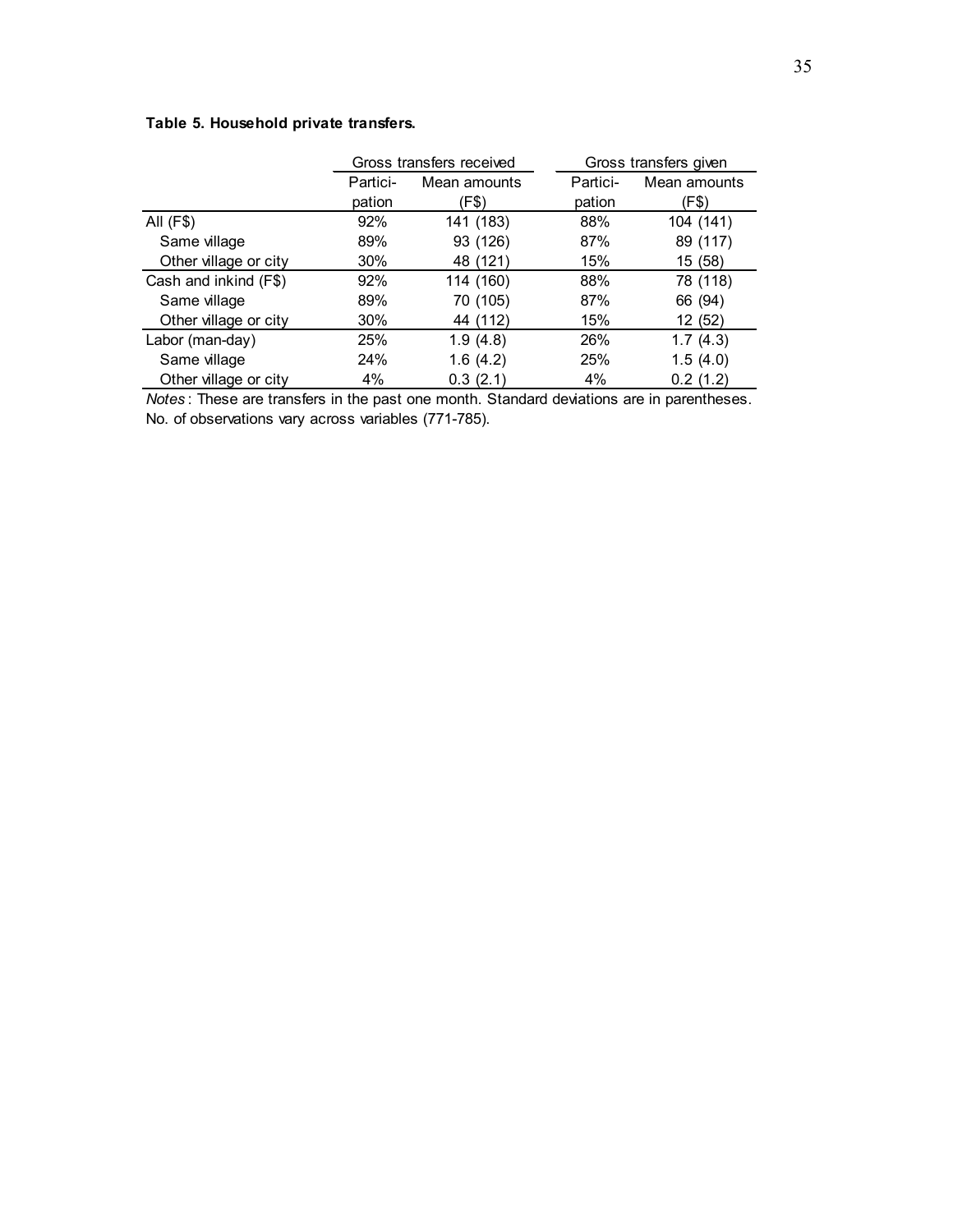|                                                                      | Net transfers received |                        | Gross transfers<br>received |                        | Gross transfers given |                   |
|----------------------------------------------------------------------|------------------------|------------------------|-----------------------------|------------------------|-----------------------|-------------------|
|                                                                      | (1)                    | (2)                    | (3)                         | (4)                    | (5)                   | (6)               |
| Fraud victimization dummy:                                           |                        |                        |                             |                        |                       |                   |
| <b>OLS</b>                                                           | $-19.4$<br>(15.9)      | $-14.7$<br>(16.4)      | 14.1<br>(19.6)              | 24.6<br>(20.8)         | $33.9*$<br>(14.9)     | 39.4 **<br>(12.7) |
| 2SLS - overidentified model                                          | $-152.7$ **<br>(59.1)  | $-158.1$ ***<br>(36.0) | $-180.1$ ***<br>(45.0)      | $-141.4$ ***<br>(37.1) | $-26.4$<br>(65.0)     | 17.6<br>(34.5)    |
| 2SLS - just-identified model 1                                       | $-162.8$ **<br>(74.5)  | $-171.6$ ***<br>(39.9) | $-145.6$ ***<br>(26.1)      | $-144.6$ ***<br>(29.1) | 17.6<br>(86.1)        | 27.4<br>(36.3)    |
| 2SLS - just-identified model 2                                       | $-136.9*$<br>(64.5)    | $-138.5*$<br>(58.3)    | $-233.9*$<br>(99.2)         | $-136.9$<br>(87.6)     | $-95.5$<br>(77.9)     | 3.3<br>(60.3)     |
| LIML - overidentified model                                          | $-152.9$ **<br>(59.2)  | $-158.5$ ***<br>(36.1) | $-183.1$ ***<br>(46.3)      | $-141.5$ ***<br>(37.1) | $-29.6$<br>(68.2)     | 17.5<br>(34.6)    |
| 2SLS - over-identified model:                                        |                        |                        |                             |                        |                       |                   |
| First stage: Fraudster's home<br>district dummy <sup>a</sup>         | $0.37***$<br>(0.07)    | $0.34***$<br>(0.08)    |                             |                        |                       |                   |
| First stage: Log of access to<br>fraudster (min) <sup>a</sup>        | $-0.10$ **<br>(0.03)   | $-0.10*$<br>(0.04)     |                             |                        |                       |                   |
| Excluded IVs: F <sup>a</sup><br>Overidentification test:<br>Hansen J | 26.6 ***<br>0.12       | 28.6 ***<br>0.24       | 0.94                        | 0.01                   | 1.75                  | 0.15              |
| Reduced-form: Fraudster's<br>home district dummy                     | $-62.0$ **<br>(22.9)   | $-62.3$ ***<br>(13.1)  | $-44.5$ *<br>(19.8)         | $-50.0$ **<br>(18.1)   | 17.6<br>(39.2)        | 12.3<br>(17.2)    |
| Reduced-form: Log of access<br>to fraudster (min)                    | 12.2<br>(7.1)          | 12.4<br>(7.5)          | $26.3*$<br>(10.8)           | 13.6<br>(11.9)         | 13.9<br>(8.5)         | 1.0<br>(9.4)      |
| 2SLS - just-identified model 1:                                      |                        |                        |                             |                        |                       |                   |
| First stage: Fraudster's home<br>district dummy <sup>a</sup>         | $0.43$ ***<br>(0.06)   | $0.42***$<br>(0.05)    |                             |                        |                       |                   |
| Excluded IV: $F^a$                                                   | 53.1<br>$***$          | 69.1 ***               |                             |                        |                       |                   |
| Reduced-form: Fraudster's<br>home district dummy                     | $-70.7$ **<br>(24.1)   | $-72.1***$<br>(11.7)   | $-63.3$ ***<br>(16.1)       | $-60.8$ ***<br>(11.5)  | 7.6<br>(36.9)         | 11.5<br>(14.9)    |
| 2SLS - just-identified model 2:                                      |                        |                        |                             |                        |                       |                   |
| First stage: Log of access to<br>fraudster (min) <sup>a</sup>        | $-0.13$ ***<br>(0.03)  | $-0.14$ ***<br>(0.04)  |                             |                        |                       |                   |
| Excluded IV: F <sup>a</sup>                                          | $13.9$ ***             | $12.4***$              |                             |                        |                       |                   |
| Reduced-form: Log of access<br>to fraudster (min)                    | $17.7*$<br>(8.7)       | $19.6*$<br>(8.3)       | $30.3$ **<br>(10.8)         | 19.4<br>(10.9)         | 12.3<br>(8.9)         | $-0.5$<br>(8.8)   |
| Exogenous covariates                                                 | No                     | Yes                    | No                          | Yes                    | No                    | Yes               |
| No. observations                                                     | 771                    | 769                    | 772                         | 770                    | 771                   | 769               |

#### **Table 6. Estimated marginal effects of recruitment fraud victimization on household private transfers.**

*Notes* : Fraudster's home district dummy and log of access to fraudster are excluded IVs in over-identified model; fraudster's home district dummy is an excluded IV in just-identified model 1; and log of access to fraudster is an excluded IV in just-identified model 2. Standard errors clustered by village are in parentheses. Exogenous covariates in columns (2), (4), and (6) are those shown in appendix.

\*\*\* Significant at 0.1 percent level.

\*\* Significant at 1 percent level.

\* Significant at 5 percent level.

 $a$  Results in columns (3) and (5), respectively, are almost and exactly the same as those in (1); results in (4) and (6), respectively, are almost and exactly the same as those in (2).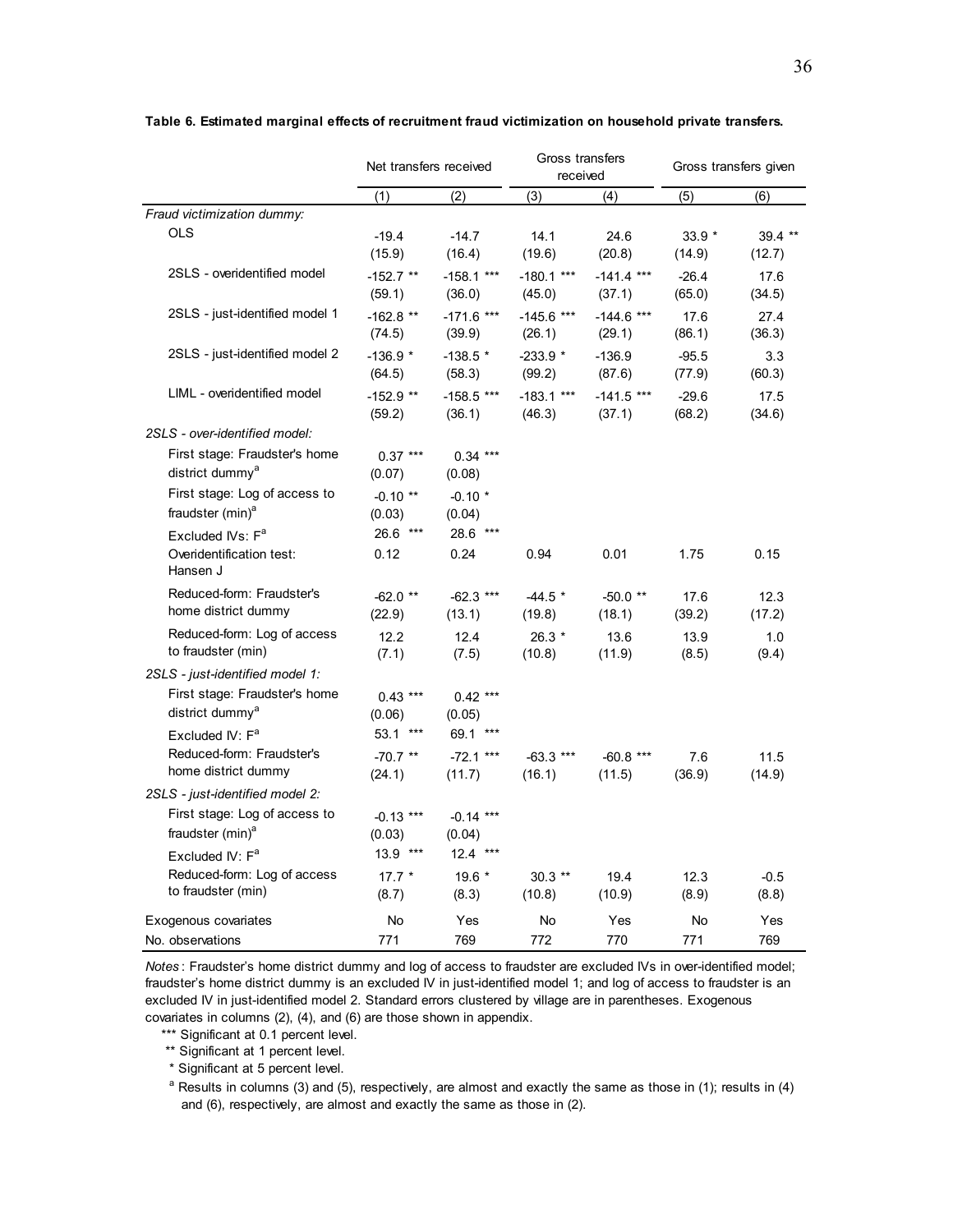|                                            | All          | Within-<br>village | Across-village |             |  |
|--------------------------------------------|--------------|--------------------|----------------|-------------|--|
|                                            | Amounts      | Amounts            | Amounts        | Receipt     |  |
|                                            | (1)          | (2)                | (3)            | (4)         |  |
| A. Models with no exogenous covariates     |              |                    |                |             |  |
| <b>OLS</b>                                 | 14.1         | 7.7                | 5.8            | $-0.01$     |  |
|                                            | (19.6)       | (12.6)             | (11.2)         | (0.04)      |  |
| 2SLS - over-identified model               | $-180.1$ *** | $-57.3$ *          | $-117.3$ ***   | $-0.48$ *** |  |
|                                            | (45.0)       | $(22.8)$ $(29.3)$  |                | (0.10)      |  |
| 2SLS - just-identified model 1             | $-145.6$ *** | $-49.7$ **         | $-94.0***$     | $-0.49$ *** |  |
|                                            | (26.1)       | (18.2)             | (13.5)         | (0.07)      |  |
| LIML - over-identified model               | $-183.1$ *** | $-57.4$ *          | $-119.3$ ***   | $-0.48$ *** |  |
|                                            | (46.3)       | (22.8)             | (30.2)         | (0.10)      |  |
| Bivariate probit (at means)                |              |                    |                | $-0.33$ *** |  |
|                                            |              |                    |                | (0.05)      |  |
| No. observations                           | 772          | 777                | 784            | 784         |  |
| <b>B. Models with exogenous covariates</b> |              |                    |                |             |  |
| <b>OLS</b>                                 | 24.6         | 13.3               | 10.4           | 0.00        |  |
|                                            | (20.8)       | (13.2)             | (12.0)         | (0.04)      |  |
| 2SLS - over-identified model               | $-141.4$ *** | $-31.3$            | $-103.6$ ***   | $-0.45$ *** |  |
|                                            | (37.1)       | (22.7)             | (23.7)         | (0.10)      |  |
| 2SLS - just-identified model 1             | $-144.6$ *** | $-41.1$ *          | $-97.7$ ***    | $-0.52$ *** |  |
|                                            | (29.1)       | (20.5)             | (18.1)         | (0.09)      |  |
| LIML - over-identified model               | $-141.5$ *** | $-31.4$            | $-103.8$ ***   | $-0.45$ *** |  |
|                                            | (37.1)       | (22.8)             | (23.8)         | (0.10)      |  |
| Bivariate probit (at means)                |              |                    |                | $-0.31$ *** |  |
|                                            |              |                    |                | (0.07)      |  |
| No. observations                           | 770          | 775                | 782            | 782         |  |

#### **Table 7. Estimated marginal effects of recruitment fraud victimization on household private gross transfers received by location.**

*Notes* : Fraudster's home district dummy and log of access to fraudster are excluded IVs in overidentified model and excluded variables in the transfer-receipt equation in the bivariate probit; and fraudster's home district dummy is an excluded IV in just-identified model 1. Standard errors clustered by village are in parentheses. Exogenous covariates are those shwon in appendix. Results in column (1) is the same as those in columns (3) and (4) of Table 6.

\*\*\* Significant at 0.1 percent level.

\*\* Significant at 1 percent level.

\* Significant at 5 percent level.